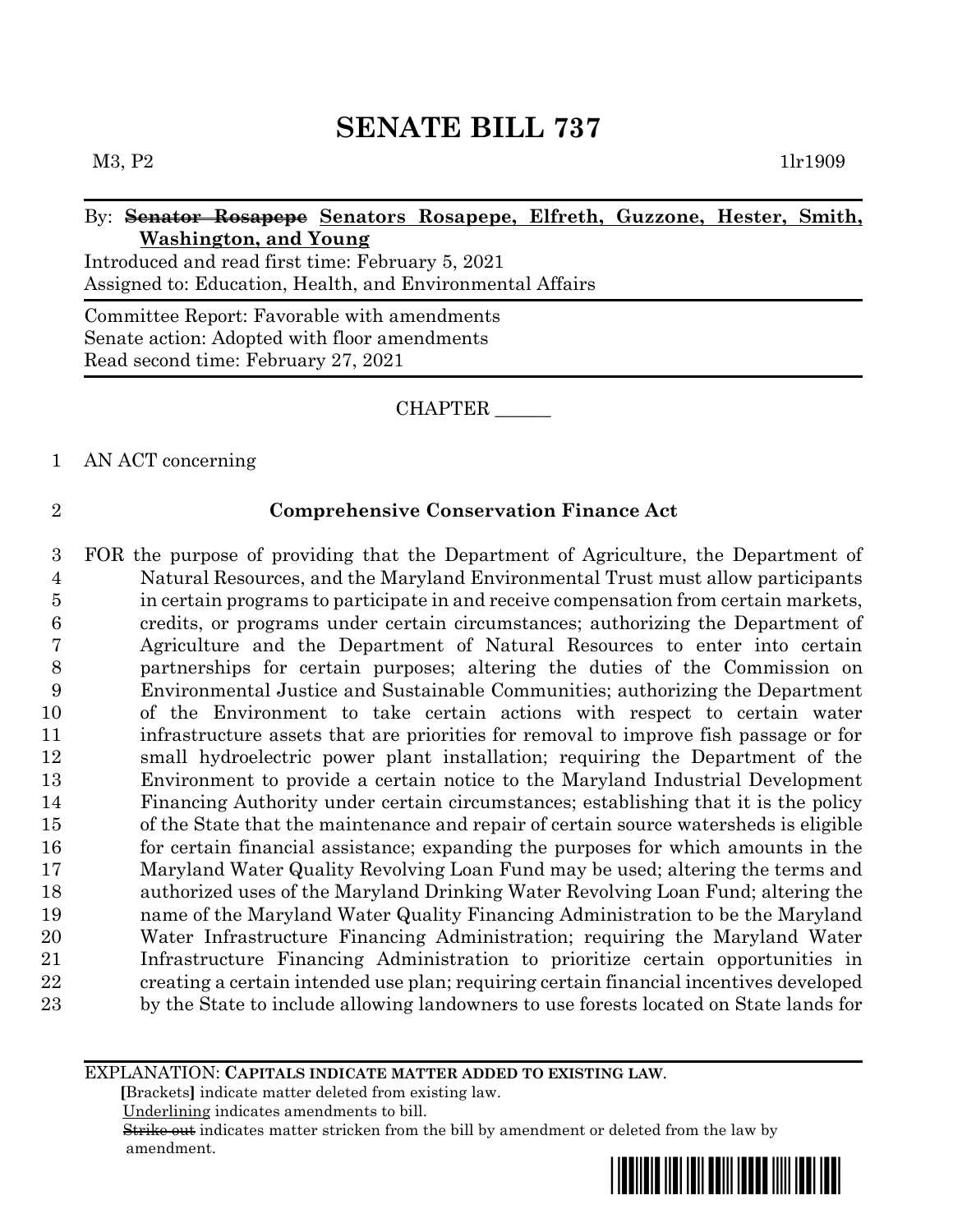certain purposes; requiring the Department of Natural Resources to convene a certain workgroup for certain purposes and to begin implementation of at least one 3 carbon offset project on State land on or before a certain date; requiring authorizing a certain easement to allow for the potential of economic return from certain uses under certain circumstances; requiring, instead of authorizing, certain off–site afforestation or reforestation to prioritize the use of certain forest mitigation banks or certain other advance afforestation or reforestation; altering the rate at which a certain person must contribute money to the Forest Conservation Fund under certain circumstances on or after a certain date; requiring certain money deposited to the Forest Conservation Fund to be used to purchase forest mitigation credits in the same county or watershed after a certain period of time; authorizing certain money deposited in the Forest Conservation Fund or in a local forest conservation fund to be spent on the purchase of forest mitigation bank credits; authorizing the Secretary of Natural Resources to purchase certain environmental outcomes from certain projects through certain intergovernmental agreements with other states under certain circumstances; altering certain references to the BayStat Program and BayStat Subcabinet to instead refer to the Bay Cabinet; requiring the Department of Natural Resources to prepare a certain final work and expenditure plan and requiring the plan to be informed by a certain analysis beginning with the plan prepared for a certain fiscal year; altering the purposes for which the Chesapeake and Atlantic Coastal Bays 2010 Trust Fund may be used; altering the factors that the Bay Cabinet must encourage and consider in evaluating certain Trust Fund applications; altering the name of the BayStat Program Scientific Advisory Panel to be the Trust Fund Program Scientific and Financial Advisory Panel; requiring the Trust Fund Program Scientific and Financial Advisory Panel to analyze and compare certain distributions and strategies, quantify the relative effectiveness of certain distributions and strategies, and make a certain report on or before a certain date; authorizing the Bay Cabinet agencies to maintain a certain amount from the Trust Fund for certain purposes; providing that the use of pay–for–success contracts by the Department of Natural Resources is subject to certain provisions of the State procurement law; authorizing the use of pay–for–success contracting at the procurement officer's discretion; stating certain findings and declarations of the General Assembly; authorizing a unit to enter into a pay–for–success contract only under certain circumstances; authorizing certain units to enter into pay–for–success contracts with certain aggregators to procure certain environmental outcomes projects or already certified environmental outcomes; requiring a certain pay–for–success contract to include certain plans, statements, requirements, provisions, and terms; authorizing a certain pay–for–success contract to include certain provisions; establishing the Green and Blue Infrastructure Policy Advisory Commission; providing for the composition, chair, and staffing of the Commission; prohibiting a member of the Commission from receiving certain compensation, but authorizing the reimbursement of certain expenses; requiring the Commission to study and make recommendations regarding certain matters; requiring the Commission to report its findings and recommendations to the Secretary of the Environment, the Governor, and the General Assembly on or before a certain date each year; establishing the Task Force on State and Local Government Accounting for Natural Capital; providing for the composition, chair, and staffing of the Task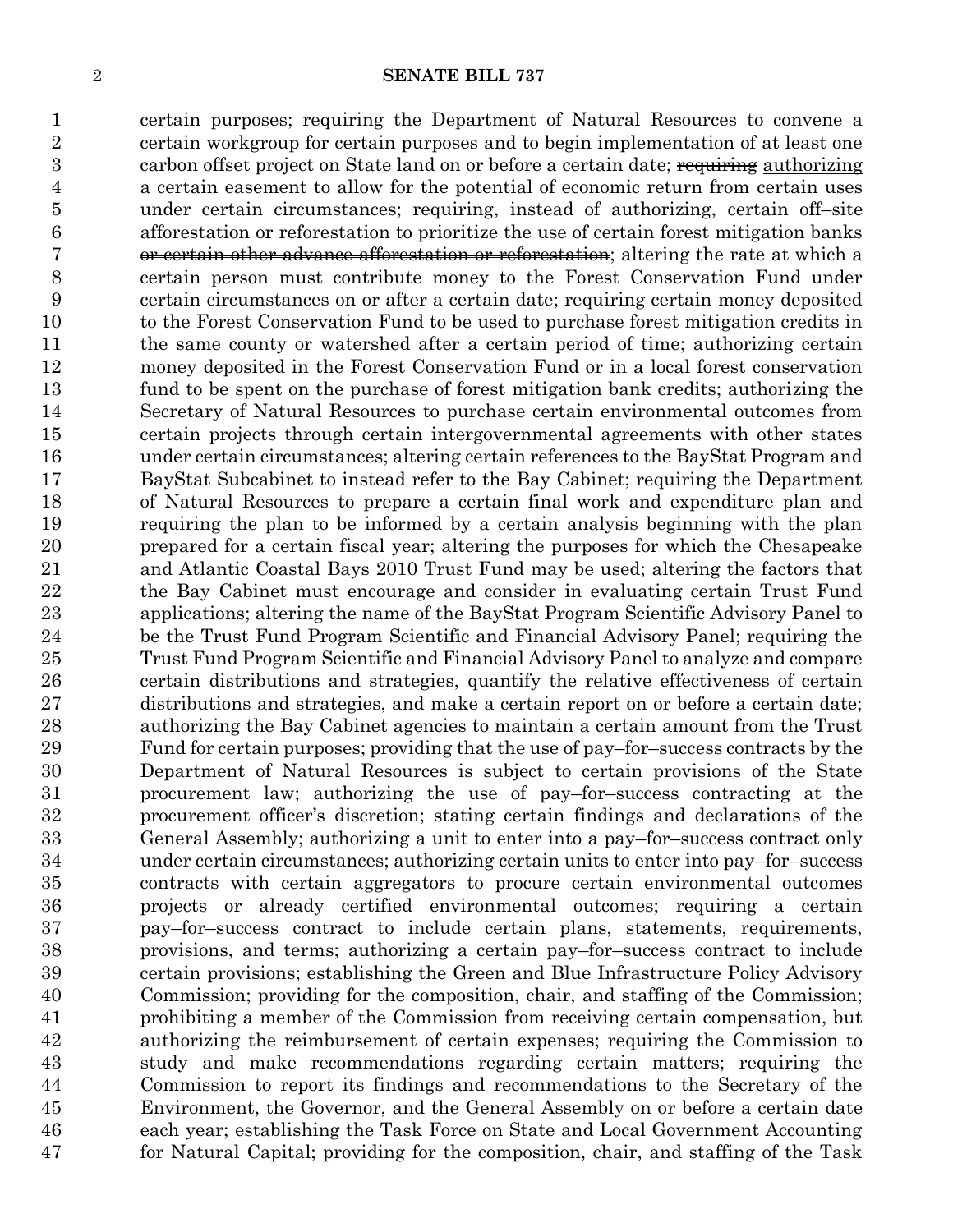Force; prohibiting a member of the Task Force from receiving certain compensation, 2 but authorizing the reimbursement of certain expenses; requiring the Task Force to study and make recommendations regarding certain matters; requiring the Task Force to report its findings and recommendations to the Governor and the General Assembly on or before a certain date; defining certain terms; altering certain definitions; making stylistic changes; providing for the termination of certain provisions of this Act; and generally relating to environmental financing and pay–for–success contracting.

- BY repealing and reenacting, with amendments,
- Article Agriculture
- Section 8–702
- Annotated Code of Maryland
- (2016 Replacement Volume and 2020 Supplement)
- BY repealing and reenacting, without amendments,
- Article Environment
- Section 1–701(a) and (b) and 5–509(a)
- Annotated Code of Maryland
- (2013 Replacement Volume and 2020 Supplement)
- BY repealing and reenacting, with amendments,
- Article Environment
- 21 Section 1–701(h) and, 5–509(b), and 9–1622
- Annotated Code of Maryland
- (2013 Replacement Volume and 2020 Supplement)
- BY repealing and reenacting, with amendments,
- Article Environment
- Section 9–1601, 9–1602, 9–1604(c), 9–1605(a)(1) and (d), and 9–1605.1(a)(1), (d), and
- (e) to be under the amended subtitle "Subtitle 16. Maryland Water Infrastructure Financing Administration"
- Annotated Code of Maryland
- (2014 Replacement Volume and 2020 Supplement)
- BY adding to
- Article Environment
- Section 9–1605.1(f)
- Annotated Code of Maryland
- (2014 Replacement Volume and 2020 Supplement)
- BY repealing and reenacting, with amendments,
- Article Natural Resources
- Section 3–201, 5–102, 5–1607(a), and 5–1610
- Annotated Code of Maryland
- (2018 Replacement Volume and 2020 Supplement)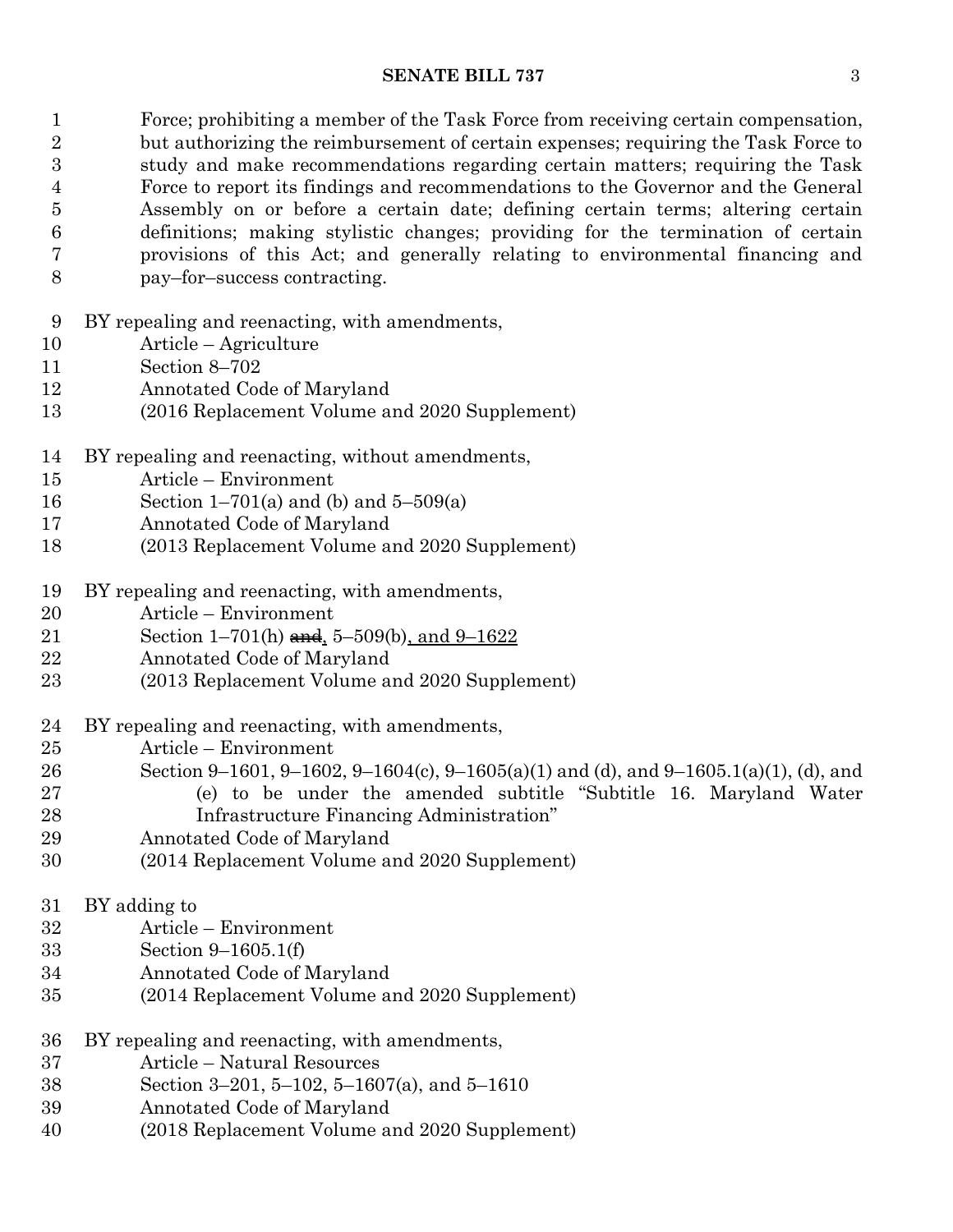| 1                | BY adding to                                                                       |
|------------------|------------------------------------------------------------------------------------|
| $\sqrt{2}$       | Article - Natural Resources                                                        |
| $\boldsymbol{3}$ | Section $1-110$ and $5-9A-05(p)$ and $5-1610.2$                                    |
| 4                | Annotated Code of Maryland                                                         |
| 5                | (2018 Replacement Volume and 2020 Supplement)                                      |
| 6                | BY repealing and reenacting, with amendments,                                      |
| 7                | Article – Natural Resources                                                        |
| $8\,$            | Section 8–203, 8–2A–01, 8–2A–03, and 8–2A–04                                       |
| 9                | Annotated Code of Maryland                                                         |
| 10               | (2012 Replacement Volume and 2020 Supplement)                                      |
| 11               | BY adding to                                                                       |
| 12               | Article - Natural Resources                                                        |
| 13               | Section 8-207                                                                      |
| 14               | Annotated Code of Maryland                                                         |
| 15               | (2012 Replacement Volume and 2020 Supplement)                                      |
| 16               | BY repealing and reenacting, without amendments,                                   |
| 17               | Article – State Finance and Procurement                                            |
| 18               | Section $10A-101(a)$                                                               |
| 19               | Annotated Code of Maryland                                                         |
| 20               | (2015 Replacement Volume and 2020 Supplement)                                      |
| 21               | BY repealing and reenacting, with amendments,                                      |
| 22               | Article – State Finance and Procurement                                            |
| 23               | Section 10A-101(d), 13-101, and 13-102                                             |
| 24               | Annotated Code of Maryland                                                         |
| 25               | (2015 Replacement Volume and 2020 Supplement)                                      |
| 26               | BY adding to                                                                       |
| 27               | Article – State Finance and Procurement                                            |
| 28               | Section 13-112.1                                                                   |
| 29               | Annotated Code of Maryland                                                         |
| 30               | (2015 Replacement Volume and 2020 Supplement)                                      |
| 31               | BY adding to                                                                       |
| 32               | Article – Environment                                                              |
| 33               | Section 5–1401 through 5–1403 to be under the new subtitle "Subtitle 14. Green and |
| 34               | Blue Infrastructure Policy Advisory Commission"                                    |
| 35               | Annotated Code of Maryland                                                         |
| 36               | (2013 Replacement Volume and 2020 Supplement)                                      |
| 37               | SECTION 1. BE IT ENACTED BY THE GENERAL ASSEMBLY OF MARYLAND,                      |
| 38               | That the Laws of Maryland read as follows:                                         |

**Article – Agriculture**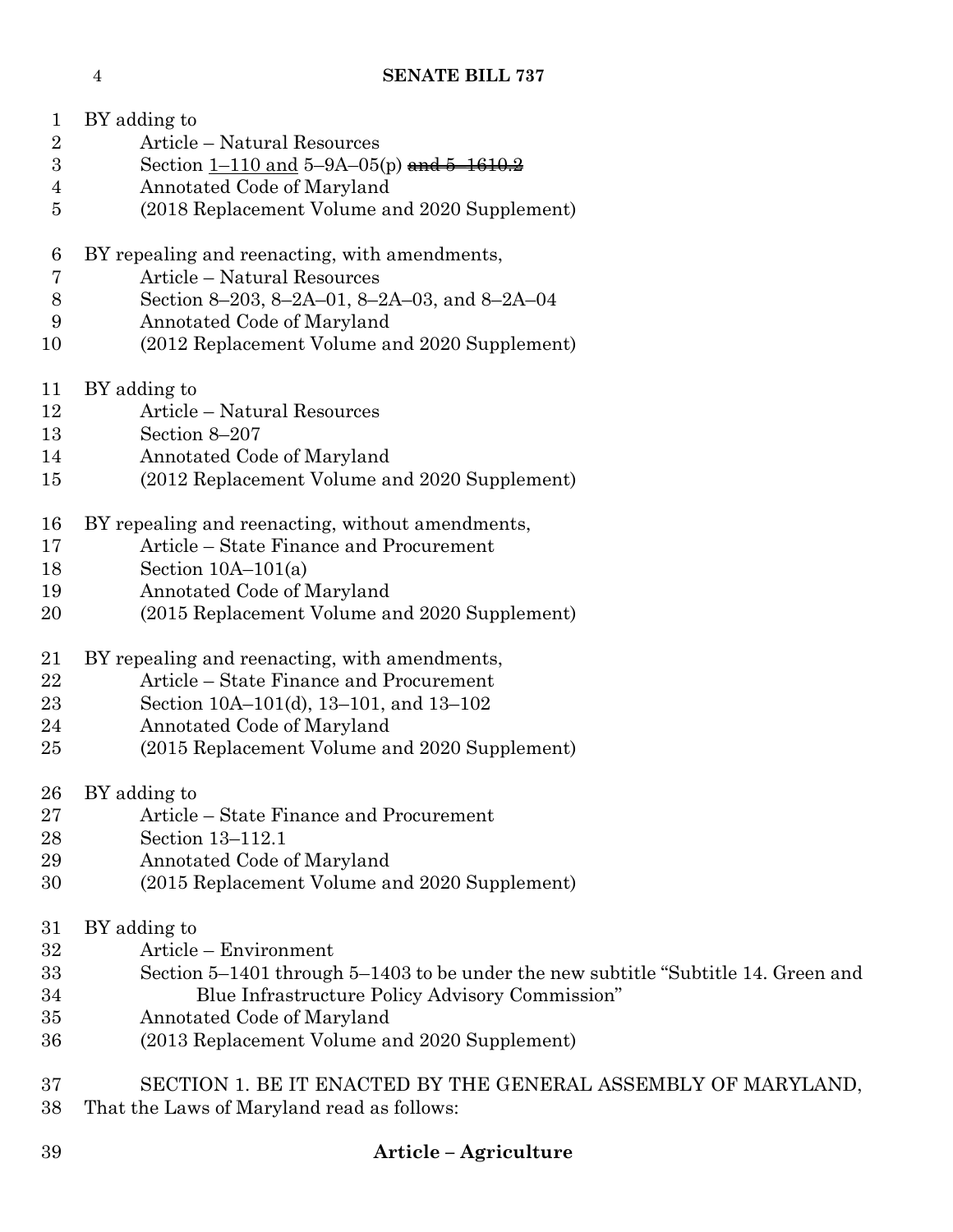8–702.

 (a) **(1)** The General Assembly finds and declares that agriculturally related nonpoint sources of water pollution may potentially contribute to the degradation of the water resources of this State and that prevention and control efforts have been hampered because of the cost and lack of income producing potential in many agricultural practices designed to protect water quality.

 **(2)** To assist in the implementation of agricultural practices which minimize water pollution from erosion, animal wastes, nutrients, and agricultural chemicals, a cost sharing program between the State and eligible applicants is established for the public benefit.

 (b) The cost sharing program established under this subtitle shall be implemented in conjunction with the "Agricultural Water Quality Management Program for the Control of Sediment and Animal Wastes" of the State Soil Conservation Committee as well as other State and local programs to control water pollution.

 **(C) THE DEPARTMENT MAY NOT PROHIBIT OR LIMIT, THROUGH ANY CONTRACT, EASEMENT, OR COST–SHARE AGREEMENT, A PARTICIPANT IN THE COST–SHARING PROGRAM ESTABLISHED UNDER THIS SUBTITLE FROM PARTICIPATING IN AND RECEIVING COMPENSATION FROM GREENHOUSE GAS MARKETS, CARBON CREDITS, OR SOIL CARBON PROGRAMS, IF THE PURPOSE OF THE COMPENSATION IS TO ACHIEVE ADDITIONAL CONSERVATION BENEFITS THAT ARE CONSISTENT WITH THE STATE'S CHESAPEAKE BAY CONSERVATION GOALS.**

 **(D) THE DEPARTMENT MAY ENTER INTO PARTNERSHIPS, THROUGH FORMAL CONTRACTS OR MEMORANDA OF UNDERSTANDING, WITH PRIVATE SECTOR ORGANIZATIONS WITH EXPERIENCE IN CARBON OFFSET MARKETS OR PROGRAMS IN ORDER TO:**

 **(1) CREATE STATEWIDE OR REGIONAL PARTNERSHIPS FOR THE PURPOSE OF MINIMIZING THE COSTS AND MAXIMIZING THE BENEFITS OF VOLUNTARY ENROLLMENT OF FARMLAND IN CARBON OFFSET MARKET PROGRAMS; AND**

 **(2) ASSIST PRIVATE LANDOWNERS WITH THE AGGREGATION OF PROJECTS TO MAKE THE PROJECTS MORE SALEABLE IN CARBON OFFSET MARKET PROGRAMS.**

**Article – Environment**

1–701.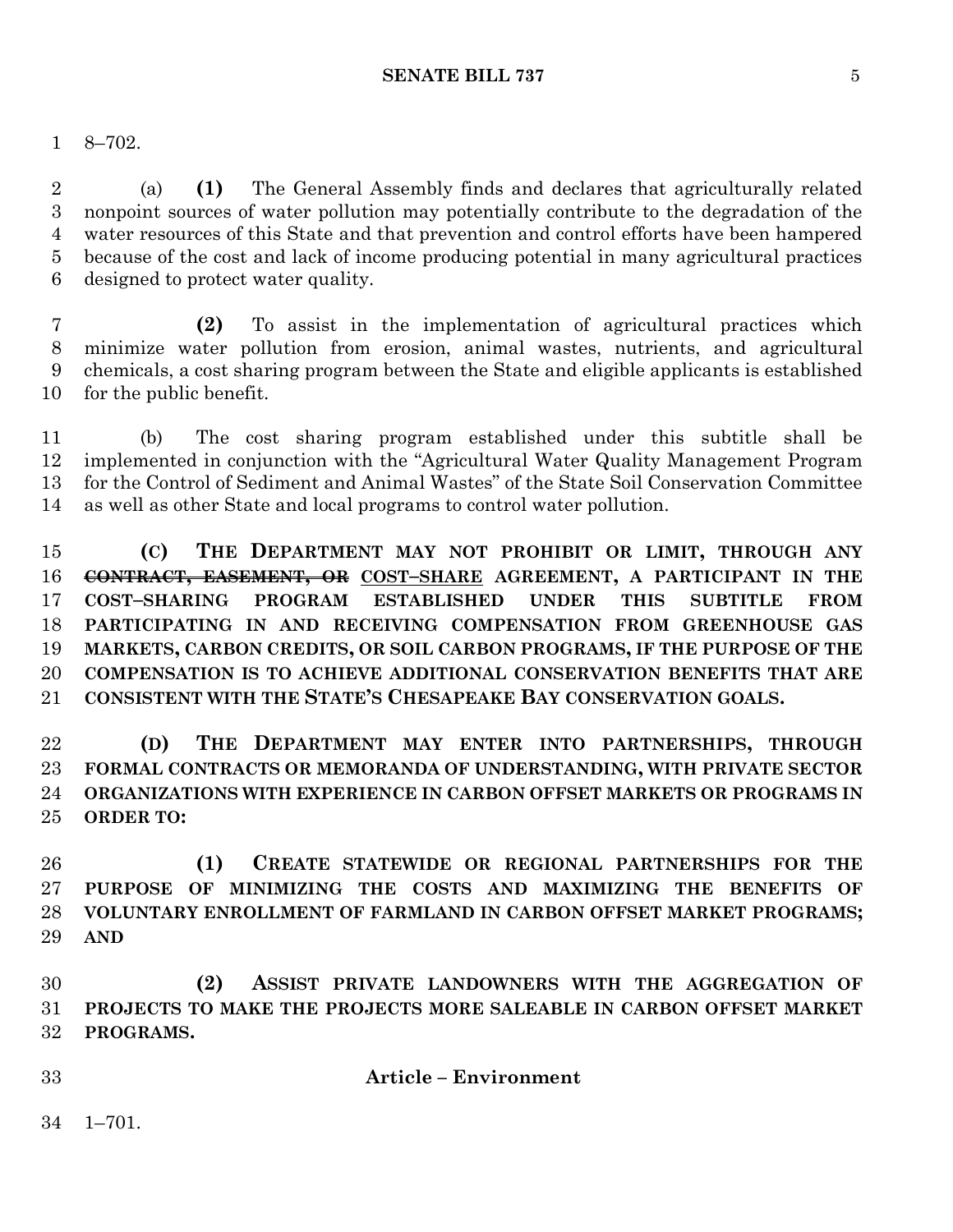(a) In this section, "environmental justice" means equal protection from environmental and public health hazards for all people regardless of race, income, culture, and social status.

 (b) There is a Commission on Environmental Justice and Sustainable Communities.

(h) The Commission shall:

 (1) Advise State government agencies on environmental justice and related community issues;

 (2) Review and analyze the impact of current State laws and policies on the issue of environmental justice and sustainable communities;

 (3) Assess the adequacy of State and local government laws to address the issue of environmental justice and sustainable communities;

 (4) Coordinate with the Children's Environmental Health and Protection Advisory Council on recommendations related to environmental justice and sustainable communities;

 (5) Develop criteria to assess whether communities in the State may be experiencing environmental justice issues; **[**and**]**

 (6) Recommend options to the Governor for addressing issues, concerns, or problems related to environmental justice that surface after reviewing State laws and policies, including prioritizing areas of the State that need immediate attention**; AND**

 **(7) RECOMMEND OPTIONS TO THE SECRETARY FOR ENSURING THAT THE DEPARTMENT IS MAKING PROGRESS IN ADVANCING THE HUMAN RIGHT TO SAFE, CLEAN, AFFORDABLE, AND ACCESSIBLE WATER FOR CONSUMPTION, COOKING, SANITATION, HEALTH, AND RECREATION PURPOSES**.

5–509.

(a) (1) In this section the following words have the meanings indicated.

 (2) "Asset owner" means the owner or person having control of a water infrastructure asset.

(3) "Association" means:

 (i) A homeowners association, as defined in § 11B–101 of the Real Property Article;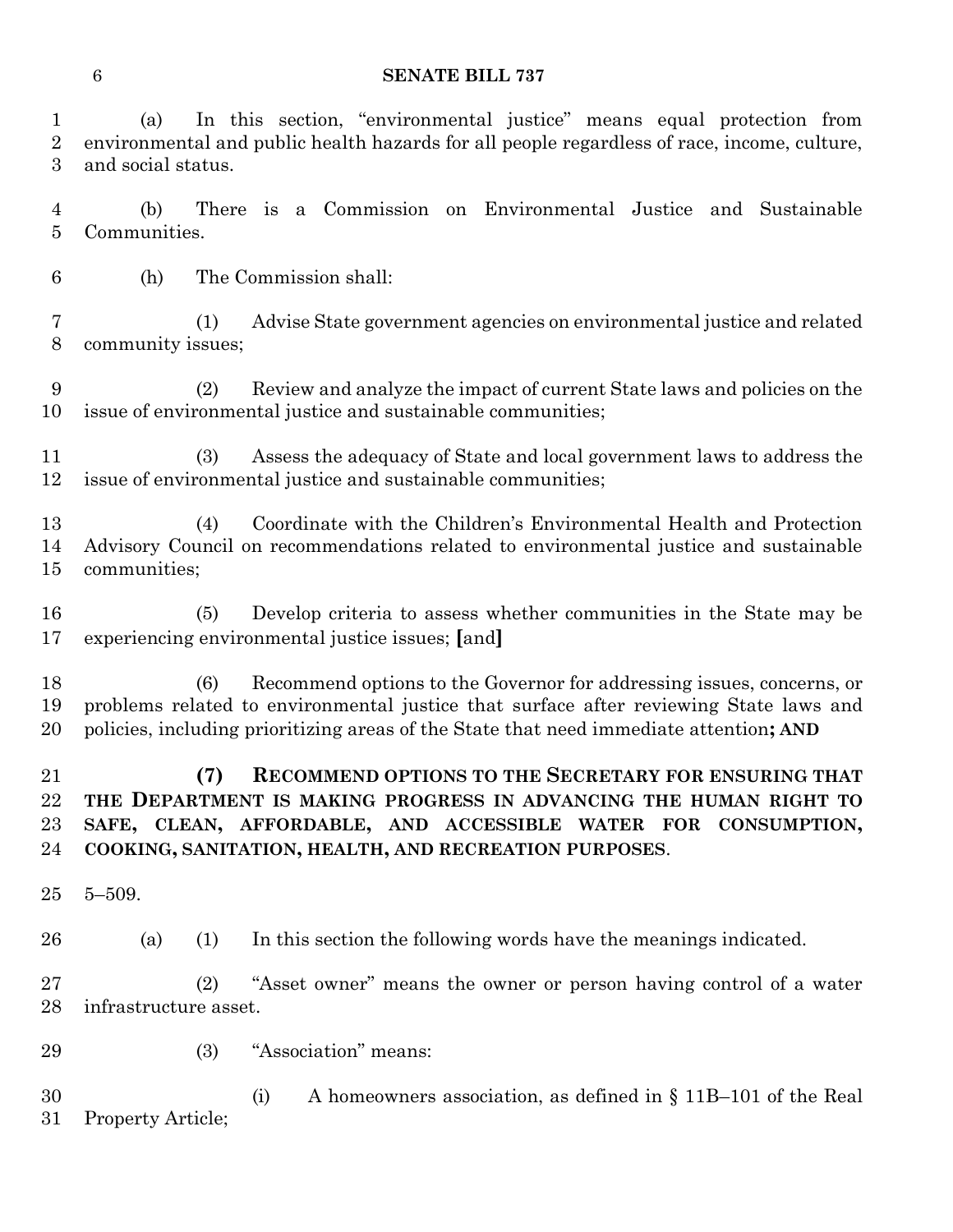(ii) A council of unit owners, as defined in § 11–101 of the Real Property Article; or

 (iii) Any other entity owning or controlling a water infrastructure asset, the owners or members of which are owners of property adjacent to or benefited by the water infrastructure asset.

(4) "Association member" means an owner or a member of an association.

 (5) "Water infrastructure asset" means a reservoir, a dam, or any other waterway construction.

 (b) (1) On complaint or the Department's own initiative, the Department may investigate or examine any water infrastructure asset.

 (2) If the Department determines that the water infrastructure asset is unsafe, needs repair, or should be removed because the water infrastructure asset is unsafe and not repairable, the Department shall notify the asset owner in writing to repair or remove the water infrastructure asset, as the situation warrants.

 (3) The repair or removal work shall be completed within a reasonable time, which time shall be prescribed in the Department's notice.

 **(4) (I) IF THE DEPARTMENT DETERMINES THAT, IN ADDITION TO MEETING THE CRITERIA SPECIFIED IN PARAGRAPH (2) OF THIS SUBSECTION, THE WATER INFRASTRUCTURE ASSET IS A PRIORITY FOR REMOVAL TO IMPROVE FISH PASSAGE OR IS A PRIORITY FOR SMALL HYDROELECTRIC POWER PLANT INSTALLATION, THE DEPARTMENT MAY:**

 **1. PARTNER WITH THE ASSET OWNER AND AN ORGANIZATION THAT PROVIDES RESOURCES AND EXPERTISE TO PLAN, DESIGN, OR FINANCE CHANGES TO WATER INFRASTRUCTURE ASSETS FOR THE PURPOSE OF REPAIRING, REMOVING, OR RETROFITTING THE ASSET IN A MANNER CONSISTENT WITH THE DEPARTMENT'S OBJECTIVES; OR**

 **2. PRIORITIZE THE USE OF ENVIRONMENTAL OUTCOMES, AS DEFINED IN § 9–1601 OF THIS ARTICLE, ARISING FROM THE REPAIR, REMOVAL, OR RETROFIT OF THE WATER INFRASTRUCTURE ASSET IN ANY ENVIRONMENTAL MITIGATION PROGRAM IDENTIFIED BY THE DEPARTMENT.**

 **(II) FOR THE PURPOSE OF SEEKING FINANCIAL ASSISTANCE UNDER TITLE 5, SUBTITLE 4 OF THE ECONOMIC DEVELOPMENT ARTICLE, THE DEPARTMENT SHALL PROVIDE NOTICE TO THE MARYLAND INDUSTRIAL DEVELOPMENT FINANCING AUTHORITY OF:**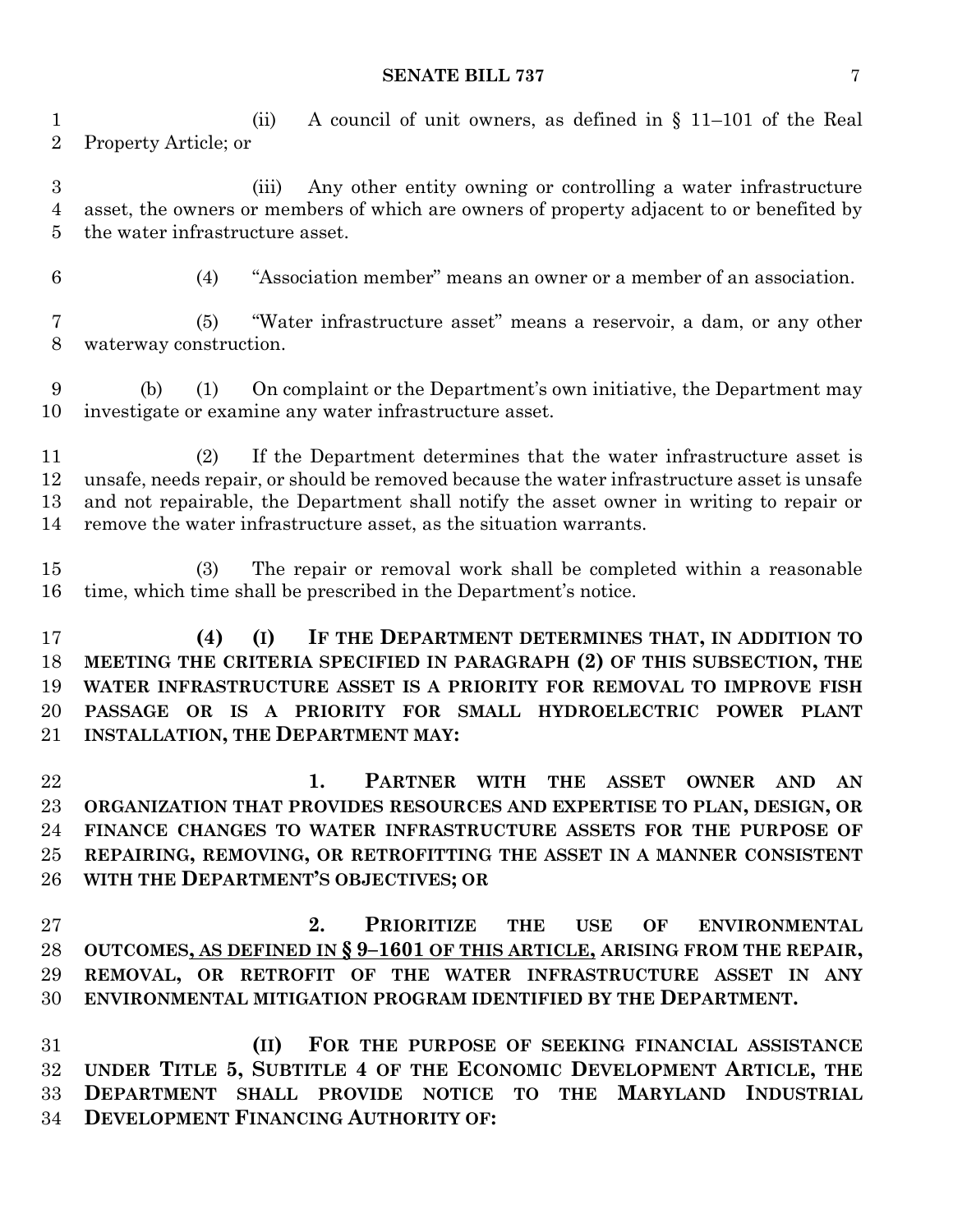**1. ANY WATER INFRASTRUCTURE ASSET IDENTIFIED AS A PRIORITY FOR SMALL HYDROELECTRIC POWER PLANT INSTALLATION UNDER THIS PARAGRAPH; AND**

 **2. THE REPAIR, RETROFIT, OR REMOVAL MEASURES IDENTIFIED FOR THE WATER INFRASTRUCTURE ASSET IN THE NOTICE PROVIDED UNDER PARAGRAPH (2) OF THIS SUBSECTION.**

Subtitle 16. Maryland Water **[**Quality**] INFRASTRUCTURE** Financing Administration.

9–1601.

 (a) Unless the context clearly requires otherwise, in this subtitle the following words have the meanings indicated.

 (b) "Administration" means the Maryland Water **[**Quality**] INFRASTRUCTURE** Financing Administration.

 (c) "Bay Restoration Fund" means the Bay Restoration Fund established under § 9–1605.2 of this subtitle.

 (d) "Biological nutrient removal" means a biological nutrient removal technology capable of reducing the nitrogen in wastewater effluent to not more than 8 milligrams per liter, as calculated on an annually averaged basis.

 (e) **(1) "BLUE INFRASTRUCTURE" MEANS A WATER–BASED NATURAL ELEMENT OR ENGINEERED ELEMENT DESIGNED TO MIMIC OR ENHANCE THE FUNCTION OF A NATURAL ELEMENT THAT:**

- 
- **(I) ABSORBS AND FILTERS POLLUTANTS;**

 **(II) PROTECTS COMMUNITIES FROM FLOODING OR STORM SURGE;**

- **(III) REDUCES EROSION; OR**
- **(IV) SEQUESTERS CARBON.**
- **(2) "BLUE INFRASTRUCTURE" INCLUDES:**
- **(I) ENHANCED OR RESTORED OYSTER REEFS;**
- **(II) ENHANCED OR RESTORED SEAGRASS BEDS;**
- **(III) SHELLFISH AQUACULTURE PROJECTS; AND**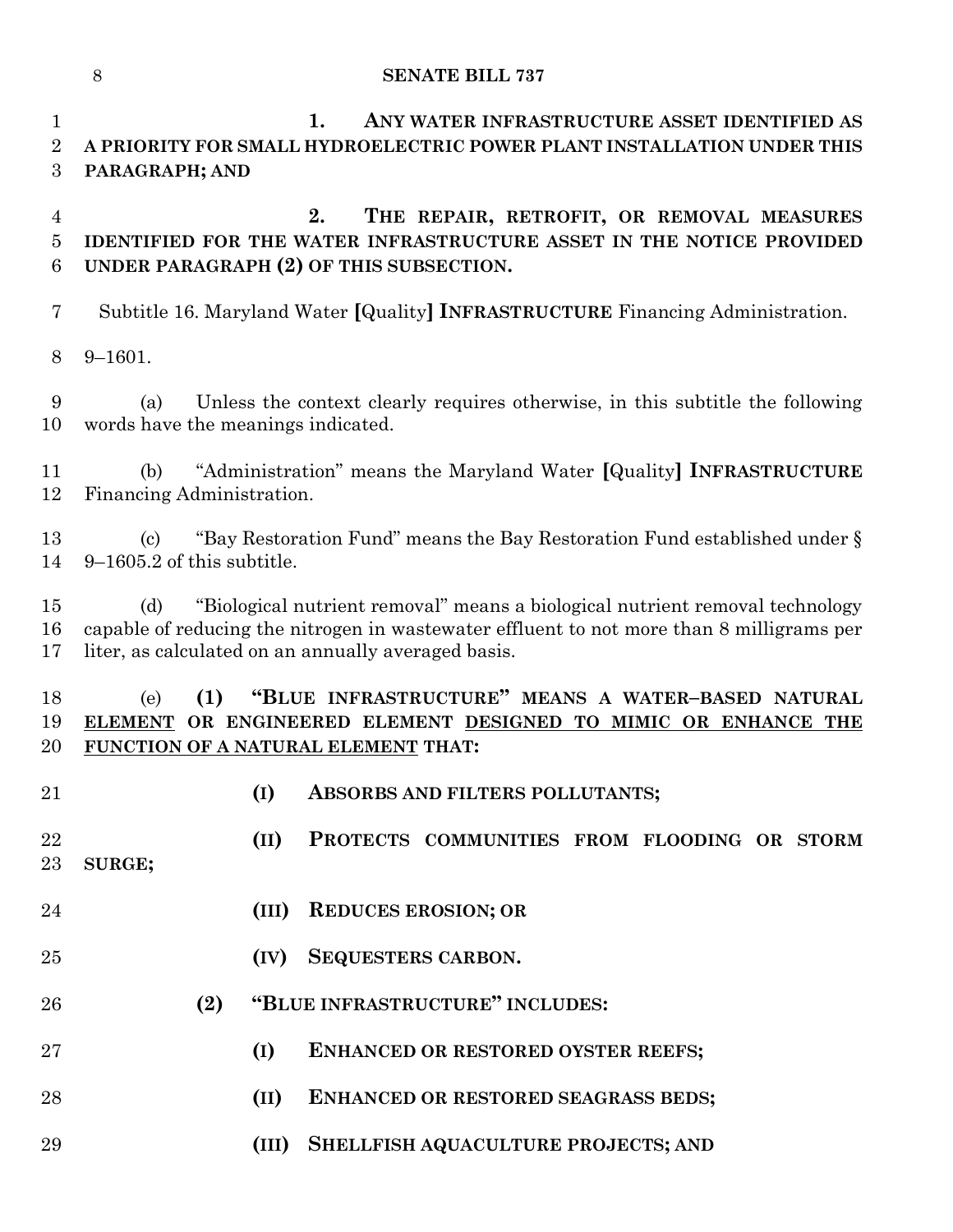### **(IV) ENHANCED OR RESTORED COASTAL MARSHES.**

**(F)** "Board" means the Board of Public Works.

 **[**(f)**] (G)** "Bond" means a bond, note, or other evidence of obligation of the Administration issued under this subtitle, including a bond or revenue anticipation note, notes in the nature of commercial paper, and refunding bonds.

 **[**(g)**] (H)** "Bond resolution" means the resolution or resolutions of the Director, including the trust agreement, if any, authorizing the issuance of and providing for the terms and conditions applicable to bonds.

 **[**(h)**] (I)** "Borrower" means a local government or a person as defined in § 1–101(h) of this article who has received a loan.

 **[**(i)**] (J)** "Chesapeake and Atlantic Coastal Bays Nonpoint Source Fund" means the Chesapeake and Atlantic Coastal Bays Nonpoint Source Fund established under § 9–1605.3 of this subtitle.

 **[**(j)**] (K)** "Community sewerage system" means a publicly or privately owned sewerage system that serves at least two lots.

**[**(k)**] (L)** "Director" means the Director of the Administration.

 **[**(l)**] (M)** "Drinking Water Loan Fund" means the Maryland Drinking Water Revolving Loan Fund.

 **[**(m)**] (N)** "Eligible costs" means the costs identified under § 9–1605.2(i) of this subtitle.

**[**(n)**] (O)** "Enhanced nutrient removal" means:

 (1) An enhanced nutrient removal technology that is capable of reducing the nitrogen and phosphorus concentrations in wastewater effluent to concentrations of not more than 3 milligrams per liter total nitrogen and not more than 0.3 milligrams per liter total phosphorus, as calculated on an annually averaged basis; or

 (2) If the Department has determined that the concentrations under item (1) of this subsection are not practicable for a wastewater facility, the lowest average annual wastewater effluent nitrogen and phosphorus concentrations that the Department determines are practicable for that facility.

 **(P) "ENVIRONMENTAL OUTCOME" MEANS A COMMODITY THAT IS MODELED OR DIRECTLY MEASURED AS A SINGLE, QUANTIFIABLE, AND CERTIFIED UNIT OF IMPROVEMENT TO THE ENVIRONMENT, INCLUDING A NUTRIENT OR CARBON**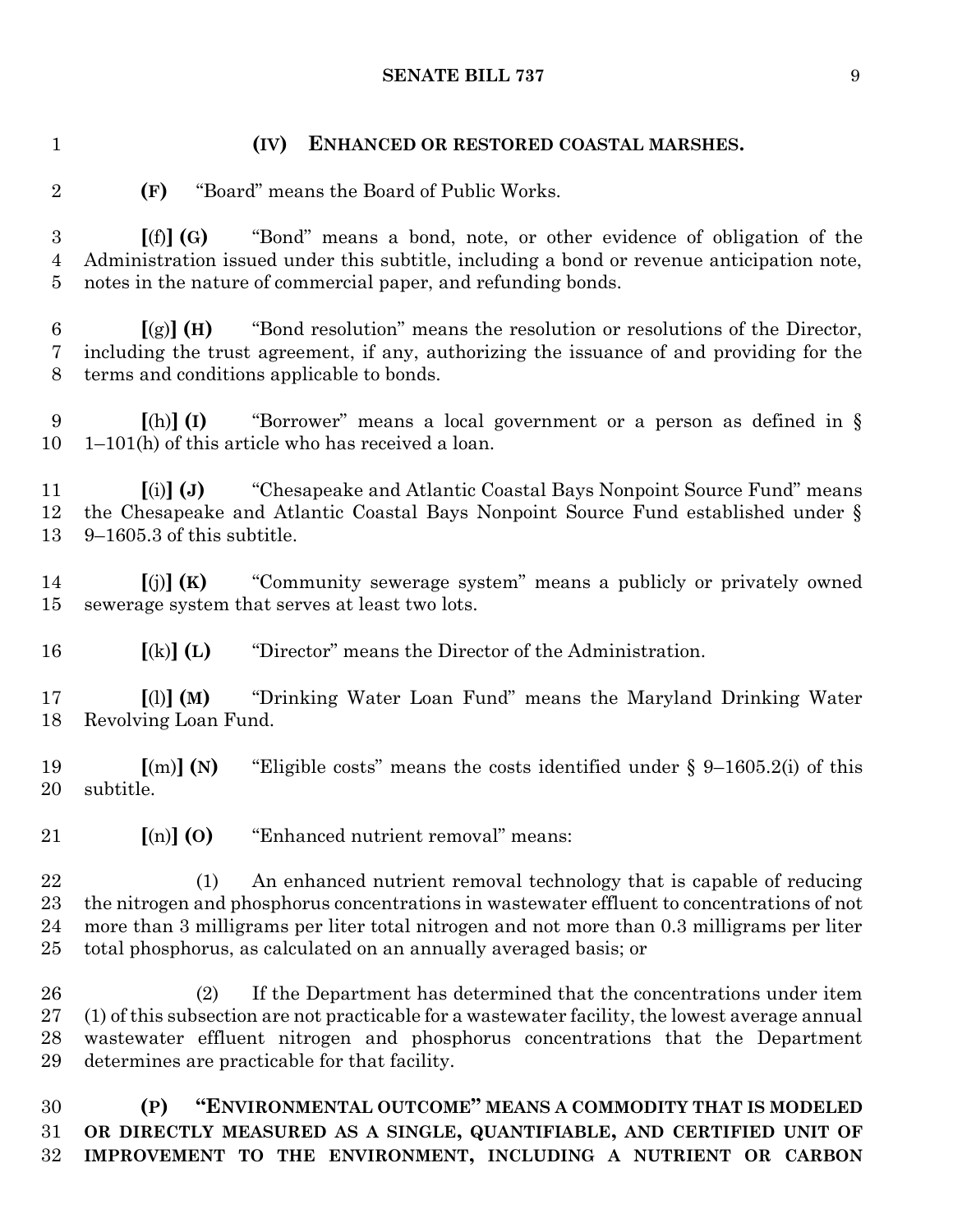## **BENEFIT.**

 **[**(o)**] (Q)** "Equivalent dwelling unit" means a measure of wastewater effluent where one unit is equivalent to:

 (1) If a local government or billing authority for a wastewater facility has established a definition for "equivalent dwelling unit" on or before January 1, 2004, the average daily flow of wastewater effluent that the local government or billing authority has established to be equivalent to the average daily flow of wastewater effluent discharged by a residential dwelling, which may not exceed 250 gallons; or

 (2) If a local government or billing authority has not established a definition for "equivalent dwelling unit" on or before January 1, 2004, or if a local government or billing authority has established a definition that exceeds 250 gallons of wastewater effluent per day, an average daily flow of 250 gallons of wastewater effluent.

 **[**(p)**] (R)** "Facility" means a wastewater facility or all or a portion of a water supply system as defined in § 9–201(u) of this title.

 **[**(q)**] (S)** "Federal Safe Drinking Water Act" means Title XIV of the Public Health Service Act, P.L. 93–523, as amended, 42 U.S.C. § 300f, et seq., and the rules and regulations promulgated thereunder.

 **[**(r)**] (T)** "Federal Water Pollution Control Act" means the Water Pollution Control Act of 1972, P.L. 92–500, as amended, 33 U.S.C. § 1251, et seq., and rules and regulations promulgated thereunder.

 **[**(s)**] (U)** "Fund" means a fund established by this subtitle, including the Water Quality Fund, the Drinking Water Loan Fund, the Bay Restoration Fund, and the Chesapeake and Atlantic Coastal Bays Nonpoint Source Fund.

**[**(t)**] (V)** "Grant" means a grant from the Administration to a grantee.

 **[**(u)**] (W)** "Grant agreement" means a written agreement between the Administration and a grantee with respect to a grant.

**[**(v)**] (X)** "Grantee" means the grant recipient.

# **(Y) (1) "GREEN INFRASTRUCTURE" MEANS A LAND–BASED NATURAL ELEMENT OR ENGINEERED ELEMENT DESIGNED TO MIMIC OR ENHANCE THE FUNCTION OF A NATURAL ELEMENT THAT:**

- 
- **(I) ABSORBS AND FILTERS POLLUTANTS;**

**(II) PROTECTS COMMUNITIES FROM FLOODING OR STORM** 

**SURGE;**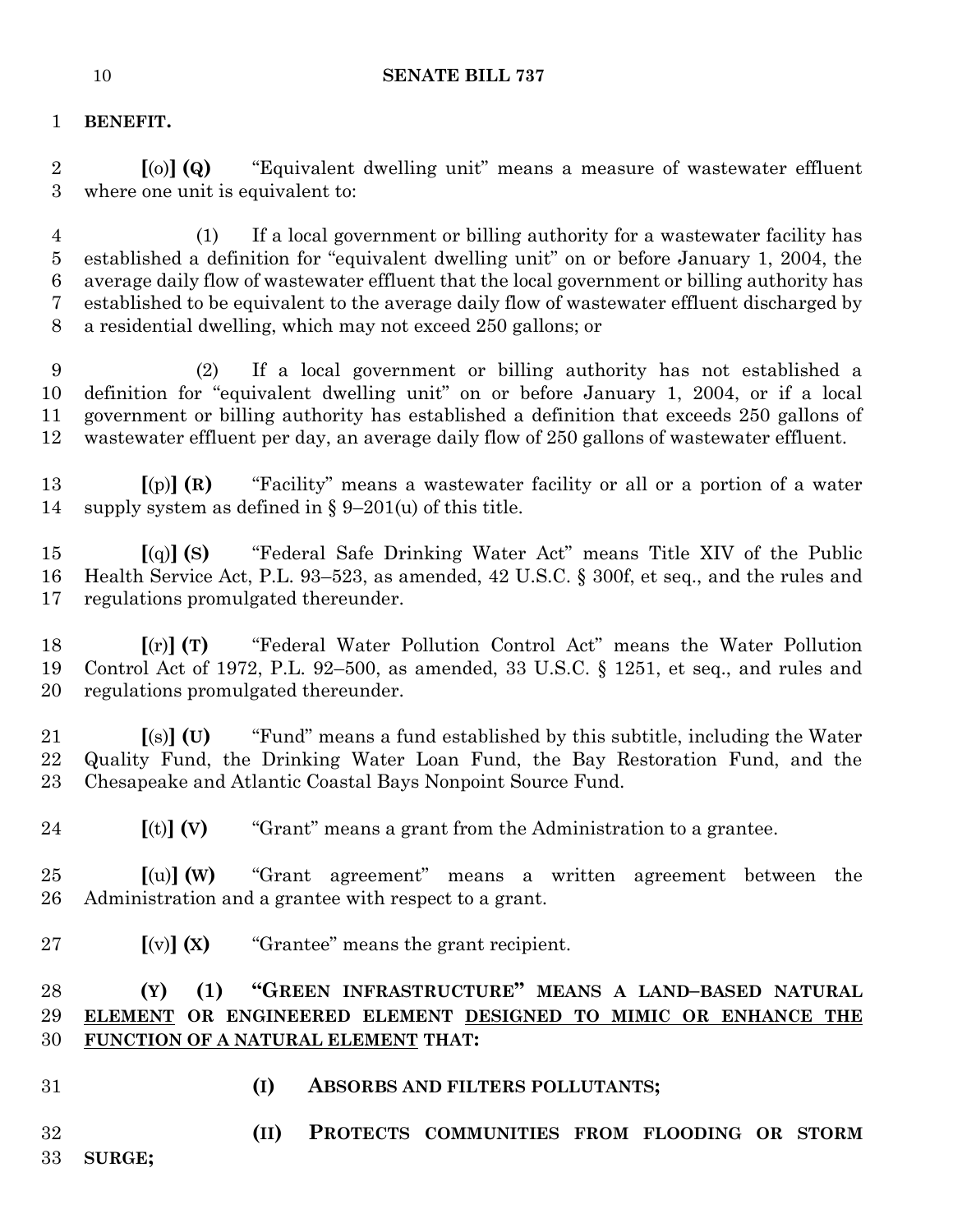| 1                                     |                                  | <b>REDUCES EROSION; OR</b><br>(III)                                                                                                                                                                                                                                        |
|---------------------------------------|----------------------------------|----------------------------------------------------------------------------------------------------------------------------------------------------------------------------------------------------------------------------------------------------------------------------|
| $\overline{2}$                        |                                  | <b>SEQUESTERS CARBON.</b><br>(IV)                                                                                                                                                                                                                                          |
| 3                                     | (2)                              | "GREEN INFRASTRUCTURE" INCLUDES:                                                                                                                                                                                                                                           |
| $\overline{4}$<br>$\overline{5}$<br>6 | <b>FEATURES,</b><br>FLOODPLAINS; | <b>ENHANCED</b><br>OR<br>(I)<br><b>RESTORED</b><br><b>NATURAL</b><br><b>LANDSCAPE</b><br>SUCH AS FORESTS, RIPARIAN BUFFERS, HEADWATERS,<br><b>OR</b>                                                                                                                       |
| $\overline{7}$                        |                                  | (II)<br><b>RAIN GARDENS;</b>                                                                                                                                                                                                                                               |
| 8                                     |                                  | PERMEABLE PAVEMENT;<br>(III)                                                                                                                                                                                                                                               |
| 9                                     |                                  | POCKET PARKS;<br>(IV)                                                                                                                                                                                                                                                      |
| 10                                    |                                  | <b>BIOSWALES;</b><br>(V)                                                                                                                                                                                                                                                   |
| 11                                    |                                  | <b>GREEN ROOFS;</b><br>(VI)                                                                                                                                                                                                                                                |
| 12                                    |                                  | (VII) INFILTRATION PLANTERS;                                                                                                                                                                                                                                               |
| 13                                    |                                  | (VIII) TREE PLANTINGS OR TREE BOXES; AND                                                                                                                                                                                                                                   |
| 14<br>15                              | <b>LANDSCAPE IRRIGATION.</b>     | RAINWATER HARVESTING FOR NONPOTABLE USES SUCH AS<br>(IX)                                                                                                                                                                                                                   |
| 16                                    |                                  | $[(w)]$ (Z) "Lender" has the meaning stated in § 9–1606.1 of this subtitle.                                                                                                                                                                                                |
| 17                                    | $[(x)]$ (AA)                     | "Linked deposit" has the meaning stated in $\S 9-1606.1$ of this subtitle.                                                                                                                                                                                                 |
| 18<br>19                              | $[(y)]$ (BB)<br>subtitle.        | "Linked deposit loan" has the meaning stated in $\S$ 9-1606.1 of this                                                                                                                                                                                                      |
| 20<br>21                              | $[(z)]$ (CC)<br>subtitle.        | "Linked deposit program" has the meaning stated in $\S 9-1606.1$ of this                                                                                                                                                                                                   |
| 22<br>23<br>24<br>25                  | Loan Fund.                       | [(aa)] (DD) "Loan" means a loan from the Administration to a borrower for the<br>purpose of financing all or a portion of the cost of a wastewater facility, if the loan is from<br>the Water Quality Fund, or water supply system, if the loan is from the Drinking Water |

 **[**(bb)**] (EE)** "Loan agreement" means a written agreement between the Administration and a borrower with respect to a loan.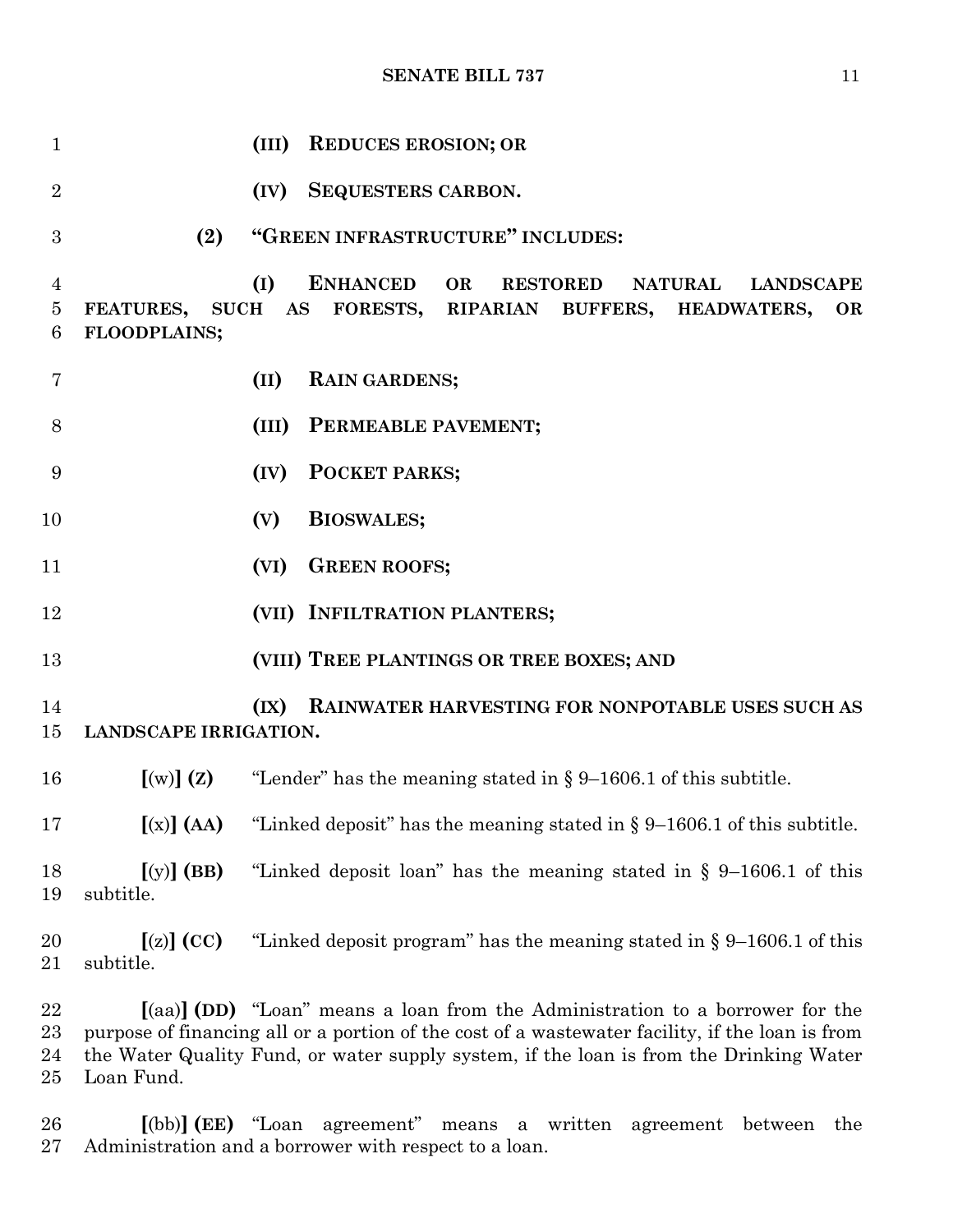**[**(cc)**] (FF)** "Loan obligation" means a bond, note, or other evidence of obligation, including a mortgage, deed of trust, lien, or other security instrument, issued or executed by a borrower to evidence its indebtedness under a loan agreement with respect to a loan.

 **[**(dd)**] (GG)** (1) "Local government" means a county, municipal corporation, sanitary district, or other State or local public entity that has authority to own or operate a facility.

 (2) "Local government" includes any combination of two or more of the public entities under paragraph (1) of this subsection when acting jointly to construct or operate a facility.

 **[**(ee)**] (HH)** (1) "Person" means an individual, corporation, partnership, association, nonprofit entity, the State, any unit of the State, commission, special taxing district, or the federal government.

 (2) "Person" does not include a county, municipal corporation, bi–county or multicounty agency under Division II of the Land Use Article or Division II of the Public Utilities Article, housing authority under Division II of the Housing and Community Development Article, school board, community college, or any other unit of a county or municipal corporation, or a local fire department, as defined in § 9–401 of the Public Safety Article.

 **[**(ff)**] (II)** (1) "Residential dwelling" means a room or group of rooms occupied as living quarters by an individual, a single family, or other discrete group of persons with facilities that are used or intended to be used for living, sleeping, cooking, sanitation, and eating, including an apartment unit, condominium unit, cooperative unit, town house unit, mobile home, or house.

 (2) "Residential dwelling" does not include a hospital, hotel, motel, inn, boarding house, club, dormitory, school, college, or similar seasonal, institutional, or transient facility.

 **[**(gg)**] (JJ)** "Single site" means a discrete grouping of buildings or structures that are located on contiguous or adjacent property and owned by the same user.

**[**(hh)**] (KK)** (1) "User" means any person discharging wastewater to:

 (i) A wastewater facility that has a State discharge permit or national pollutant discharge elimination system discharge permit;

- (ii) An on–site sewage disposal system; or
- (iii) A sewage holding tank.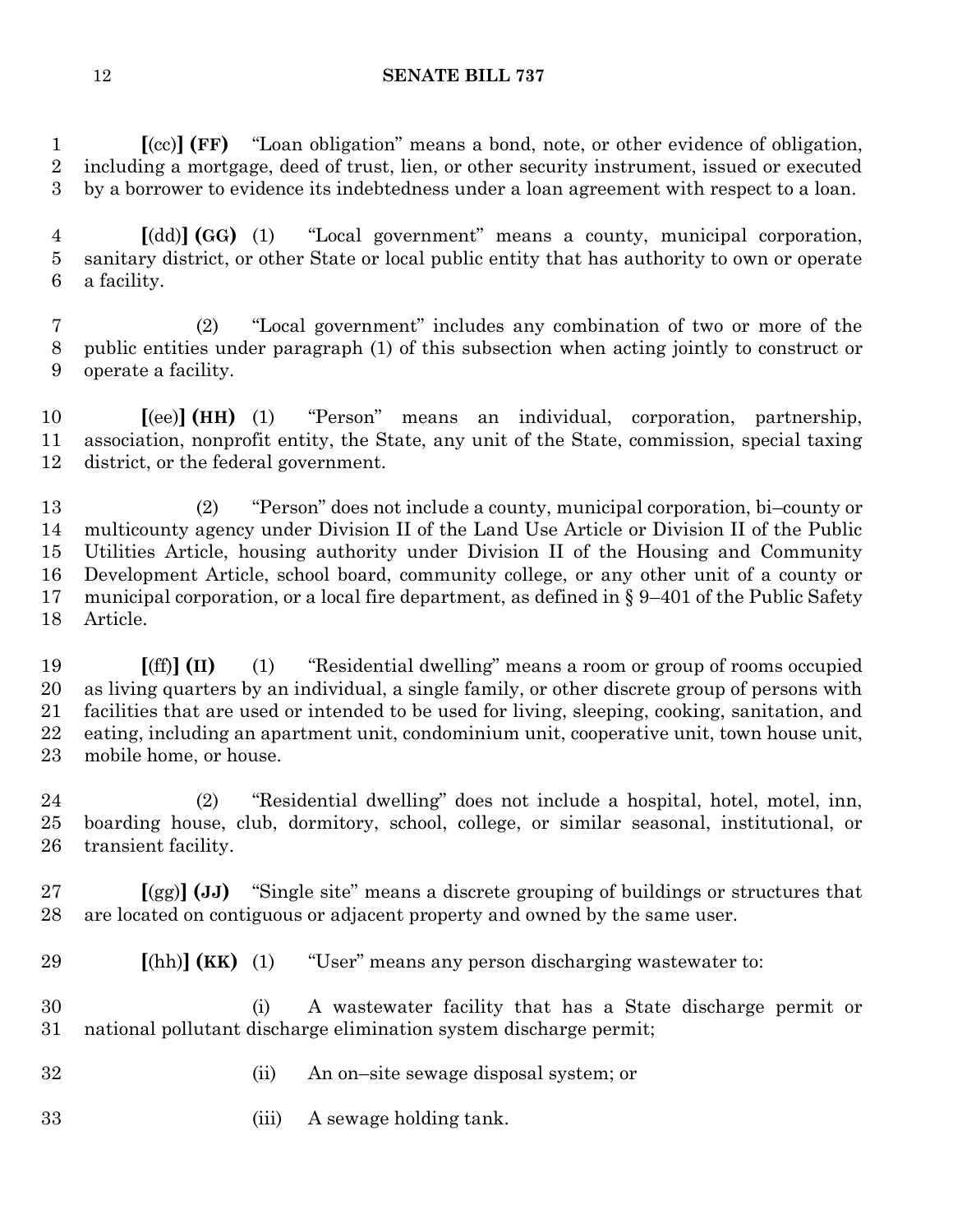(2) "User" does not include a person whose sole discharge is stormwater under a stormwater permit.

 **[**(ii)**] (LL)** (1) "Wastewater facility" means any equipment, plant, treatment works, structure, machinery, apparatus, interest in land, or any combination of these, which is acquired, used, constructed, or operated:

- (i) For the storage, collection, treatment, neutralization, stabilization, reduction, recycling, reclamation, separation, or disposal of wastewater;
- (ii) To improve water conservation, reduce energy consumption, or increase security; or

 (iii) For the final disposal of residues resulting from the treatment of wastewater.

- 
- (2) "Wastewater facility" includes:

 (i) Treatment or disposal plants; outfall sewers, interceptor sewers, and collector sewers; pumping and ventilating stations, facilities, and works; and other real or personal property and appurtenances incident to their development, use, or operation;

- (ii) Any programs and projects for managing, reducing, treating, recapturing, abating, or controlling nonpoint sources of water pollution, including stormwater or subsurface drainage water; and
- (iii) Any programs and projects for improving estuarine conservation and management.
- **[**(jj)**] (MM)** "Water Quality Fund" means the Maryland Water Quality Revolving Loan Fund.

 **[**(kk)**] (NN)** "Water supply system" has the meaning stated in § 9–201(u) of this title.

9–1602.

 There is a Maryland Water **[**Quality**] INFRASTRUCTURE** Financing Administration in the Department.

9–1604.

 (c) (1) This subsection applies to financial assistance provided by the Administration under:

(i) The Water Quality Fund;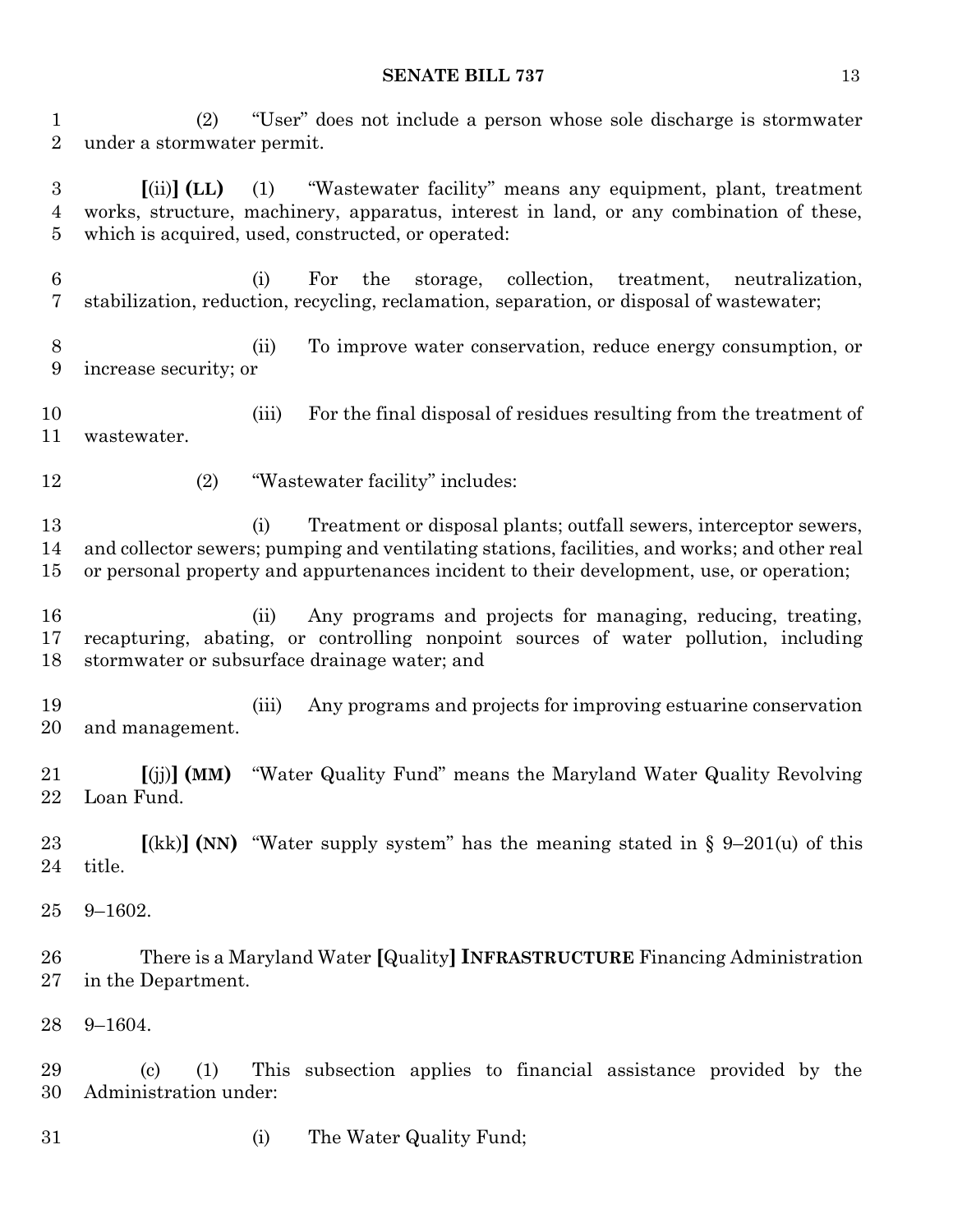|                                    | 14                                 |           |               | <b>SENATE BILL 737</b>                                                                                                                                                                                                                                                                                                                                                                              |
|------------------------------------|------------------------------------|-----------|---------------|-----------------------------------------------------------------------------------------------------------------------------------------------------------------------------------------------------------------------------------------------------------------------------------------------------------------------------------------------------------------------------------------------------|
| $\mathbf 1$                        |                                    |           | (ii)          | The Bay Restoration Fund;                                                                                                                                                                                                                                                                                                                                                                           |
| $\overline{2}$                     |                                    |           | (iii)         | The Biological Nutrient Removal Program; and                                                                                                                                                                                                                                                                                                                                                        |
| $\boldsymbol{3}$                   |                                    |           | (iv)          | The Supplemental Assistance Program.                                                                                                                                                                                                                                                                                                                                                                |
| $\overline{4}$<br>5<br>6<br>7      | 500,000 gallons or more per day.   | (2)       |               | The Administration shall ensure the fair and equitable distribution of<br>financial assistance among wastewater treatment facilities with a design capacity of less<br>than 500,000 gallons per day and wastewater treatment facilities with a design capacity of                                                                                                                                   |
| $8\,$<br>9<br>10<br>11<br>12<br>13 | <b>REPAIR</b>                      | (3)<br>OF | <b>SOURCE</b> | IT IS THE POLICY OF THE STATE THAT THE MAINTENANCE AND<br>WATERSHEDS, INCLUDING THE<br><b>CONSERVATION</b><br>AND<br>RESTORATION OF FORESTS AND THE INSTALLATION AND MAINTENANCE OF BLUE<br>INFRASTRUCTURE OR GREEN INFRASTRUCTURE THAT CONTRIBUTES TO IMPROVED<br>WATER QUALITY, IS ELIGIBLE FOR THE SAME FORMS OF FINANCIAL ASSISTANCE AS<br>OTHER WATER COLLECTION AND TREATMENT INFRASTRUCTURE. |
| 14                                 | $9 - 1605.$                        |           |               |                                                                                                                                                                                                                                                                                                                                                                                                     |
| 15                                 | (a)                                | (1)       | (I)           | There is a Maryland Water Quality Revolving Loan Fund.                                                                                                                                                                                                                                                                                                                                              |
| 16<br>17<br>18                     |                                    |           | (II)          | The Water Quality Fund shall be maintained and administered<br>by the Administration in accordance with the provisions of this subtitle and such rules or<br>program directives as the Secretary or the Board may from time to time prescribe.                                                                                                                                                      |
| 19                                 | (d)                                |           |               | Amounts in the Water Quality Fund may be used only:                                                                                                                                                                                                                                                                                                                                                 |
| 20                                 |                                    | (1)       |               | To make loans, on the condition that:                                                                                                                                                                                                                                                                                                                                                               |
| 21<br>22<br>23                     | of the project;                    |           | (i)           | The loans are made at or below market interest rates, including<br>interest free loans, at terms not to exceed the lesser of 30 years or the projected useful life                                                                                                                                                                                                                                  |
| 24<br>25<br>26                     |                                    |           | (ii)          | Annual principal and interest payments will commence not later<br>than 1 year after completion of any wastewater facility and all loans will be fully amortized<br>on the expiration of the term of the loan;                                                                                                                                                                                       |
| 27<br>28                           | of revenue for repayment of loans; |           | (iii)         | The local government borrower will establish a dedicated source                                                                                                                                                                                                                                                                                                                                     |
| 29<br>30<br>31                     | loans; and                         |           | (iv)          | In the case of a wastewater facility owned by a borrower other<br>than a local government, the borrower will provide adequate security for repayment of                                                                                                                                                                                                                                             |
| 32                                 |                                    |           | (v)           | The Water Quality Fund will be credited with all payments of                                                                                                                                                                                                                                                                                                                                        |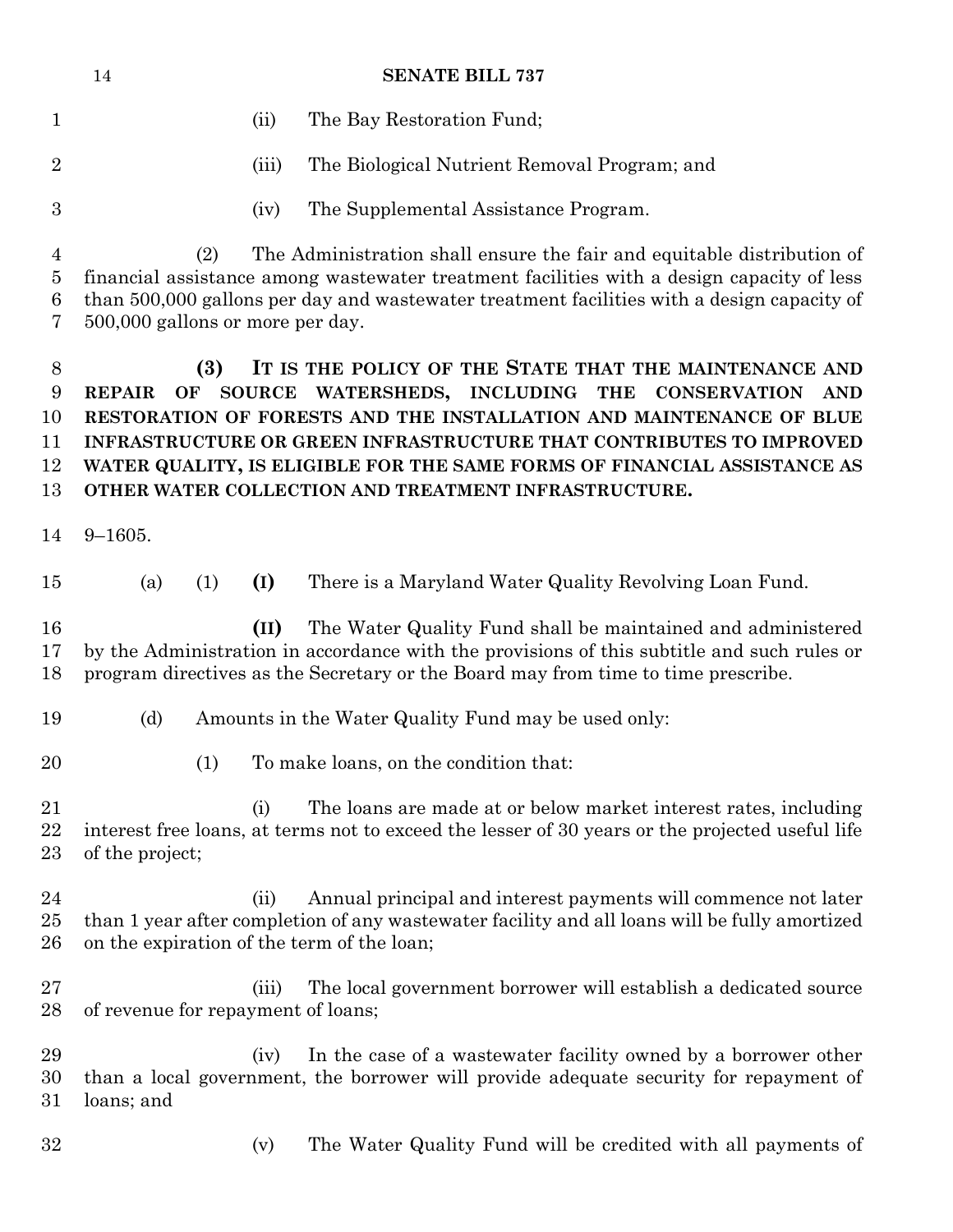principal and interest on all loans;

 (2) To buy or refinance debt obligations of local governments at or below market rates, if such debt obligations were incurred after March 7, 1985;

 (3) **(I)** To guarantee, or purchase insurance for, bonds, notes, or other evidences of obligation issued by a local government **[**for the purpose of financing all or a portion of the cost of a wastewater facility**]**, if such action would improve credit market access or reduce interest rates; **AND**

# **(II) TO PROVIDE LOAN GUARANTEES FOR SIMILAR REVOLVING LOAN FUNDS ESTABLISHED BY MUNICIPAL CORPORATIONS AND INTERMUNICIPAL AGENCIES;**

 (4) As a source of revenue or security for the payment of principal and interest on bonds issued by the Administration if the proceeds of the sale of such bonds will be deposited in the Water Quality Fund;

- 
- (5) To earn interest on Water Quality Fund accounts;

 (6) To establish a linked deposit program to promote loans for controlling nonpoint sources of pollution and protecting the quality of the waters of the State**, INCLUDING LOANS FOR FOREST RESTORATION OR THE CONSERVATION OF FOREST LAND BY FEE OR EASEMENT**;

 **(7) TO PROVIDE LOANS FOR THE PROTECTION OF SOURCE WATER AREAS OR CHESAPEAKE AND ATLANTIC COASTAL BAY WATERSHEDS THROUGH PROPERTY ACQUISITIONS OR EASEMENTS;**

 **(8) TO ESTABLISH A SPONSORSHIP PROGRAM THAT ALLOWS A LOCAL GOVERNMENT TO SERVE AS THE PRIMARY BORROWER AND RECEIVE A LOAN FOR A PUBLICLY OWNED TREATMENT WORKS PROJECT AT A REDUCED INTEREST RATE IF THE LOAN ALSO INCLUDES FINANCING FOR A SPONSORED NONPOINT SOURCE PROJECT MANAGED BY AN ORGANIZATION;**

 **(9) TO SERVE AS A GUARANTEE FOR LONG–TERM PAY–FOR–SUCCESS CONTRACTS, GREEN BONDS, OR ENVIRONMENTAL IMPACT BONDS BY ANY PUBLIC, PRIVATE, OR NONPROFIT ENTITY FOR THE PURCHASE OF ENVIRONMENTAL OUTCOMES THAT PROVIDE A WATER QUALITY BENEFIT;**

 **(10) TO SUPPORT LONG–TERM OR PERMANENT GREEN INFRASTRUCTURE PROJECTS CARRIED OUT IN THE SUSQUEHANNA RIVER WATERSHED BY AN ORGANIZATION AGREED TO BY THE MANAGEMENT COMMITTEE OF THE CHESAPEAKE BAY PROGRAM PARTNERSHIP;**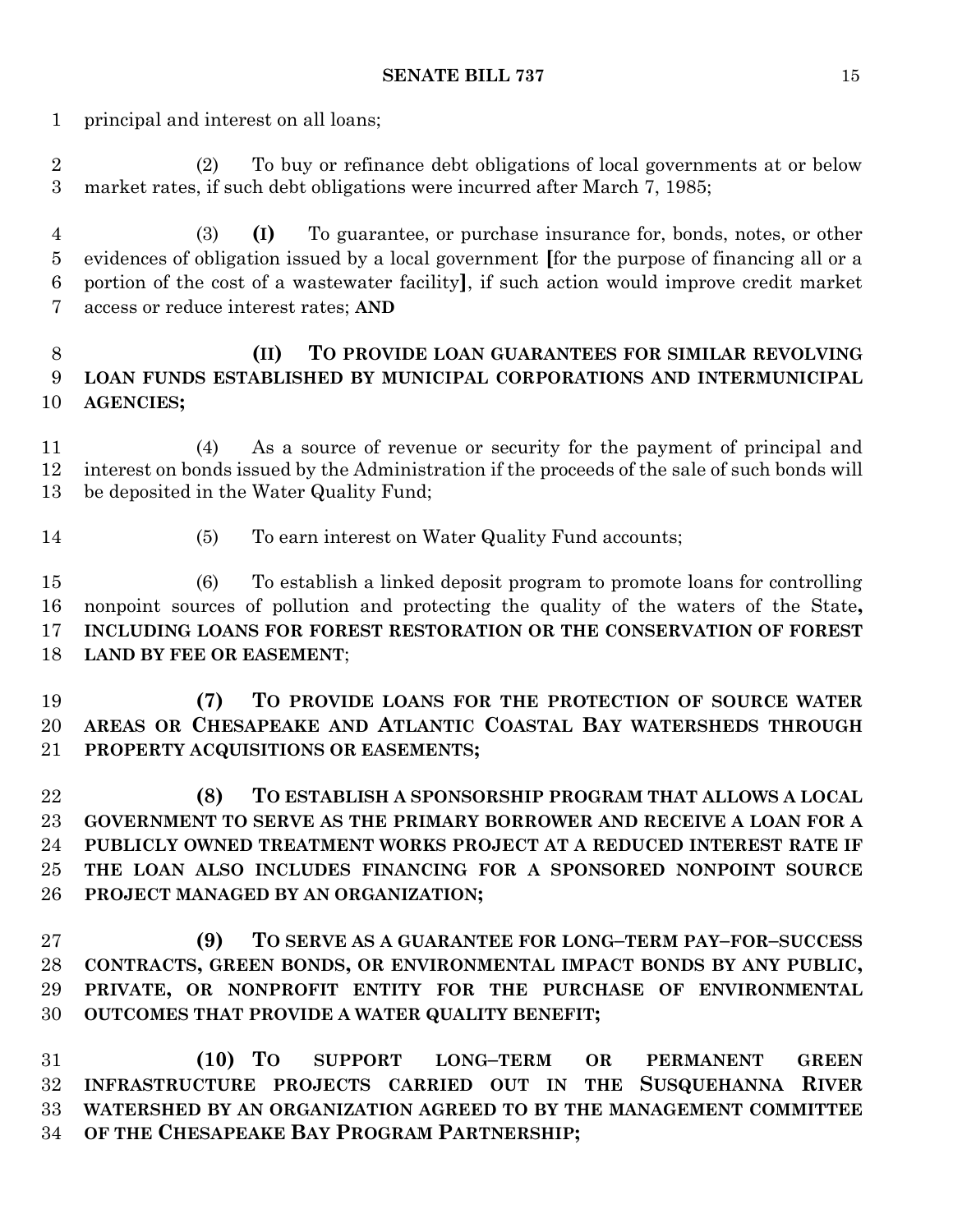**(11) TO ESTABLISH MASTER LEASE PURCHASE AGREEMENTS WITH STATE AGENCIES TO SUPPORT PROJECTS THAT ENHANCE WATER QUALITY ON** 

 **(12) TO SUPPORT MULTI–YEAR INITIATIVES AUTHORIZED UNDER TITLE 8, SUBTITLE 2A OF THE NATURAL RESOURCES ARTICLE THAT ALSO INVOLVE FUNDING FROM THE CHESAPEAKE AND ATLANTIC COASTAL BAYS 2010 TRUST FUND; [**(7)**] (13)** For the reasonable costs of administering the Water Quality Fund and conducting activities under Title VI of the Federal Water Pollution Control Act; **[**(8)**] (14)** For any other purpose authorized by Title VI of the Federal Water Pollution Control Act or § 302 of the federal Safe Drinking Water Act; and **[**(9)**] (15)** To provide financial assistance in the form of grants, negative interest loans, forgiveness of principal, subsidized interest rates, and any other form of financial assistance as authorized or required by: (i) The American Recovery and Reinvestment Act of 2009, as may be amended and supplemented; 17 (ii) Title VI of the Federal Water Pollution Control Act; (iii) § 302 of the federal Safe Drinking Water Act; or (iv) Federal appropriations or authorization acts. 9–1605.1. (a) (1) **(I)** There is a Maryland Drinking Water Revolving Loan Fund. **(II)** The Drinking Water Loan Fund shall be maintained and administered by the Administration in accordance with the provisions of this subtitle and such rules or program directives as the Secretary or the Board may from time to time prescribe. (d) Amounts in the Drinking Water Loan Fund may be used only: (1) To make loans at or below market rates on the condition that: (i) The local government borrower will establish a dedicated source of revenue;

 (ii) In the case of a water supply system owned by a borrower other than a local government, the borrower shall provide adequate security for the repayment

**STATE LANDS;**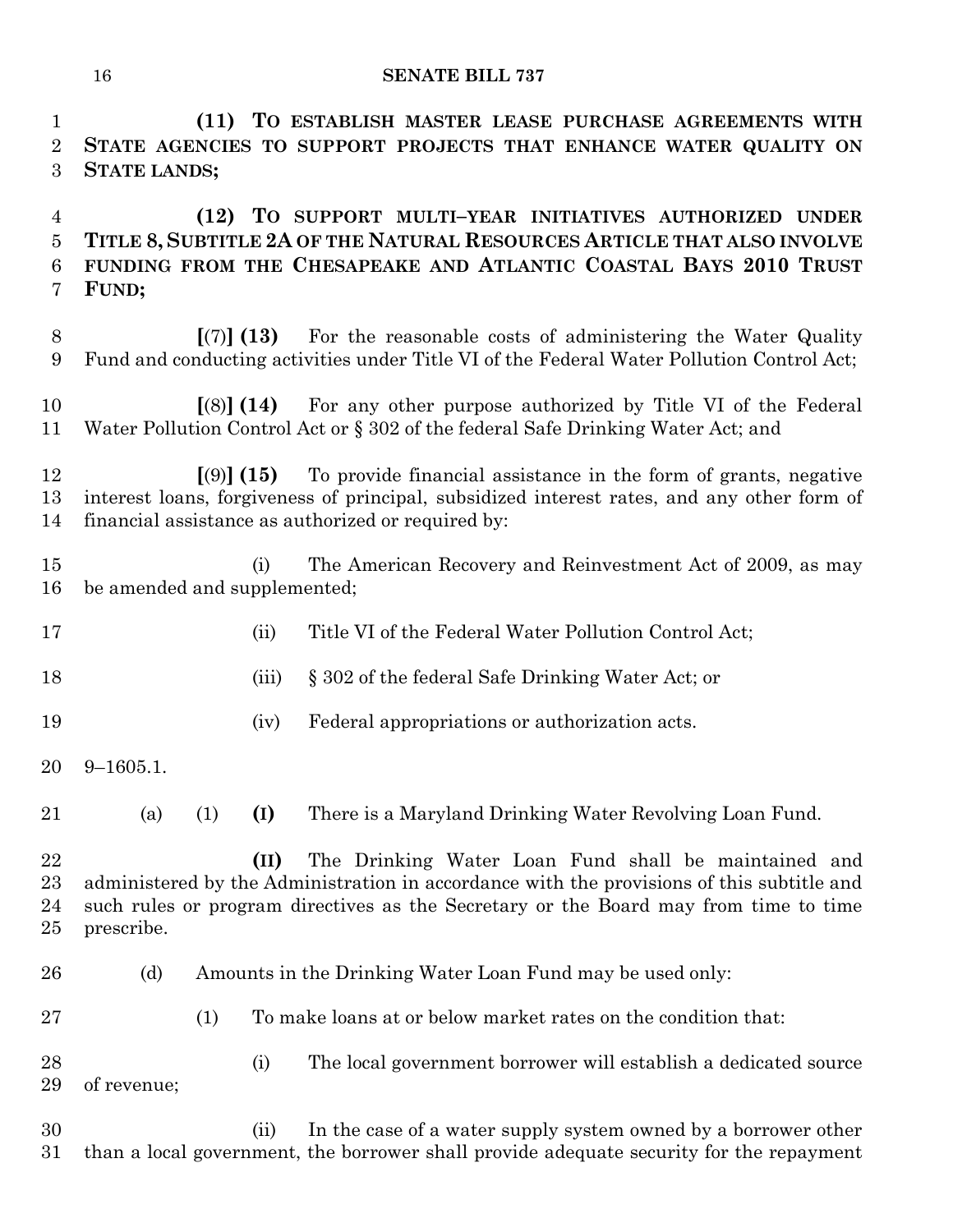of the loan;

 (iii) The Drinking Water Loan Fund will be credited with all payments of principal and interest on all loans; **[**and**]** (iv) **THE LOANS ARE MADE AT TERMS NOT TO EXCEED: 1. 30 YEARS AFTER PROJECT COMPLETION; OR 2. WITH RESPECT TO DISADVANTAGED COMMUNITIES AS DEFINED IN THE FEDERAL SAFE DRINKING WATER ACT, 40 YEARS AFTER PROJECT COMPLETION; AND (V)** Annual principal and interest payments will commence not later than 1 year after completion of any drinking water facility and**[**, except as provided in § 130 of the federal Safe Drinking Water Act,**]** all loans will be fully amortized **[**not later than

20 years after project completion**] ON THE EXPIRATION OF THE TERM OF THE LOAN**;

 (2) To buy or refinance debt obligations of local governments issued by a local government for the purposes of financing all or a portion of the cost of a water supply system at or below market rates, if such debt obligations were incurred after July 1, 1993;

 (3) To guarantee or purchase insurance for bonds, notes, or other evidences of indebtedness issued by a local government for the purposes of financing all or a portion of the cost of a water supply system, if such action would improve credit market access or reduce interest rates;

 (4) As a source of revenue or security for the payment of principal and interest on bonds issued by the Administration if the proceeds of the sale of such bonds will be deposited in the Drinking Water Loan Fund;

(5) To earn interest on Drinking Water Loan Fund accounts;

 (6) For the reasonable costs of administering the Drinking Water Loan Fund and conducting activities under any federal law that may apply to federal deposits to the Drinking Water Loan Fund;

 (7) To establish a linked deposit program for loans in accordance with this subtitle and the federal Safe Drinking Water Act**, INCLUDING LOANS FOR:**

 **(I) CONTROLLING NONPOINT SOURCES OF POLLUTION AND PROTECTING THE QUALITY OF STATE WATERS;**

 **(II) PROTECTING OR ACQUIRING FORESTS OR WETLANDS BY FEE OR EASEMENT; OR**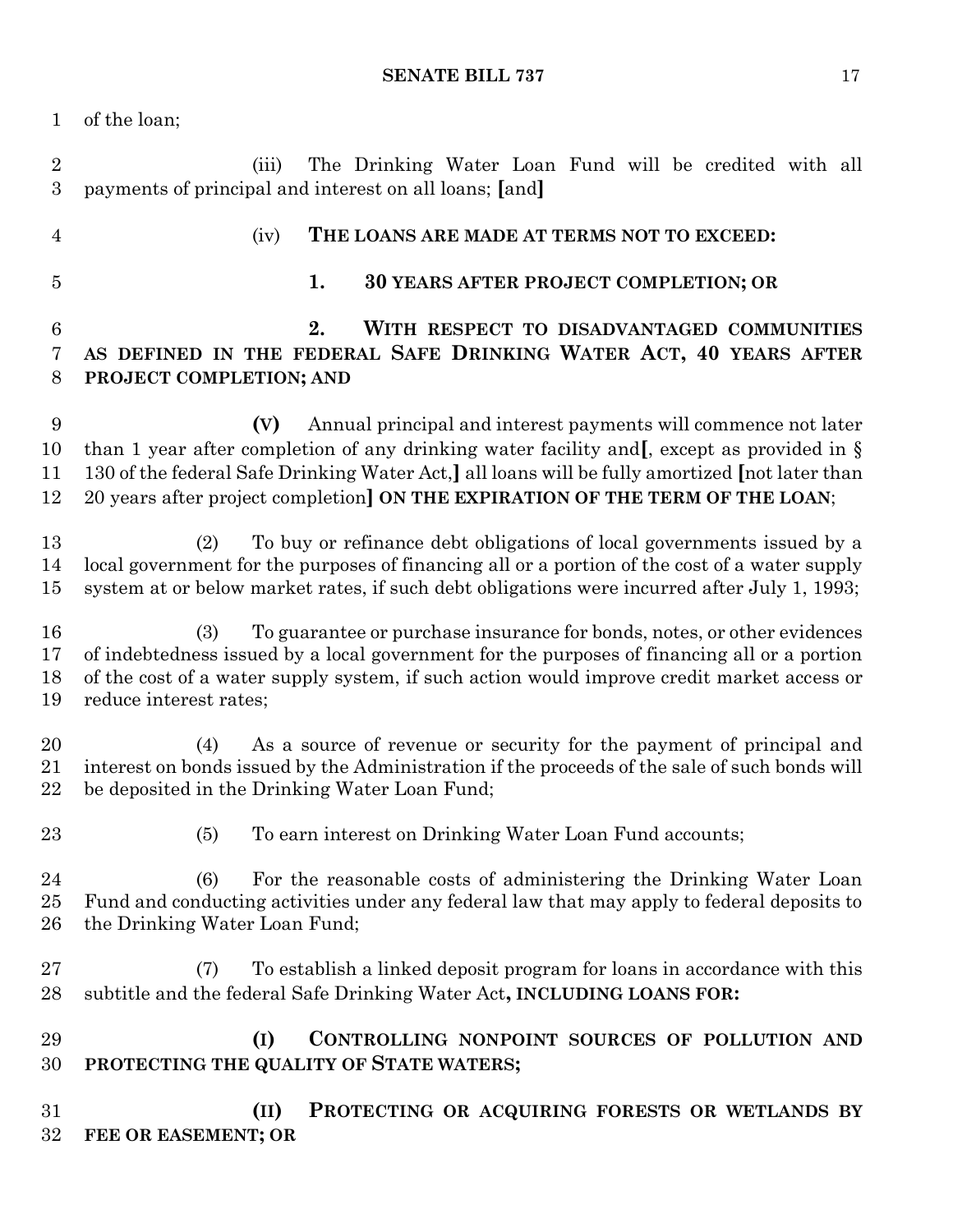## **(III) RESTORING FORESTS**;

 (8) For loan subsidies for disadvantaged communities as provided by the federal Safe Drinking Water Act, including but not limited to loan forgiveness, provided that such loan subsidies shall not exceed 30% of the annual federal capitalization grant received by the Administration;

 **(9) TO ESTABLISH A SPONSORSHIP PROGRAM THAT ALLOWS A LOCAL GOVERNMENT TO SERVE AS THE PRIMARY BORROWER AND RECEIVE A LOAN FOR A PUBLICLY OWNED TREATMENT WORKS PROJECT WATER SUPPLY SYSTEM AT A REDUCED INTEREST RATE IF THE LOAN ALSO INCLUDES FINANCING FOR A SPONSORED NONPOINT SOURCE PROJECT MANAGED BY AN ORGANIZATION;**

 **(10) WITH RESPECT TO ANY FEDERAL FUNDS DEPOSITED IN THE DRINKING WATER LOAN FUND, TO PRIORITIZE SUPPORT FOR LOCAL GOVERNMENTS, COMMUNITY WATER SYSTEMS, AND OTHER ELIGIBLE PARTNERS BY:**

 **(I) SERVING AS A GUARANTEE FOR LONG–TERM PAY–FOR–SUCCESS CONTRACTS FOR THE PURCHASE OF ENVIRONMENTAL OUTCOMES THAT PROVIDE WATER QUALITY BENEFITS;**

 **(II) SUPPORTING THE DELINEATION, ASSESSMENT, OR UPDATED ASSESSMENT OF SOURCE WATER PROTECTION AREAS AND THE IMPLEMENTATION OF WELL HEAD PROTECTION PROGRAMS, INCLUDING THROUGH GRANTS AND TECHNICAL ASSISTANCE; OR**

 **(III) SUPPORTING LOANS AND LOAN GUARANTEES FOR THE PROTECTION OF SOURCE WATER AREAS OR THE CHESAPEAKE AND ATLANTIC COASTAL BAYS WATERSHEDS THROUGH PROPERTY ACQUISITIONS OR EASEMENTS FOR THE PURPOSE OF CONTROLLING NONPOINT SOURCES OF POLLUTION;**

 **(11) TO SUPPORT MULTIYEAR INITIATIVES AUTHORIZED UNDER TITLE 8, SUBTITLE 2A OF THE NATURAL RESOURCES ARTICLE THAT ALSO INVOLVE FUNDING FROM THE CHESAPEAKE AND ATLANTIC COASTAL BAYS 2010 TRUST FUND;**

# **(12) TO PROVIDE FINANCIAL ASSISTANCE TO DISADVANTAGED COMMUNITIES AS DEFINED IN THE FEDERAL SAFE DRINKING WATER ACT IN THE FORM OF PLANNING PHASE GRANTS OR DESIGN PHASE GRANTS;**

 **[**(9)**] (13)** For any other purpose authorized for any federal funds deposited in the Drinking Water Loan Fund including, without limitation, any purpose authorized by the federal Safe Drinking Water Act, including source water protection expenditures eligible for assistance from the Drinking Water Loan Fund; and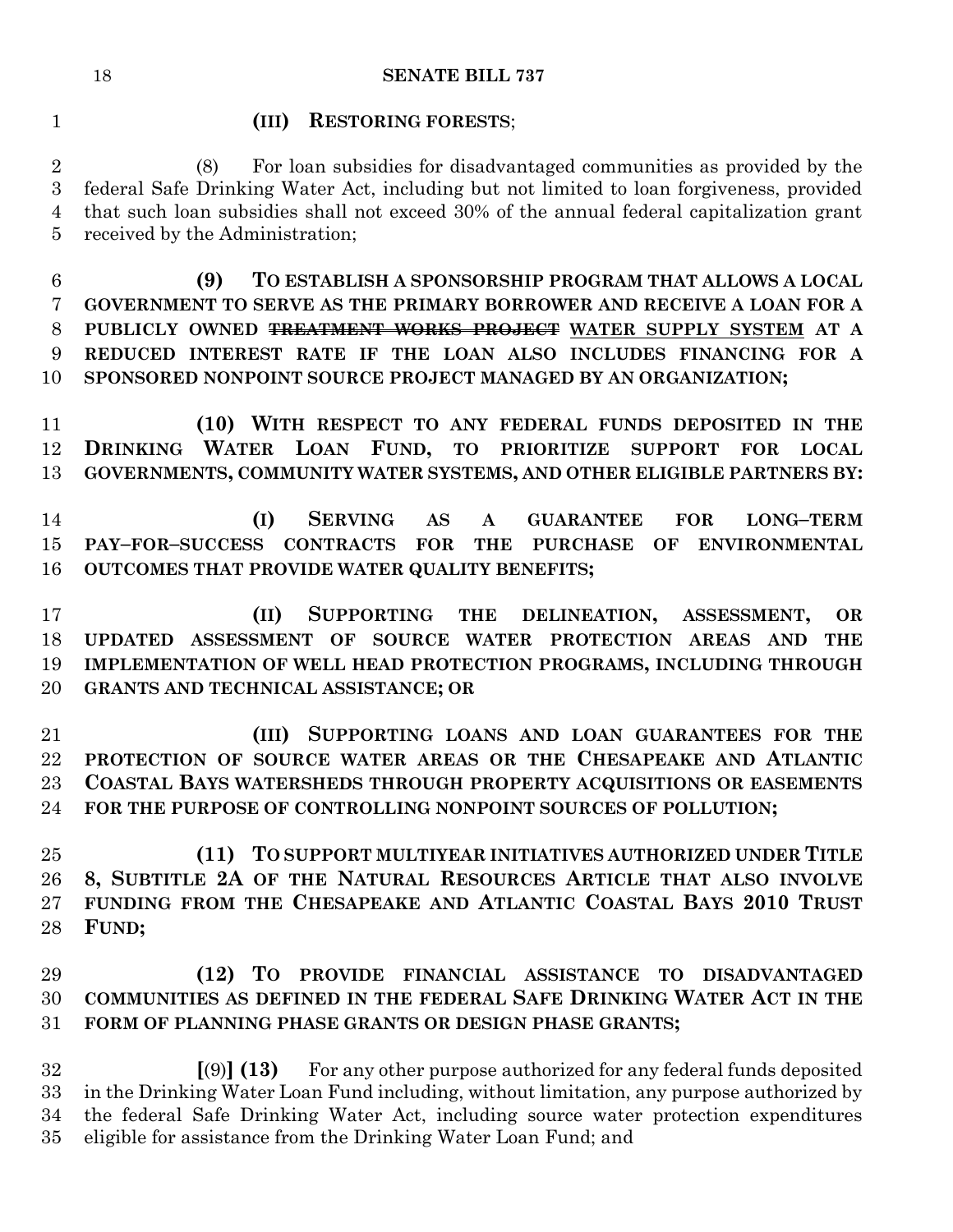| $\mathbf 1$<br>$\overline{2}$<br>3 | $\lceil (10) \rceil$ (14) To provide financial assistance in the form of grants, negative<br>interest loans, forgiveness of principal, subsidized interest rates, and any other form of<br>financial assistance as authorized or required by:                                                                                                                                                                                      |
|------------------------------------|------------------------------------------------------------------------------------------------------------------------------------------------------------------------------------------------------------------------------------------------------------------------------------------------------------------------------------------------------------------------------------------------------------------------------------|
| $\overline{4}$<br>$\overline{5}$   | The American Recovery and Reinvestment Act of 2009, as may<br>(i)<br>be amended and supplemented;                                                                                                                                                                                                                                                                                                                                  |
| $6\phantom{.}6$                    | [§ 302] SS 302 AND 1452 of the federal Safe Drinking Water Act;<br>(ii)                                                                                                                                                                                                                                                                                                                                                            |
| 7                                  | Title VI of the Federal Water Pollution Control Act; or<br>(iii)                                                                                                                                                                                                                                                                                                                                                                   |
| 8                                  | Federal appropriations or authorization acts.<br>(iv)                                                                                                                                                                                                                                                                                                                                                                              |
| 9<br>10<br>11<br>12<br>13<br>14    | IN CREATING AN INTENDED USE PLAN FOR THE DRINKING WATER LOAN<br>(e)<br>FUND, THE ADMINISTRATION SHALL PRIORITIZE OPPORTUNITIES TO PROVIDE<br>ASSISTANCE TO DISADVANTAGED OR ENVIRONMENTAL JUSTICE COMMUNITIES AND<br>SUPPORT INNOVATIVE FINANCING PARTNERSHIPS TO ADDRESS ENVIRONMENTAL<br>JUSTICE ISSUES AS DEFINED IN § 1-701 OF THIS ARTICLE, INCLUDING THROUGH<br><b>INVESTMENT IN:</b>                                        |
| 15<br>16<br>17                     | WATER INFRASTRUCTURE LOANS DESIGNED TO ENSURE FAIRER<br>(1)<br>AND MORE JUST OPPORTUNITIES TO IMPROVE COMMUNITY HEALTH THROUGH<br>BETTER WATER SERVICE;                                                                                                                                                                                                                                                                            |
| 18<br>19                           | MUNICIPAL CONSOLIDATION EFFORTS UNDER § 9-707 OF THIS<br>(2)<br>TITLE;                                                                                                                                                                                                                                                                                                                                                             |
| 20                                 | (3)<br>TOXIC LEAD SERVICE LINE REPLACEMENT; AND                                                                                                                                                                                                                                                                                                                                                                                    |
| 21<br>22<br>23                     | (4)<br>GREEN INFRASTRUCTURE THAT CONTRIBUTES TO IMPROVED<br>WATER QUALITY AND REMEDIATES OR MITIGATES ENVIRONMENTAL AND HEALTH<br>HAZARDS IN DISADVANTAGED OR ENVIRONMENTAL JUSTICE COMMUNITIES.                                                                                                                                                                                                                                   |
| 24<br>25<br>26<br>27<br>28         | The costs of administering the Drinking Water Loan Fund shall be paid from<br>(F)<br>federal grants and awards, from bond sale proceeds, and from amounts received from<br>borrowers pursuant to loan agreements, and may not be paid from any State [moneys]<br>MONEY appropriated to the Drinking Water Loan Fund, except general funds of the State<br>used to match federal grants and awards to the Drinking Water Loan Fund. |
| 29<br>30<br>31                     | $9 - 1622.$<br>This subtitle may be cited as the Maryland Water [Quality] INFRASTRUCTURE<br>Financing Administration Act.                                                                                                                                                                                                                                                                                                          |

**Article – Natural Resources**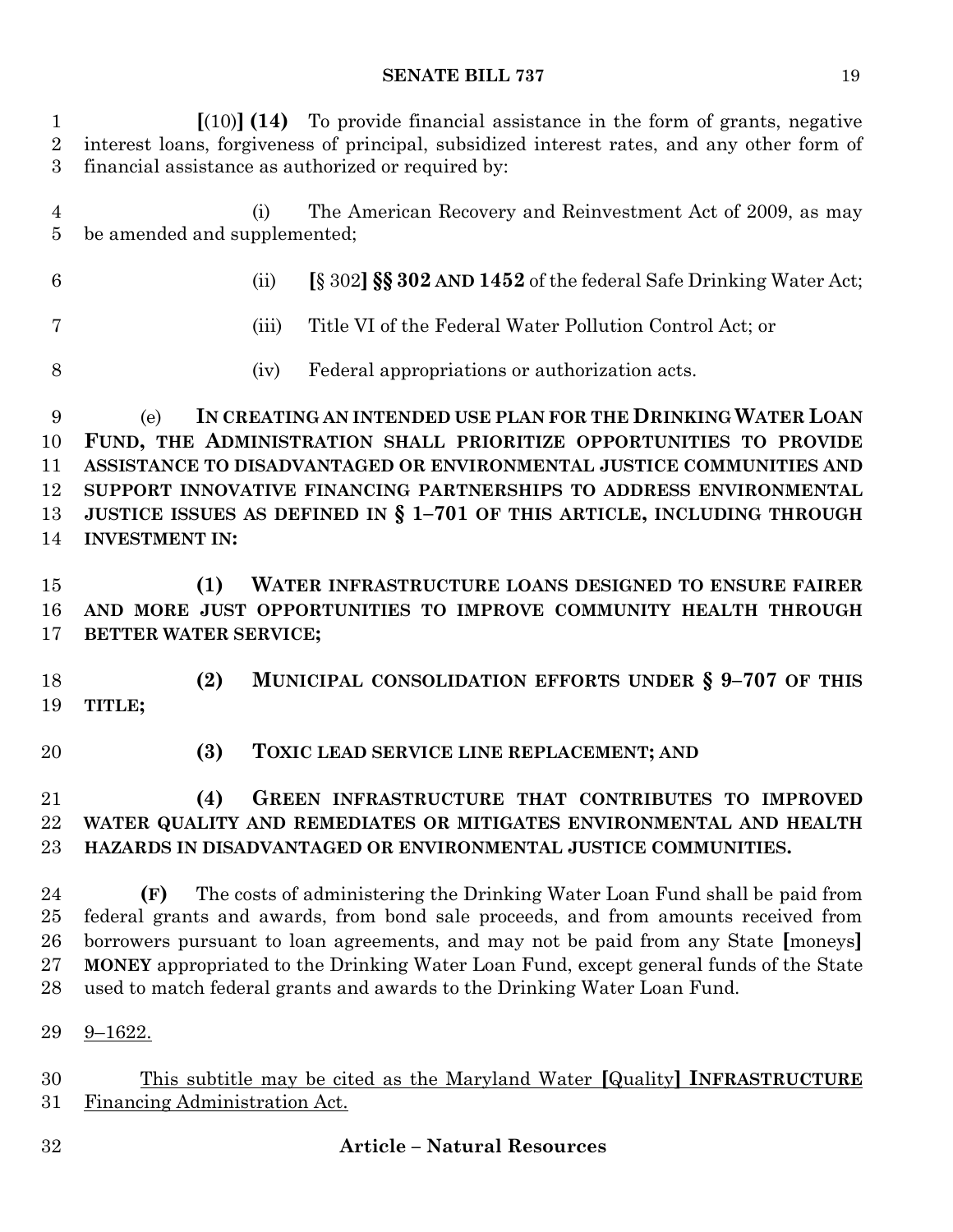## **1–110.**

# **THE DEPARTMENT MAY ENTER INTO PARTNERSHIPS, THROUGH FORMAL CONTRACTS OR MEMORANDA OF UNDERSTANDING, WITH PRIVATE SECTOR ORGANIZATIONS WITH EXPERIENCE IN CARBON OFFSET MARKETS OR PROGRAMS IN ORDER TO:**

# **(1) CREATE STATEWIDE OR REGIONAL PARTNERSHIPS FOR THE PURPOSE OF MINIMIZING THE COSTS AND MAXIMIZING THE BENEFITS OF ENROLLING PRIVATE AND PUBLIC LANDS IN CARBON OFFSET MARKETS; AND**

# **(2) ASSIST PRIVATE LANDOWNERS WITH THE AGGREGATION OF PROJECTS TO MAKE THE PROJECTS MORE SALEABLE IN CARBON OFFSET MARKET PROGRAMS.**

3–201.

 (a) **(1)** There is a Maryland Environmental Trust established to conserve, improve, stimulate, and perpetuate the aesthetic, natural, health and welfare, scenic, and cultural qualities of the environment, including, but not limited to land, water, air, wildlife, scenic qualities, open spaces, buildings or any interest therein, and other appurtenances pertaining in any way to the State.

 **(2)** Through educational and other means, the Trust shall encourage and motivate the populace of the State and others to do so and shall promote continuing interest in and the study of these matters.

 **(3)** The purpose of the Trust is of general benefit to the citizens of the State, and it is charitable in nature.

 (b) The Trust has perpetual existence subject to modification or termination by the General Assembly if necessary to effectuate its purpose or when and if its substantial purpose ceases.

- **(C) (1) IN THIS SUBSECTION, "ECOSYSTEM SERVICES" INCLUDES:**
- **(I) CLIMATE RESILIENCE;**
- **(II) CARBON SEQUESTRATION;**
- **(III) THE PROVISION OF WILDLIFE HABITAT;**
- **(IV) CONTRIBUTIONS TO FOREST HEALTH; AND**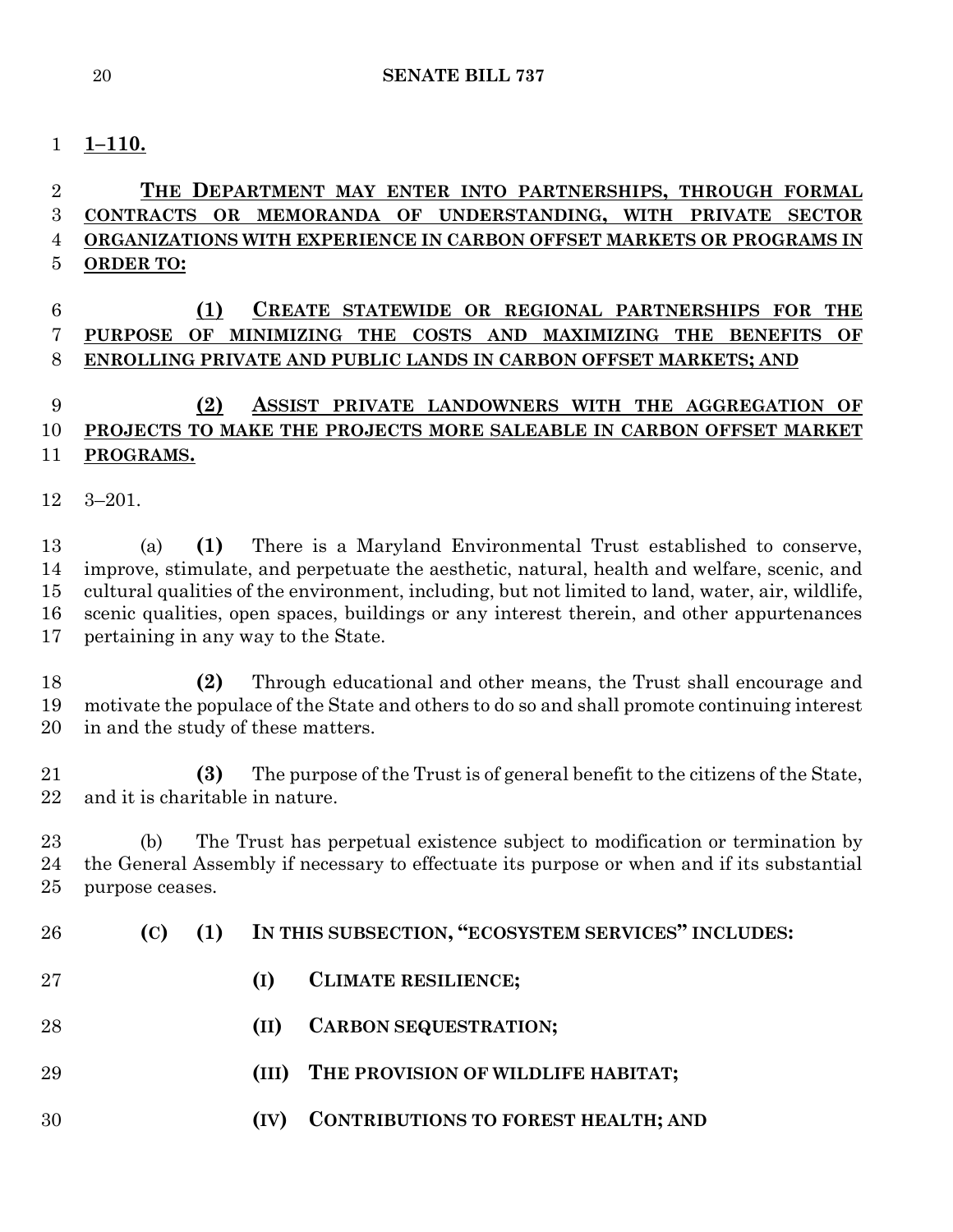### **(V) THE PROTECTION OR RESTORATION OF WETLANDS.**

 **(2) AN EASEMENT APPROVED BY THE TRUST SHALL MAY ALLOW FOR THE POTENTIAL OF ECONOMIC RETURN FROM THE PROTECTION, MANAGEMENT, MAINTENANCE, OR IMPROVEMENT OF ECOSYSTEM SERVICES PROVIDED BY THE PROPERTY, SO LONG AS THE TRUST DETERMINES THOSE USES DO NOT IMPAIR OR INTERFERE WITH THE CONSERVATION VALUES AND PURPOSES OF THE TRUST EASEMENT AND ARE OTHERWISE CONSISTENT WITH THE TRUST'S POLICIES RELATED TO ECOSYSTEM SERVICES.**

5–102.

(a) The General Assembly finds that:

 (1) Forests, streams, valleys, wetlands, parks, and scenic, historic, and recreation areas of the State are basic assets and their proper use, development, and preservation are necessary to protect and promote the health, safety, economy, and general welfare of the people of the State;

 (2) Enhancing the extent and condition of tree and forest cover in the Chesapeake Bay watershed is critical to the success in restoring the Chesapeake Bay because forests are the most beneficial use of protecting water quality due to their ability to capture, filter, and retain water, as well as absorb pollution from the air;

 (3) Forests and trees are key indicators of climate change and can mitigate greenhouse gas emissions by carbon sequestration;

 (4) Forests provide habitat for hundreds of wildlife species, including habitat needed for rare, threatened, and endangered species;

 (5) Forests are susceptible to environmental degradation caused by natural threats;

 (6) Forests, like other open space areas, are under intense development–related pressures for residential, commercial, and industrial conversion due to the demands of a growing population;

(7) Trees and forests in urban areas provide multiple benefits, including:

- 29 (i) Mitigation of urban stormwater runoff into the Chesapeake Bay;
- (ii) Sequestration of carbon;
- (iii) Avoidance of energy–related emissions;
- (iv) Mitigation of air pollutants, such as ozone and particulate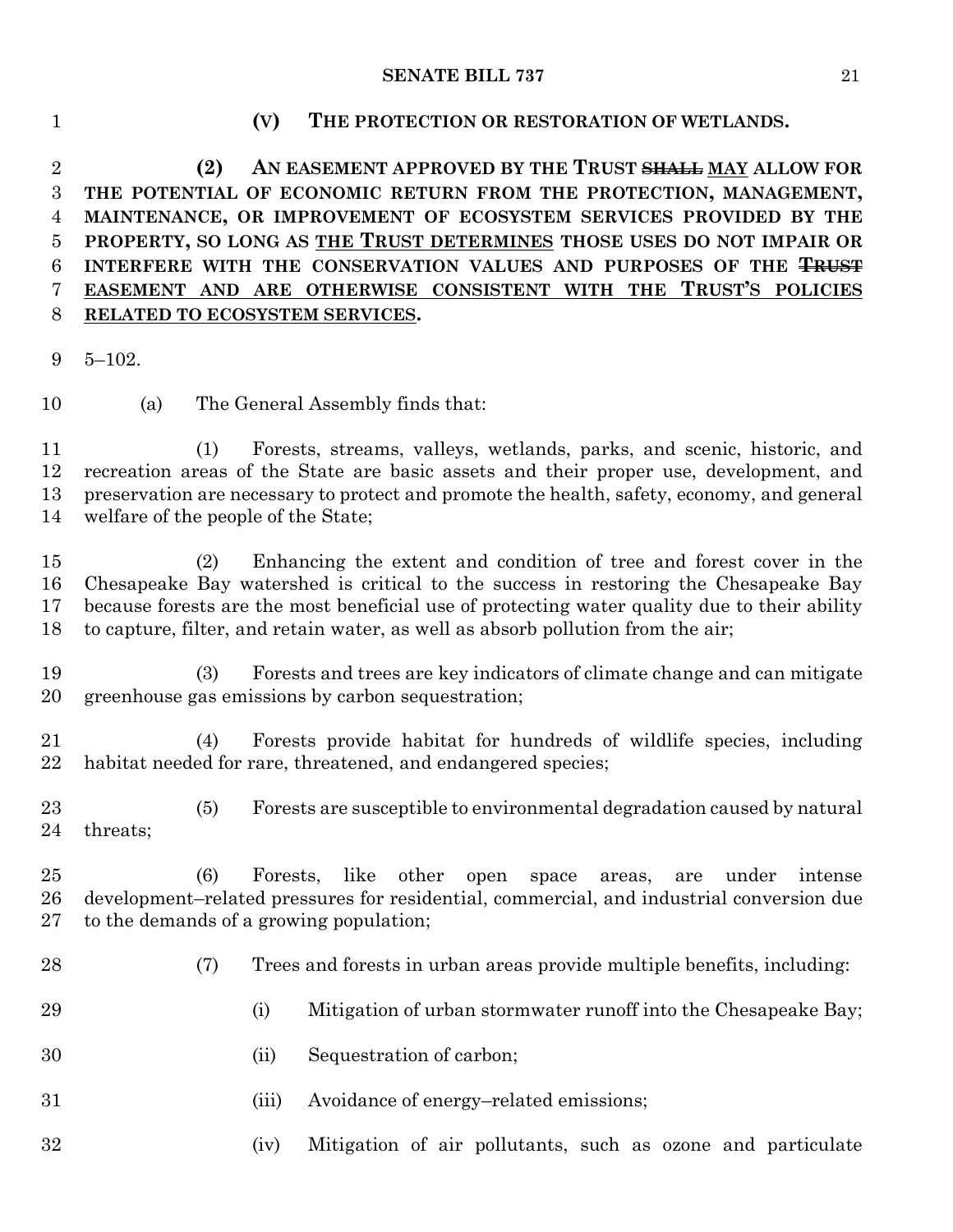|                                     | ${\bf 22}$<br><b>SENATE BILL 737</b>                                                                                                                                                                                                                                                                                                                                                                                                                         |
|-------------------------------------|--------------------------------------------------------------------------------------------------------------------------------------------------------------------------------------------------------------------------------------------------------------------------------------------------------------------------------------------------------------------------------------------------------------------------------------------------------------|
| $\mathbf{1}$                        | matter;                                                                                                                                                                                                                                                                                                                                                                                                                                                      |
| $\overline{2}$                      | Reduction of the urban heat island effect; and<br>(v)                                                                                                                                                                                                                                                                                                                                                                                                        |
| 3                                   | Contributions to community livability;<br>(vi)                                                                                                                                                                                                                                                                                                                                                                                                               |
| $\overline{4}$<br>$\bf 5$<br>6<br>7 | Forest land owners, including local government officials responsible for<br>(8)<br>overseeing the management of publicly owned forest lands, could benefit from<br>research-based education outreach programs in order to help facilitate an understanding<br>of sustainable forestry management that is consistent with forest stewardship principles;                                                                                                      |
| 8<br>9                              | Forests are a renewable resource that help the State meet its renewable<br>(9)<br>energy goals that are consistent with the State's:                                                                                                                                                                                                                                                                                                                         |
| 10                                  | (i)<br>Green power goal for State facilities;                                                                                                                                                                                                                                                                                                                                                                                                                |
| 11                                  | Renewable Energy Portfolio Standard;<br>(ii)                                                                                                                                                                                                                                                                                                                                                                                                                 |
| 12                                  | Healthy Air Act; and<br>(iii)                                                                                                                                                                                                                                                                                                                                                                                                                                |
| 13                                  | Maryland Clean Energy Incentive Act of 2006; and<br>(iv)                                                                                                                                                                                                                                                                                                                                                                                                     |
| 14<br>15<br>16                      | This title sets forth Maryland's vision for sustaining Maryland's coveted<br>(10)<br>forest lands into the 21st century that is consistent with the 2014 Chesapeake Bay<br>Watershed Agreement and the 2007 Forestry Conservation Initiative.                                                                                                                                                                                                                |
| 17<br>18                            | It is the policy of the State to encourage the retention and sustainable<br>(b)<br>management of forest lands by:                                                                                                                                                                                                                                                                                                                                            |
| 19                                  | (1)<br>Achieving no net loss of forest;                                                                                                                                                                                                                                                                                                                                                                                                                      |
| 20<br>21<br>22<br>23                | Affording due consideration to the protection and retention of forests in<br>(2)<br>the State through existing land conservation programs where they have the highest value<br>in terms of promoting the State's compliance with its clean water goals under the 2014<br>Chesapeake Bay Watershed Agreement and the 2007 Forestry Conservation Initiative;                                                                                                   |
| 24<br>25<br>26                      | Enhancing the retention of privately owned forest lands through<br>(3)<br>research-based educational outreach efforts to landowners by the State's forest<br>conservancy district boards;                                                                                                                                                                                                                                                                    |
| 27<br>28<br>29<br>30<br>31<br>32    | Developing financial incentives to encourage landowners to retain and<br>(4)<br>manage their forests sustainably and in a manner that is consistent with a forest<br>stewardship plan, INCLUDING BY ALLOWING LANDOWNERS TO USE FORESTS<br><b>LOCATED</b> ON STATE LANDS THAT ARE RESTORED AFTER JULY 1, 2021, TO SATISFY<br>BUFFER OR INSURANCE PROVISIONS REQUIRED BY REGISTRIES OR PROTOCOLS<br>ASSOCIATED WITH PRIVATE FOREST CARBON CREDIT TRANSACTIONS; |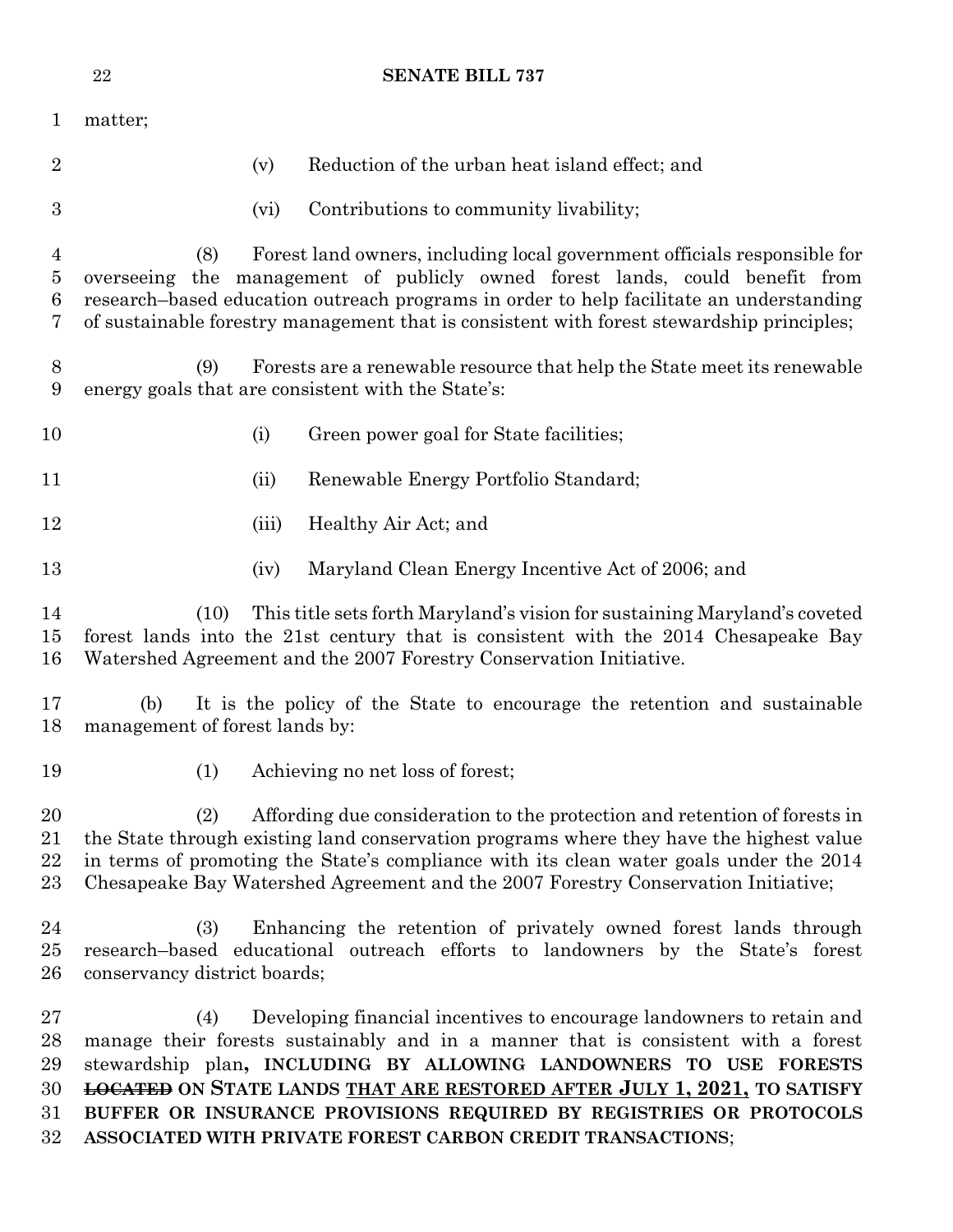(5) Promoting renewable energy policies and markets with increased emphasis on the use of in–State produced woody biomass;

 (6) Ensuring dual certification of the State's forests by the Forest Stewardship Council and the Sustainable Forestry Initiative;

(7) Recognizing the importance of:

 (i) A viable forest products industry to the economies of rural Maryland;

- (ii) Continued development of fiber products; and
- (iii) Maryland's green infrastructure; and

 (8) Developing and enhancing programs with a sustainable forestry component, including a forest mitigation banking system, a carbon credit or carbon sequestration program, a clean water credit trading system, an environmental services credit trading program, and a renewable energy credit trading system.

 **(C) IN SUPPORT OF THE STATE'S SUSTAINABLE FORESTRY GOALS UNDER THIS SECTION, THE DEPARTMENT SHALL:**

 **(1) CONVENE A WORKGROUP, WHICH MAY INCLUDE OTHER UNITS OF STATE OR LOCAL GOVERNMENT AND NONGOVERNMENTAL EXPERTS AND STAKEHOLDERS, TO:**

 **(I) MAKE RECOMMENDATIONS REGARDING THE CREATION OF A STATEWIDE INITIATIVE TO IMPLEMENT FOREST CARBON SEQUESTRATION OFFSET PROJECTS ON PRIVATE AND PUBLIC FOREST LANDS;**

 **(II) FACILITATE THE ENROLLMENT OF FOREST LANDS IN CARBON SEQUESTRATION MARKETS;**

 **(III) ASSIST PARTICIPANTS IN THE WOODLAND INCENTIVES PROGRAM ESTABLISHED UNDER § 5–303 OF THIS TITLE TO PARTICIPATE IN CARBON SEQUESTRATION MARKETS; AND** 

 **(IV) RECOMMEND METHODOLOGIES TO ALLOW GROUPS OF LANDOWNERS TO JOINTLY DEVELOP AND ENROLL CARBON OFFSET PROJECTS; AND**

 **(2) ON OR BEFORE JULY 1, 2024, BEGIN IMPLEMENTATION OF AT LEAST ONE CARBON OFFSET PROJECT ON STATE LAND.**

5–9A–05.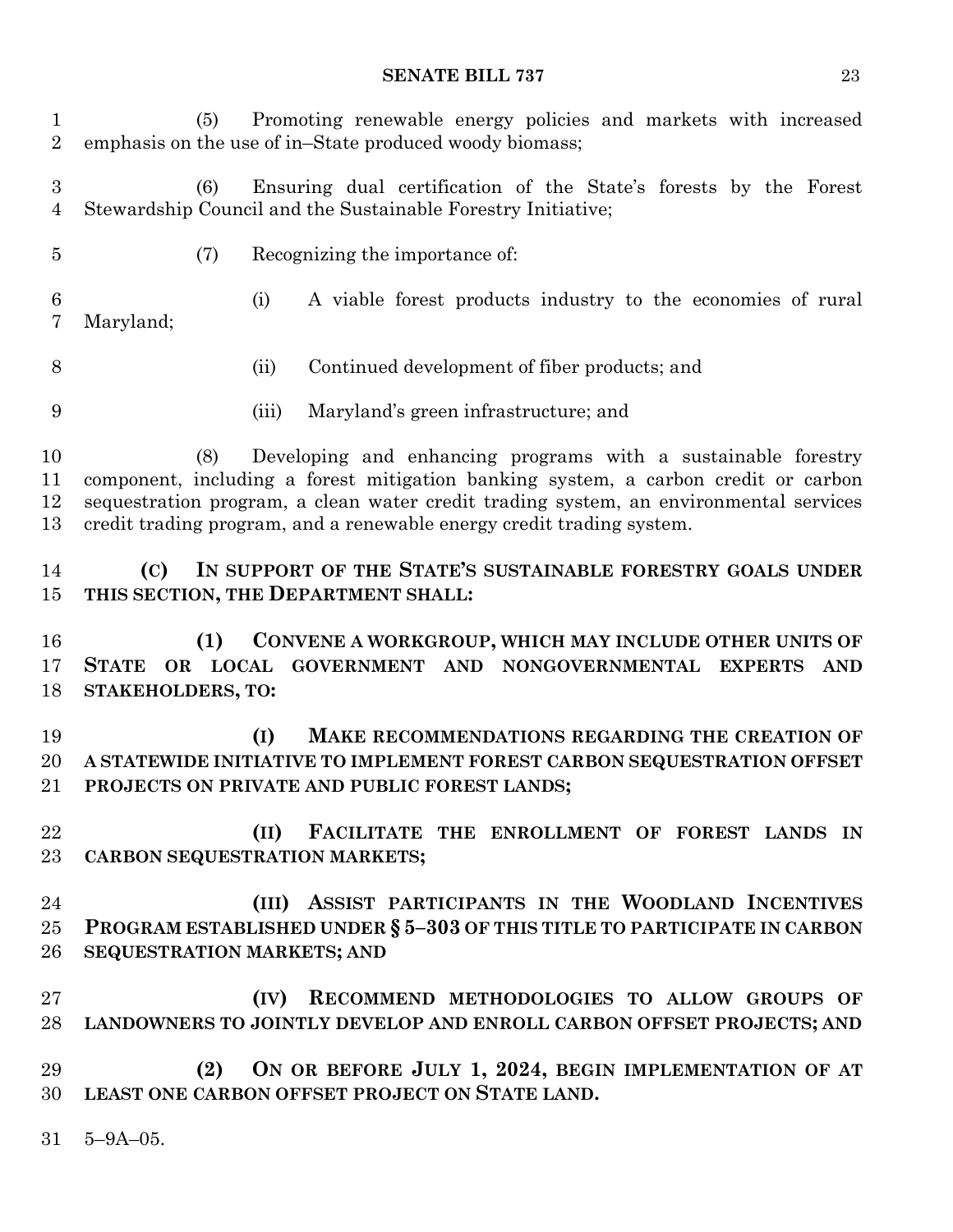|                | 24                             | <b>SENATE BILL 737</b>                                                                                                                                                                                                                       |
|----------------|--------------------------------|----------------------------------------------------------------------------------------------------------------------------------------------------------------------------------------------------------------------------------------------|
| $\mathbf{1}$   | (P)<br>(1)                     | IN THIS SUBSECTION "ECOSYSTEM SERVICES" INCLUDES:                                                                                                                                                                                            |
| $\overline{2}$ |                                | <b>CLIMATE RESILIENCE;</b><br>(I)                                                                                                                                                                                                            |
| 3              |                                | <b>CARBON SEQUESTRATION;</b><br>(II)                                                                                                                                                                                                         |
| 4              |                                | THE PROVISION OF WILDLIFE HABITAT;<br>(III)                                                                                                                                                                                                  |
| 5              |                                | <b>CONTRIBUTIONS TO FOREST HEALTH; AND</b><br>(IV)                                                                                                                                                                                           |
| 6              |                                | THE PROTECTION OR RESTORATION OF WETLANDS.<br>(V)                                                                                                                                                                                            |
| 7              | (2)                            | AN EASEMENT ACQUIRED UNDER THIS SUBTITLE SHALL MAY                                                                                                                                                                                           |
| 8              |                                | ALLOW FOR THE POTENTIAL OF ECONOMIC RETURN FROM THE PROTECTION,                                                                                                                                                                              |
| 9              |                                | MANAGEMENT, MAINTENANCE, OR IMPROVEMENT OF ECOSYSTEM SERVICES                                                                                                                                                                                |
| 10             |                                | PROVIDED BY THE PROPERTY, SO LONG AS THE DEPARTMENT DETERMINES:                                                                                                                                                                              |
| 11             |                                | THOSE USES <del>DO NOT IMPAIR OR INTERFERE WITH THE</del><br>(I)                                                                                                                                                                             |
| 12             |                                | CONSERVATION VALUES AND PURPOSES OF THE PROGRAM AFFIRMATIVELY                                                                                                                                                                                |
| 13             |                                | INCREASE THE CONSERVATION ATTRIBUTES OF THE PROPERTY BEYOND THE                                                                                                                                                                              |
| 14             |                                | <b>REQUIREMENTS OF THE EASEMENT; AND</b>                                                                                                                                                                                                     |
| 15             |                                | ANY<br>(II)<br><b>CREDITS</b><br>USED-<br><del>-MITIGATE</del>                                                                                                                                                                               |
| 16             | <b>ENVIRONMENTAL</b>           | <b>DAMAGE AFFIRMATIVELY ENHANCE THE CONSERVATION</b>                                                                                                                                                                                         |
| 17             |                                | <b>ATTRIBUTES OF THE PROPERTY</b> CREATED IN ACCORDANCE WITH THIS SUBSECTION                                                                                                                                                                 |
| 18             | ARE USED ONLY:                 |                                                                                                                                                                                                                                              |
| 19             |                                | TO MITIGATE OFFSITE ENVIRONMENTAL DAMAGE IN<br>1.                                                                                                                                                                                            |
| 20             |                                | <u>A PRIORITY FUNDING AREA, AS DEFINED IN § 5-7B-02 OF THE STATE FINANCE AND</u>                                                                                                                                                             |
| 21             | <b>PROCUREMENT ARTICLE; OR</b> |                                                                                                                                                                                                                                              |
| 22             |                                | IN A MANNER THE DEPARTMENT DETERMINES TO BE<br>2.                                                                                                                                                                                            |
| 23             |                                | <u>CONSISTENT WITH THE APPLICABLE LOCAL COMPREHENSIVE PLAN AND STATE AND</u>                                                                                                                                                                 |
| 24             |                                | <b>LOCAL OBJECTIVES FOR LAND PROTECTION.</b>                                                                                                                                                                                                 |
| 25             | $5 - 1607$ .                   |                                                                                                                                                                                                                                              |
| 26<br>27<br>28 | (a)                            | The preferred sequence for afforestation and reforestation shall be established<br>by the State or local authority in accordance with the following after all techniques for<br>retaining existing forest cover on-site have been exhausted: |
| 29             | (1)                            | Those techniques that enhance existing forest and involve selective                                                                                                                                                                          |
| 30             |                                | clearing or supplemental planting on-site;                                                                                                                                                                                                   |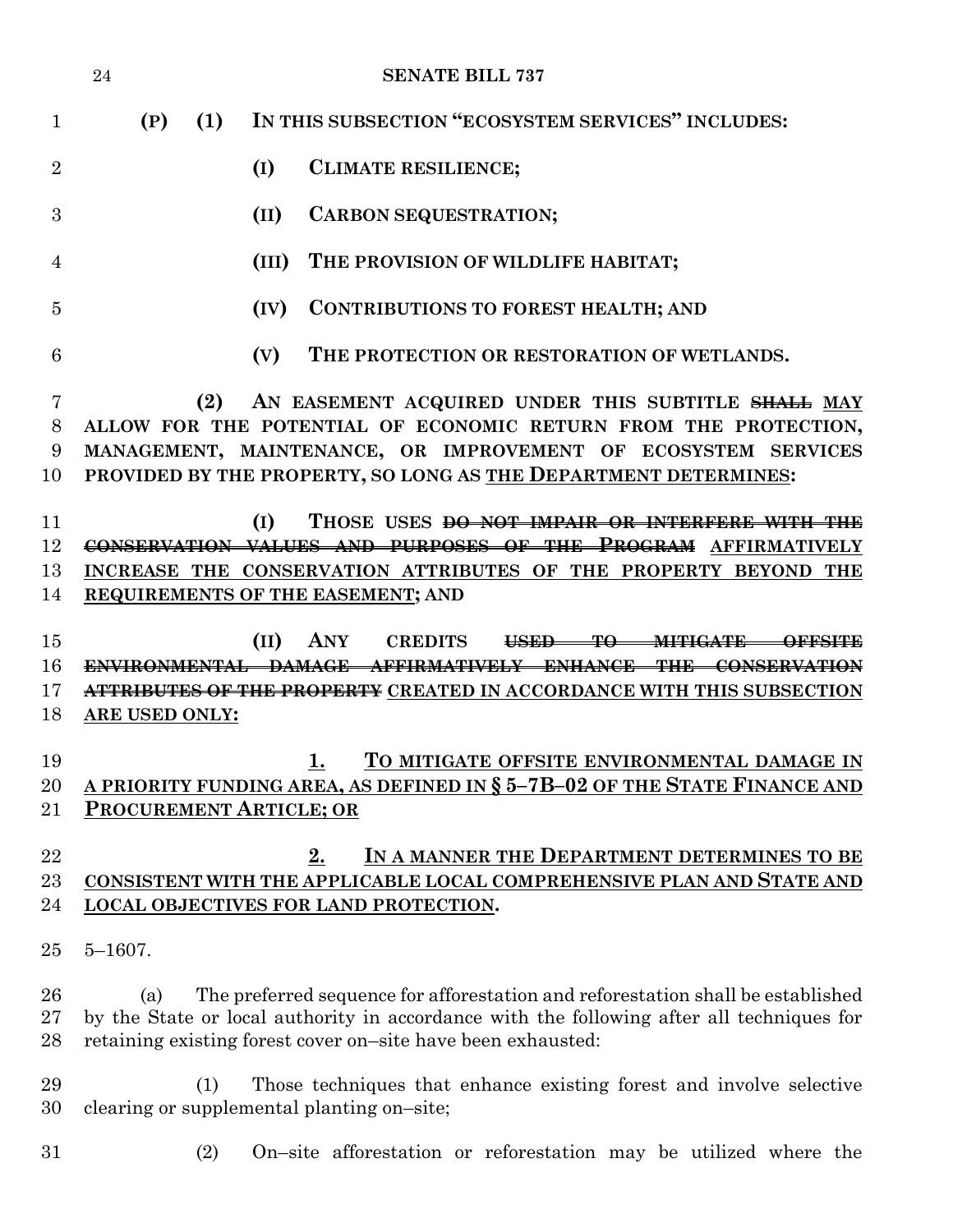retention options have been exhausted. In those cases, the method shall be selected in accordance with subsection (b) of this section, and the location shall be selected in accordance with subsection (d) of this section;

 (3) (i) Off–site afforestation or reforestation in the same watershed or in accordance with an approved master plan may be utilized where the applicant has demonstrated that no reasonable on–site alternative exists, or where:

 1. Any on–site priority areas for afforestation or reforestation have been planted in accordance with subsection (d) of this section; and

 2. The applicant has justified to the satisfaction of the State or local jurisdiction that environmental benefits associated with off–site afforestation or reforestation would exceed those derived from on–site planting;

12 (ii) In these cases, the method shall be selected in accordance with subsection (b) of this section, and the location shall be selected in accordance with subsection (d) of this section; and

 (iii) Off–site afforestation or reforestation **[**may include**] SHALL PRIORITIZE** the use of**:**

**1.1. 1. 1. EXELGE FOREST** mitigation banks which have been so designated in advance by the State or local forest conservation program which is approved by the Department**; OR**

 **2. OTHER OFF–SITE ADVANCE AFFORESTATION OR REFORESTATION WHICH HAS ALREADY BEEN COMPLETED AND IS THUS KNOWN TO BE SUCCESSFUL**; and

 (4) The State or local jurisdiction may allow an alternative sequence for a specific project if necessary to achieve the objectives of a local jurisdiction's land use plans or policies or to take advantage of opportunities to consolidate forest conservation efforts.

5–1610.

(a) (1) In this section the following words have the meanings indicated.

- (2) "Fund" means the Forest Conservation Fund.
- (3) "Priority funding area" has the meaning stated in § 5–7B–02 of the State Finance and Procurement Article.
- (b) There is a Forest Conservation Fund in the Department.
- (c) **(1)** Except as provided in subsection (h) of this section, if any person subject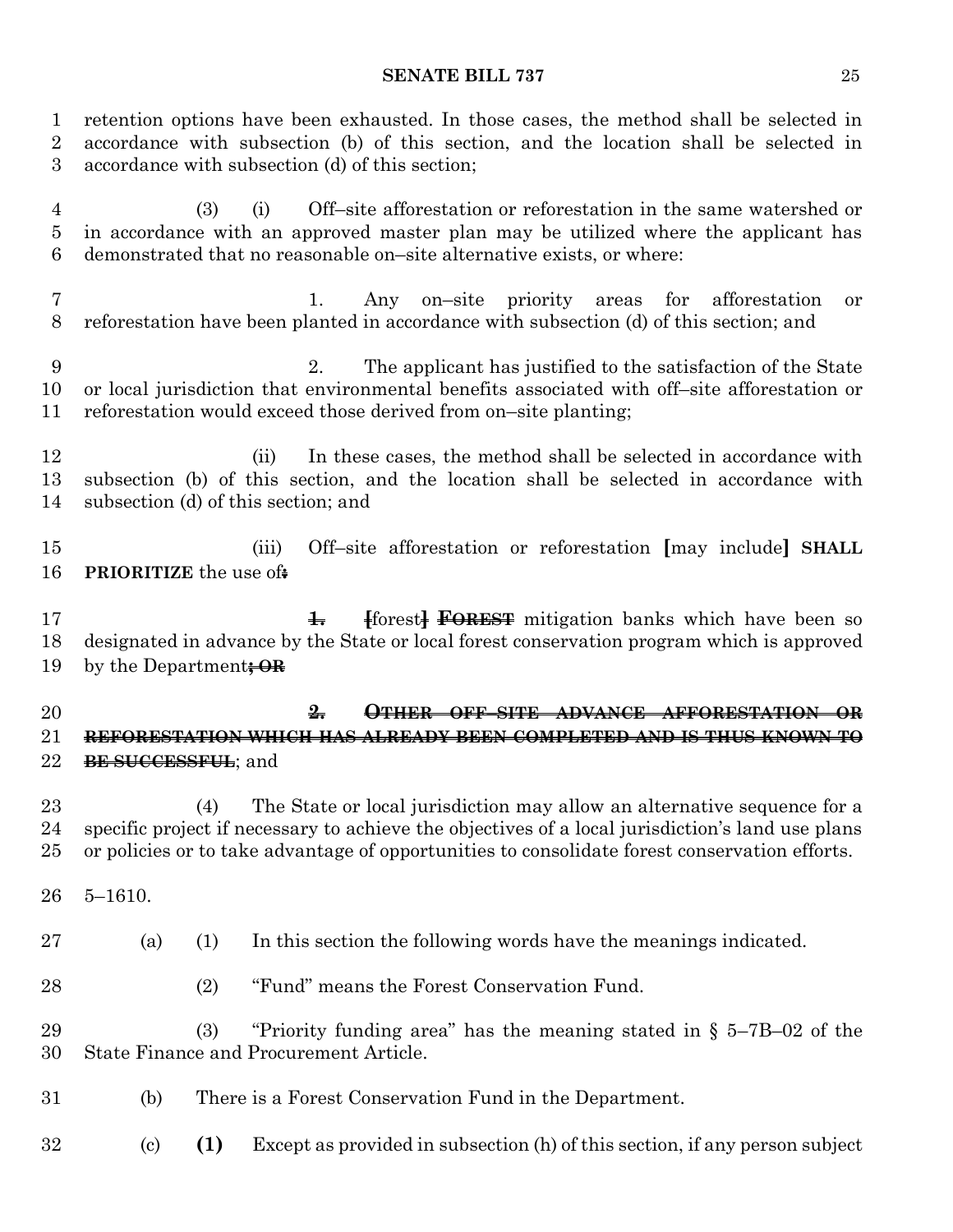to this subtitle demonstrates to the satisfaction of the appropriate State or local authority that the requirements for reforestation or afforestation on–site or off–site cannot be reasonably accomplished and appropriate credits generated by a forest mitigation bank in the same county or watershed are not available, the person shall contribute money to the Fund: **[**(1) On or before September 30, 2014: (i) For a project inside a priority funding area, at a rate of 30 cents per square foot of the area of required planting; and (ii) For a project outside a priority funding area, at a rate of 36 cents per square foot of the area of required planting; and**] [**(2)**] (I) [**After September 30, 2014**] ON OR BEFORE SEPTEMBER 30, 2021**: **[**(i)**] 1.** For a project inside a priority funding area, at a rate adjusted for inflation as determined by the Department annually by regulation; and **[**(ii)**] 2.** For a project outside a priority funding area, at a rate that is 20% higher than the rate set under item **[**(i)**] 1** of this item**; AND (II) AFTER SEPTEMBER 30, 2021: 1. FOR A PROJECT INSIDE A PRIORITY FUNDING AREA, AT A RATE ESTABLISHED BY THE DEPARTMENT IN ACCORDANCE WITH PARAGRAPH (2) OF THIS SUBSECTION; AND 2. FOR A PROJECT OUTSIDE A PRIORITY FUNDING AREA, AT A RATE THAT IS 20% HIGHER THAN THE RATE SET UNDER ITEM 1 OF THIS ITEM**. **(2) (I) ON OR BEFORE SEPTEMBER 30, 2021, AND EVERY 3 YEARS THEREAFTER, THE DEPARTMENT SHALL BY REGULATION SET THE CONTRIBUTION RATE FOR PROJECTS INSIDE PRIORITY FUNDING AREAS IN EACH COUNTY. (II) THE CONTRIBUTION RATE SHALL BE AT LEAST 10% HIGHER THAN THE AVERAGE COST OF CREDITS PURCHASED DURING THE 3 YEARS IMMEDIATELY PRECEDING ADOPTION OF THE REGULATIONS FROM: 1. MITIGATION BANKS LOCATED IN THE COUNTY; OR 2. IF NO CREDITS WERE PURCHASED FROM MITIGATION BANKS IN THE COUNTY, MITIGATION BANKS LOCATED THROUGHOUT THE STATE.**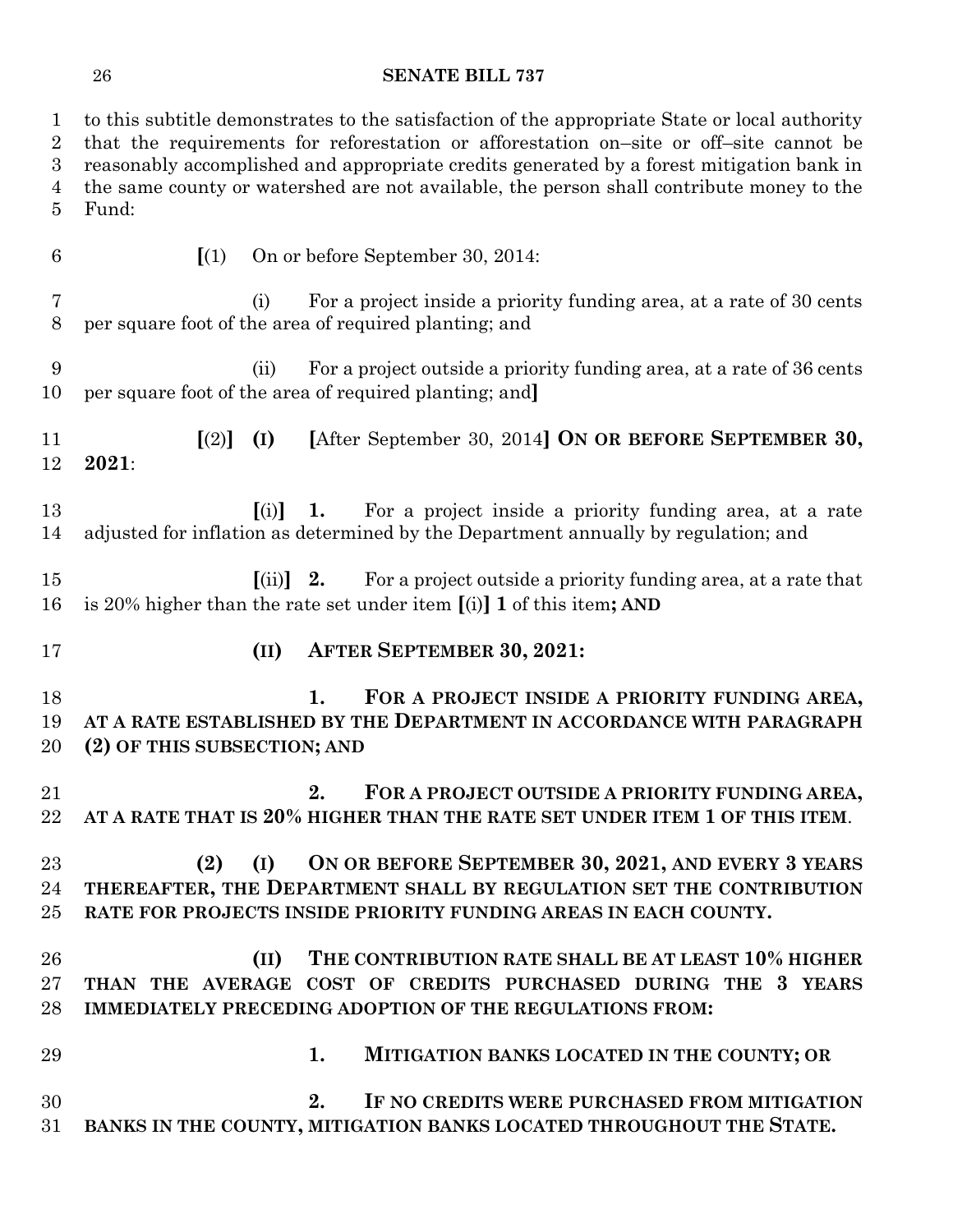(d) Money collected by the State or a local authority under § 5–1608(c) or § 5–1612 of this subtitle for noncompliance with this subtitle or regulations adopted under this subtitle or for noncompliance with a forest conservation plan or the associated 2–year management agreement shall be deposited in the Fund.

 (e) (1) The Department shall accomplish the reforestation or afforestation for which the money is deposited within 2 years or 3 growing seasons, as appropriate, after receipt of the money.

 (2) Money deposited in the Fund under subsection (c) of this section shall remain in the Fund for a period of 2 years or 3 growing seasons, and at the end of that time period, any portion that has not been used to meet the afforestation or reforestation requirements shall be **[**returned to the person who provided the money to be used for documented tree planting in the same county or watershed beyond that required by this subtitle or other applicable statutes**] USED TO PURCHASE FOREST MITIGATION BANK CREDITS IN THE SAME COUNTY OR WATERSHED**.

 (f) (1) (i) Money deposited in the Fund under subsection (c) of this section may only be spent on **THE PURCHASE OF FOREST MITIGATION BANK CREDITS OR** reforestation and afforestation, including site identification, acquisition, and preparation, maintenance of existing forests, and achieving urban canopy goals, and may not revert to the General Fund of the State.

 (ii) Any investment earnings of the Fund shall be credited to the General Fund of the State.

 (2) (i) Except as provided in subparagraph (ii) or (iii) of this paragraph, the reforestation or afforestation requirement under this subsection shall occur in the county and watershed in which the project is located.

 (ii) If the reforestation or afforestation cannot be reasonably accomplished in the county and watershed in which the project is located, then the reforestation or afforestation shall occur in the county or watershed in the State in which the project is located.

 (iii) If the reforestation or afforestation cannot be reasonably accomplished in the county or watershed in which the project is located, then the reforestation or afforestation shall be accomplished through purchase of credits in, establishment, or maintenance of a forest mitigation bank in accordance with regulations of the Department. The Reforestation Fund may not be used to finance administrative activities associated with a mitigation bank and any credits created by the Reforestation Fund may not be sold to compensate for additional forest impacts.

 (g) Money deposited in the Fund under subsection (d) of this section may be used by the Department for the purpose of implementing this subtitle.

(h) (1) In lieu of a State Forest Conservation Fund, any local authority with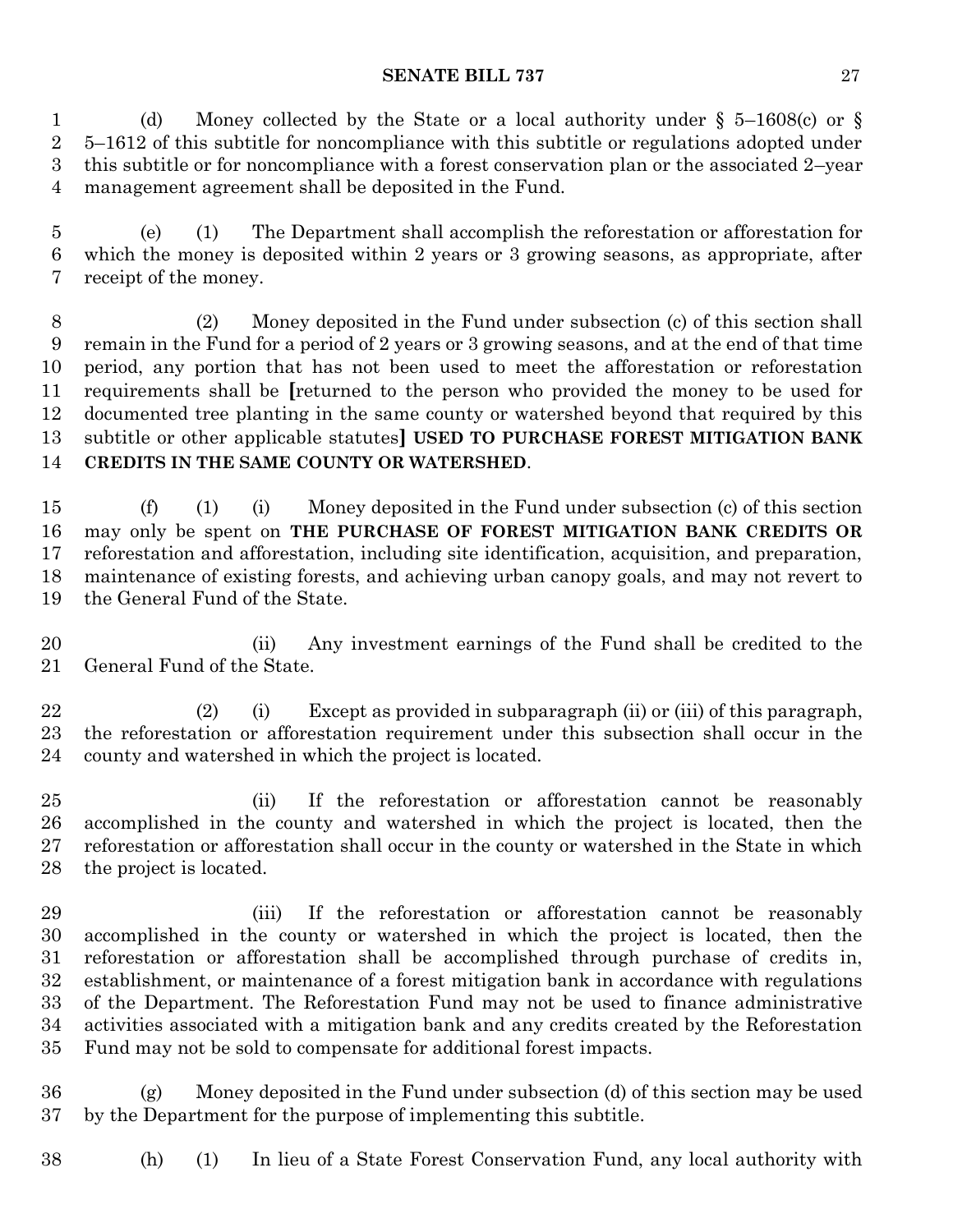an approved forest conservation program may establish a forest conservation fund, to be administered by the local authority, to allow a payment by any person who has demonstrated to the satisfaction of the local authority that: (i) The requirements for reforestation and afforestation on–site and off–site cannot be reasonably accomplished; and (ii) Appropriate credits generated by a forest mitigation bank in the same county or watershed are not available. (2) (i) Subject to subparagraph (ii) of this paragraph, the rates shall be: 1. For a project inside a priority funding area, at least the same as the rates established for the State Forest Conservation Fund under subsection (c) of this section; and 12 2. For a project outside a priority funding area, 20% higher than the rates established under item 1 of this subparagraph. (ii) Subject to subparagraph (iii) of this paragraph, if a local jurisdiction establishes rates for projects that are higher than the minimum rates established under subsection (c) of this section, the local authority may use a rate for a project: 18 18 1. Inside a priority funding area that is 20% lower than the rate calculated under subparagraph (i)2 of this paragraph; or 20 2. Outside a priority funding area that is 20% higher than the rate calculated under subparagraph (i)1 of this paragraph. (iii) The rate established under subparagraph (ii)1 of this paragraph for a project inside a priority funding area may not be lower than the rate established for the State Forest Conservation Fund under subsection (c) of this section. (h–1) (1) A local authority that has an established forest conservation fund shall provide to the Department: (i) A general plan identifying appropriate and potentially available areas for mitigation projects; and (ii) Detailed accounting procedures for accurately tracking money received into and expended out of the forest conservation fund. (2) Local forest conservation fund mitigation plans and accounting procedures shall be made available to the public. (i) (1) Money deposited in the local forest conservation fund under subsection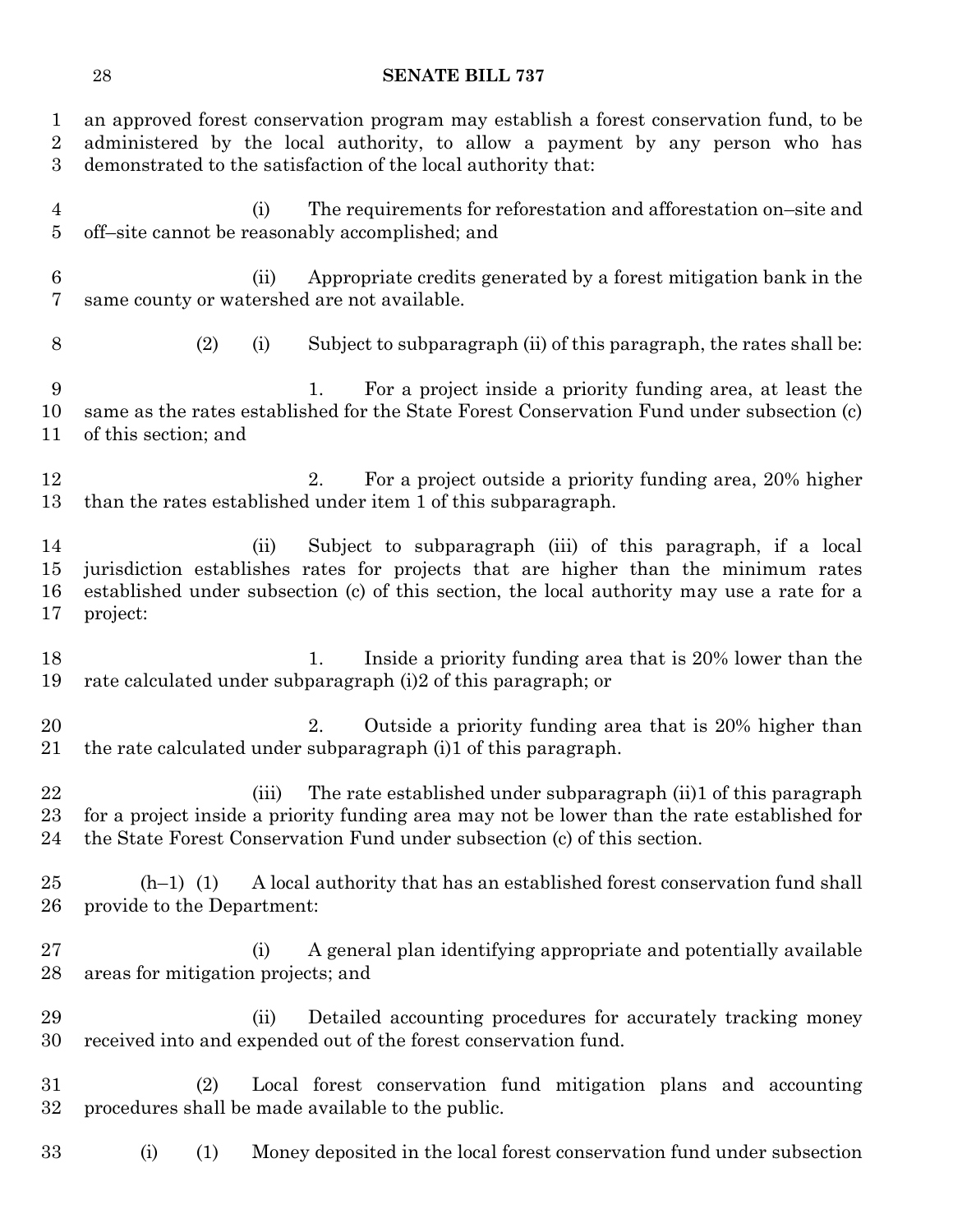(h) of this section may only be spent on **THE PURCHASE OF FOREST MITIGATION BANK** 

 **CREDITS AND** reforestation and afforestation, including the costs directly related to site identification, acquisition, prepurchase, and preparation, maintenance of existing forests,

and achieving urban canopy goals, and may not revert to any other local general fund.

 (2) (i) Except as provided in subparagraph (ii) or (iii) of this paragraph, the reforestation or afforestation requirement under this subsection shall occur in the county and watershed in which the project is located.

 (ii) If the reforestation or afforestation cannot be reasonably accomplished in the county and watershed in which the project is located, then the reforestation or afforestation shall occur in the county or watershed in the State in which the project is located.

12 (iii) If the reforestation or afforestation cannot be reasonably accomplished in the county or watershed in which the project is located, then the reforestation or afforestation shall be accomplished through purchase of credits in, establishment, or maintenance of a forest mitigation bank in accordance with regulations of the local forest conservation program. The Reforestation Fund may not be used to finance administrative activities associated with a mitigation bank and any credits created by the Reforestation Fund may not be sold to compensate for additional forest impacts.

(3) A local authority, consistent with § 5–1606 of this subtitle:

 (i) May not collect money for deposit into its forest conservation fund unless the local authority has submitted to the Department the general mitigation plan and accounting procedures required under subsection (h–1) of this section; and

23 (ii) Shall ensure that the equivalent number of acres for which money is collected and paid into its forest conservation fund is mitigated in accordance with afforestation, reforestation, and conservation priorities and techniques authorized under § 5–1607 of this subtitle.

 (j) Money collected by the local authority under § 5–1608(c) of this subtitle for noncompliance with this subtitle or regulations or ordinances adopted under this subtitle for noncompliance with a forest conservation plan or the associated 2–year management agreement shall be deposited in the local fund. The rate shall be 30 cents per square foot of the area found to be in noncompliance with the required forest conservation.

 (k) Money deposited in a local forest conservation fund under subsection (j) of this section may be used by the local authority for purposes related to implementing this subtitle.

### **5–1610.2.**

 **THE DEPARTMENT MAY ENTER INTO PARTNERSHIPS, THROUGH FORMAL CONTRACTS OR MEMORANDA OF UNDERSTANDING, WITH PRIVATE SECTOR**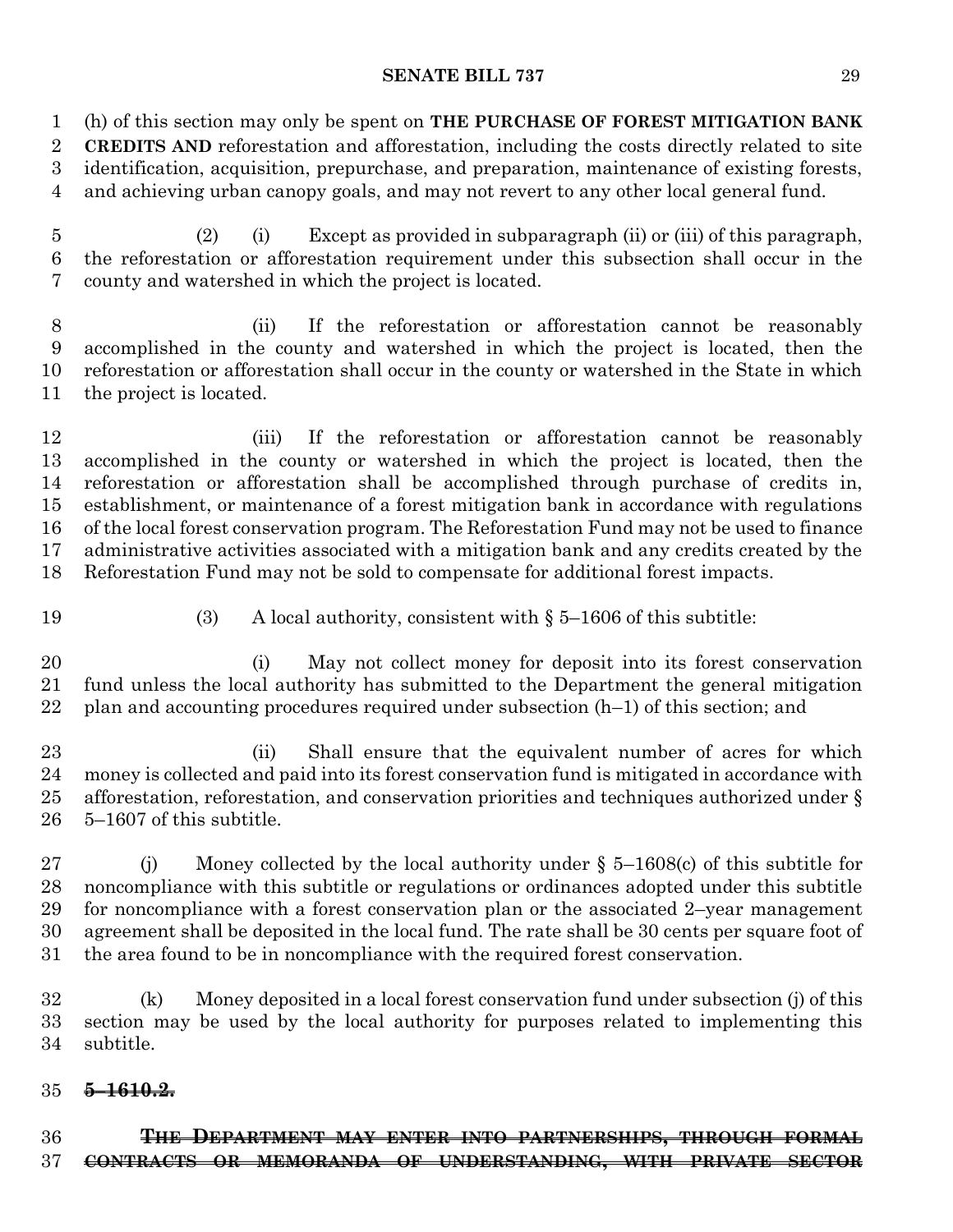**ORGANIZATIONS WITH EXPERIENCE IN CARBON OFFSET MARKETS OR PROGRAMS IN ORDER TO:**

 **(1) CREATE STATEWIDE OR REGIONAL PARTNERSHIPS FOR THE PURPOSE OF MINIMIZING THE COSTS AND MAXIMIZING THE BENEFITS OF ENROLLING PRIVATE AND PUBLIC LANDS IN CARBON OFFSET MARKETS; AND**

# **(2) ASSIST PRIVATE LANDOWNERS WITH THE AGGREGATION OF PROJECTS TO MAKE THE PROJECTS MORE SALEABLE IN CARBON OFFSET MARKET PROGRAMS.**

8–203.

 **(A)** The Secretary shall take every necessary step to enact appropriate intergovernmental agreements with other states to preserve the optimal state of the Chesapeake Bay through organization of an interstate body to plan, manage, coordinate, and enforce the proper use of the Chesapeake Bay, so every user of the Bay area can obtain maximum advantage of the Bay.

# **(B) THROUGH INTERGOVERNMENTAL AGREEMENTS WITH OTHER STATES, THE SECRETARY MAY PURCHASE ENVIRONMENTAL OUTCOMES, AS DEFINED IN § 8–2A–01 OF THIS TITLE, FROM LONG–TERM OR PERMANENT PROJECTS LOCATED IN THE PORTION OF THE SUSQUEHANNA RIVER BASIN LYING WITHIN OTHER STATES UNDER CIRCUMSTANCES THAT WOULD ALLOW:**

 **(1) THE STATE TO RECEIVE CREDIT FOR THOSE OUTCOMES UNDER A WATER QUALITY COMPLIANCE PLAN AN ENVIRONMENTAL RESTORATION COMMITMENT AGREED TO UNDER THE INTERGOVERNMENTAL AGREEMENT; AND**

 **(2) ANY OTHER STATE TO SUBSEQUENTLY PURCHASE THE ENVIRONMENTAL OUTCOME FROM THE STATE, AT WHICH POINT CREDIT FOR THE OUTCOME UNDER A WATER QUALITY COMPLIANCE PLAN WOULD BE TRANSFERRED FROM THE STATE TO THE PURCHASING STATE.**

**8–207.**

 **THE DEPARTMENT MAY NOT PROHIBIT OR LIMIT, THROUGH ANY CONTRACT, EASEMENT, OR AGREEMENT, A PARTICIPANT IN A PROGRAM ADMINISTERED BY THE DEPARTMENT FROM PARTICIPATING IN AND RECEIVING COMPENSATION FROM GREENHOUSE GAS MARKETS, CARBON CREDITS, OR SOIL CARBON PROGRAMS, IF THE PURPOSE OF THE COMPENSATION IS TO ACHIEVE ADDITIONAL ENVIRONMENTAL OUTCOMES THAT ARE CONSISTENT WITH THE STATE'S CHESAPEAKE BAY CONSERVATION GOALS.**

8–2A–01.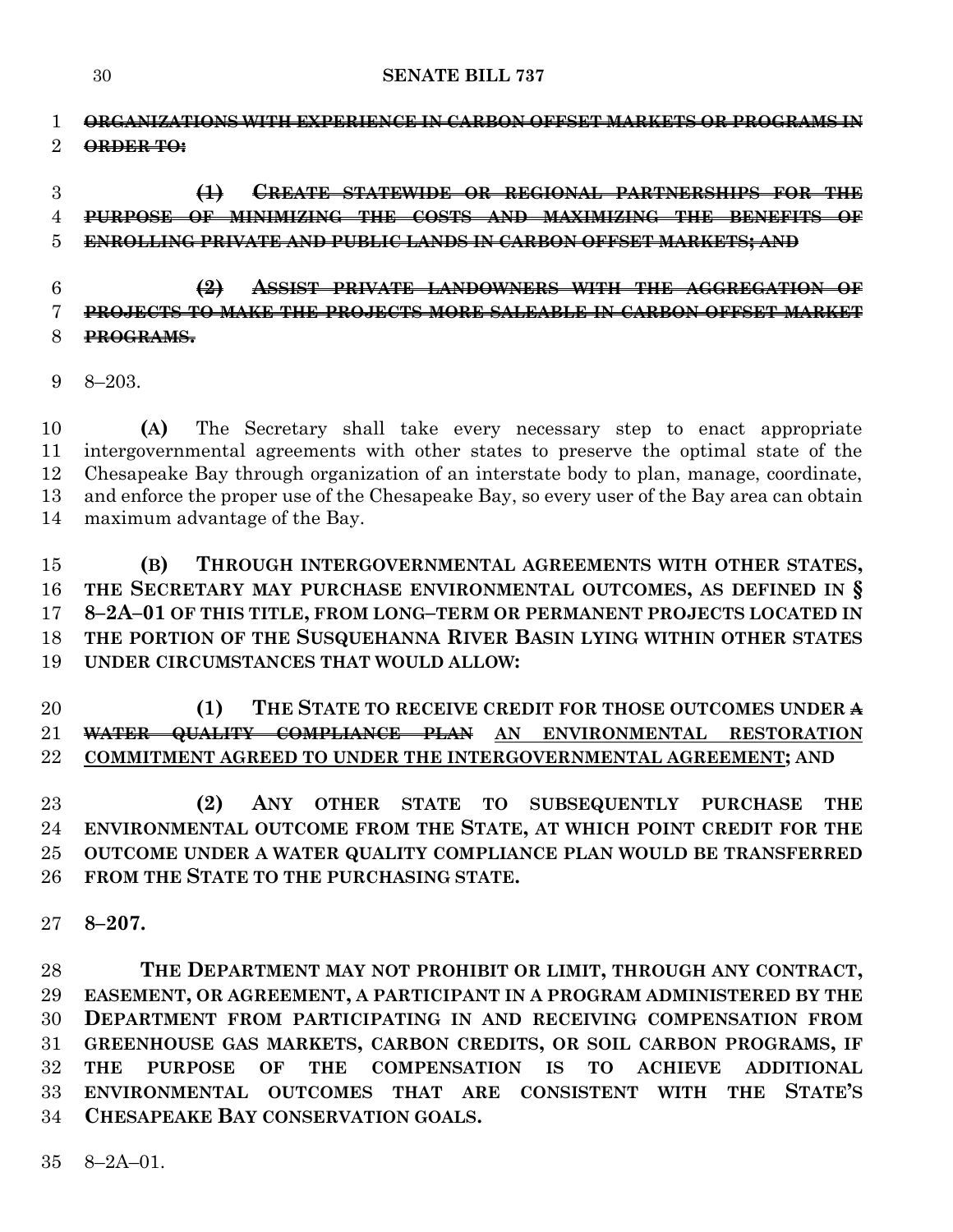**(1) ARE IMPLEMENTED BY THE PERSON OR BY OTHERS; (2) PRODUCE A QUANTIFIABLE ENVIRONMENTAL OUTCOME; (3) ARE REGISTERED BY THE PERSON; AND (C) "ENVIRONMENTAL OUTCOME" MEANS A COMMODITY THAT IS MODELED ON DEFINED PERFORMANCE MEASURES.** (2) "Nonpoint source pollution control project" includes: 22 (ii) An urban or suburban stormwater practice;

(a) In this subtitle the following words have the meanings indicated.

 (b) **[**"BayStat Program" means the program established under § 8–2A–03 of this subtitle.**] "AGGREGATOR" MEANS A PERSON THAT FACILITATES OR COORDINATES THE ESTABLISHMENT OF PRACTICES OR PROJECTS THAT:**

- 
- 
- **(4) ARE MADE AVAILABLE FOR PURCHASE BY THE STATE.**

 **OR DIRECTLY MEASURED AS A SINGLE, QUANTIFIABLE, AND CERTIFIED UNIT OF IMPROVEMENT TO THE ENVIRONMENT, INCLUDING A NUTRIENT OR CARBON BENEFIT.**

# **(D) "EVALUATOR" MEANS A PERSON OTHER THAN AN AGGREGATOR THAT DETERMINES WHETHER ENVIRONMENTAL OUTCOMES HAVE BEEN ACHIEVED BASED**

 **[**(c)**] (E)** (1) "Nonpoint source pollution control project" means a project to improve water quality by a reduction of nitrogen, phosphorus, or sediment pollution.

 (i) An agricultural best management implementation practice, including cover crops, riparian forested buffer, manure processing, grassed waterways, animal waste storage structures, and livestock fencing;

 (iii) A sustainable forest management practice, including a forest stewardship plan or a nonornamental urban and suburban tree planting project;

- (iv) Stream and wetland restoration;
- (v) Riparian buffer planting;

 (vi) A project that demonstrates the effectiveness of an innovative nonpoint source pollution reduction measure provided that the measure is capable of integration into existing nonpoint source pollution programs;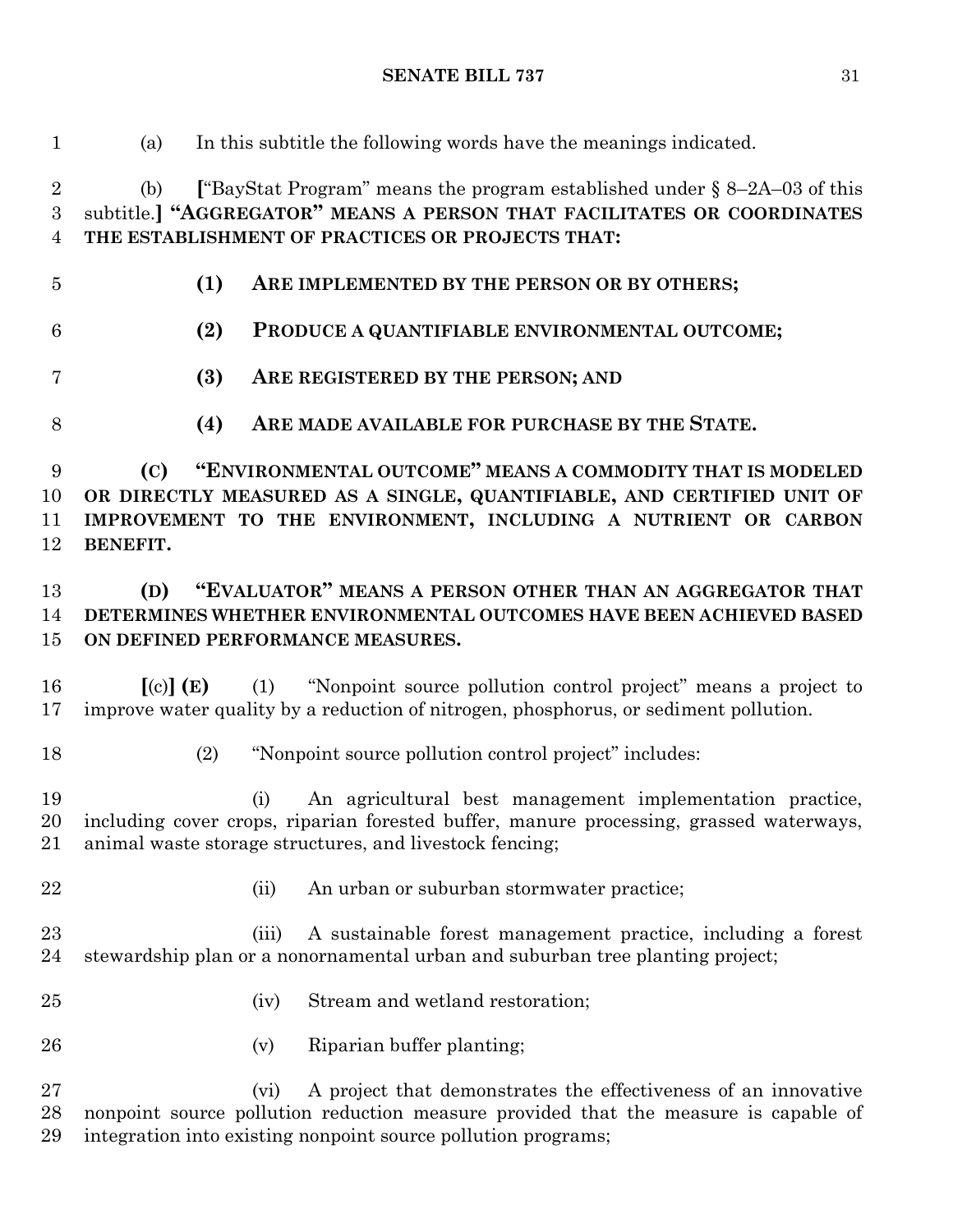(vii) Technical assistance necessary to implement a nonpoint source pollution control project;

 (viii) Improvement of a municipal park located on or adjacent to a waterway, provided that the improvement is limited to state–of–the–art and sustainable nonpoint source pollution control measures that demonstrably improve water quality by reducing nitrogen, phosphorus, and sediment pollution; and

 (ix) Strategic monitoring of water quality improvements from nonpoint source pollution control projects that have been funded, in whole or in part, with grants from the Trust Fund.

 **[**(d)**] (F)** "Trust Fund" means the Chesapeake and Atlantic Coastal Bays 2010 11 <del>Trust Fund.</del>

 **(G) (F) "QUANTIFICATION PLAN" MEANS A PLAN IN WHICH AN AGGREGATOR DESCRIBES:**

 **(1) THE METHOD THAT WILL BE USED TO MEASURE OR MODEL ENVIRONMENTAL OUTCOMES AND CO–BENEFITS;**

 **(2) THE COMPLIANCE MONITORING THAT WILL OCCUR TO ENSURE THAT THE PROPOSED ACTIONS ARE TAKEN AND MAINTAINED OVER THE LIFE OF THE PROJECT;**

 **(3) VERIFICATION STEPS THAT WILL BE CARRIED OUT BY THE STATE OR AN EVALUATOR TO CONFIRM MODEL RESULTS OR ACCURATE MEASUREMENT OF ENVIRONMENTAL OUTCOMES; AND** 

 **(4) THE TIMELINE FOR PROPOSED PAYMENTS UNDER A CONTRACT WITH THE STATE.**

 **[**(d)**] (G)** "Trust Fund" means the Chesapeake and Atlantic Coastal Bays 2010 25 Trust Fund.

 **[**(e)**] (H)** "Watershed implementation plan" means a plan to achieve the nutrient and sediment limits required under the Chesapeake Bay total maximum daily load.

8–2A–03.

(a) (1) There is a **[**BayStat Program**] BAY CABINET [**to:

 (i) Measure and evaluate efforts to restore the Chesapeake and Atlantic Coastal Bays; and

(ii) Administer the Trust Fund**]**.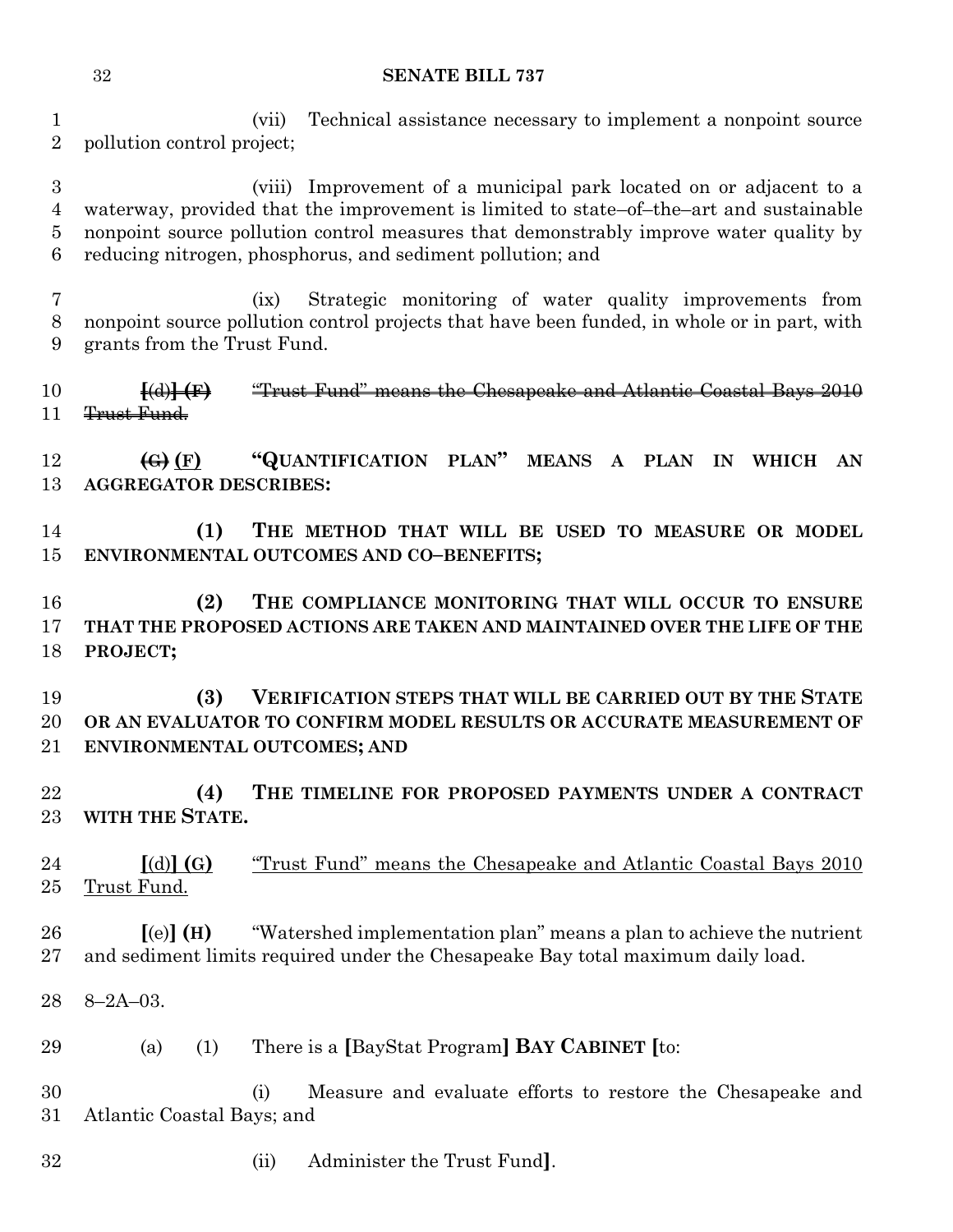(2) **[**The BayStat Subcabinet shall oversee the administration of the BayStat Program.

| $\boldsymbol{3}$ | The [BayStat Subcabinet] <b>BAY CABINET</b> is composed of:<br>(3)                                                                                                                                                                  |
|------------------|-------------------------------------------------------------------------------------------------------------------------------------------------------------------------------------------------------------------------------------|
| $\overline{4}$   | The Secretary of Natural Resources;<br>(i)                                                                                                                                                                                          |
| 5                | The Secretary of the Environment;<br>(ii)                                                                                                                                                                                           |
| 6                | The Secretary of Planning;<br>(iii)                                                                                                                                                                                                 |
| 7                | The Secretary of Agriculture;<br>(iv)                                                                                                                                                                                               |
| 8<br>9           | The President of the University of Maryland Center for<br>(v)<br><b>Environmental Science;</b>                                                                                                                                      |
| 10<br>11         | The Dean of the College of Agriculture and Natural Resources at<br>(vi)<br>the University of Maryland, College Park Campus; and                                                                                                     |
| 12<br>13         | The chair of the Critical Area Commission for the Chesapeake<br>(vii)<br>and Atlantic Coastal Bays.                                                                                                                                 |
| 14               | The [BayStat Program] BAY CABINET shall:<br>(b)                                                                                                                                                                                     |
| 15<br>16<br>17   | Provide accurate and timely data to policy makers and the public about<br>(1)<br>the efficacy and cost-effectiveness of local, State, and federal programs to restore the<br>Chesapeake and Atlantic Coastal Bays;                  |
| 18<br>19         | Track and assess the progress of State and federal programs to improve<br>(2)<br>the health of the Chesapeake and Atlantic Coastal Bays;                                                                                            |
| 20<br>21<br>22   | Assess the effectiveness of enforcement programs in curbing pollution<br>(3)<br>and achieving Chesapeake and Atlantic Coastal Bays restoration goals and institute<br>actions to improve the effectiveness of enforcement programs; |
| 23<br>24         | Adopt measurable goals for Chesapeake and Atlantic Coastal Bays<br>(4)<br>restoration;                                                                                                                                              |
| 25<br>26         | (5)<br>Identify new threats to the health of the Chesapeake and Atlantic<br>Coastal Bays;                                                                                                                                           |
| 27<br>28         | Increase public awareness of, and participation in, efforts to restore the<br>(6)<br>vitality of the Chesapeake and Atlantic Coastal Bays; and                                                                                      |
| 29               | Direct the administration of the Trust Fund.<br>(7)                                                                                                                                                                                 |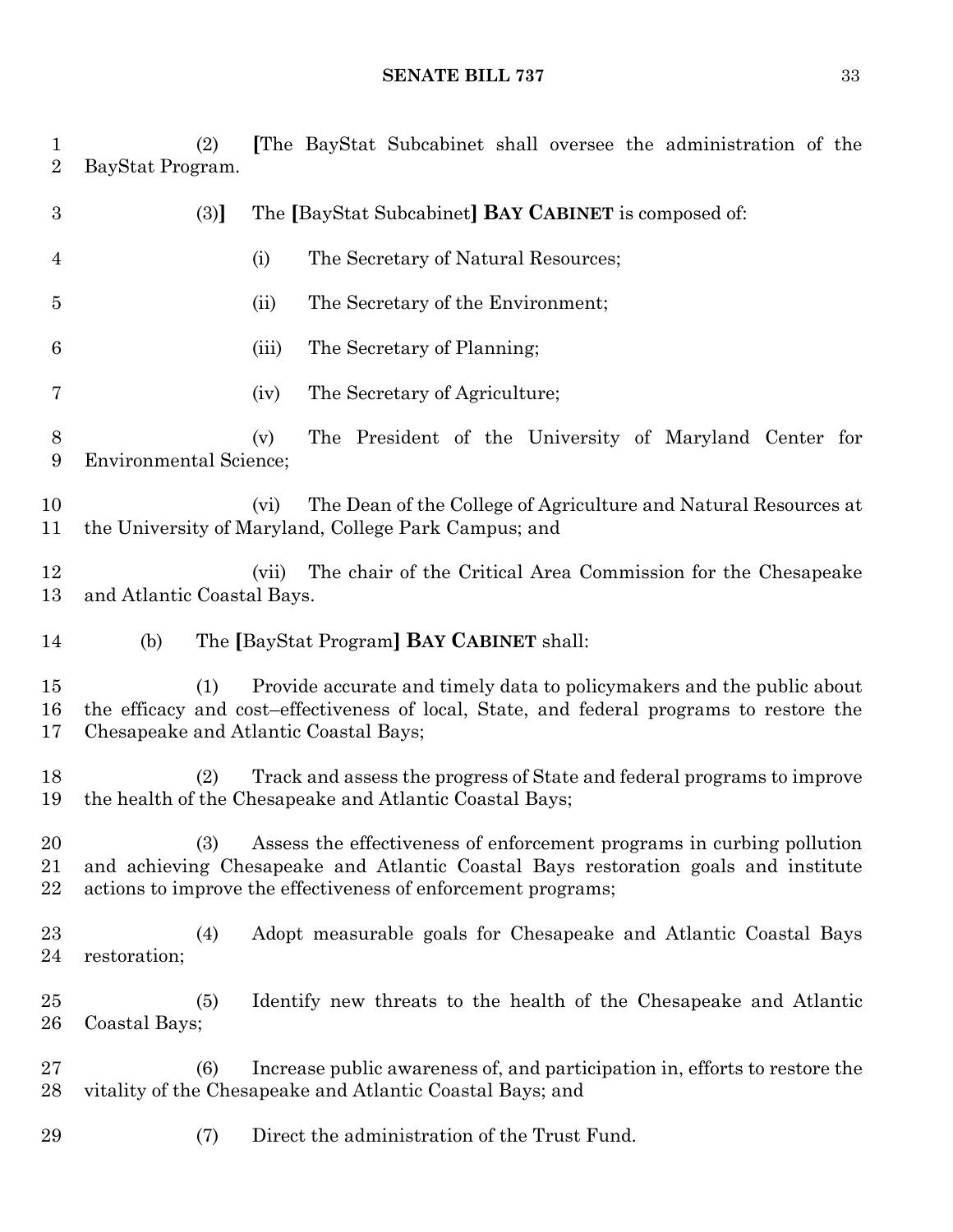|                        | 34                              |     |       | <b>SENATE BILL 737</b>                                                                                                                                                                                                                      |
|------------------------|---------------------------------|-----|-------|---------------------------------------------------------------------------------------------------------------------------------------------------------------------------------------------------------------------------------------------|
| $\mathbf{1}$           | $\left( \mathrm{c}\right)$      |     |       | The [BayStat Subcabinet] <b>BAY CABINET</b> shall:                                                                                                                                                                                          |
| $\overline{2}$         |                                 | (1) |       | Report annually to the public regarding:                                                                                                                                                                                                    |
| $\boldsymbol{3}$       |                                 |     | (i)   | The health of the Chesapeake Bay tributary basin;                                                                                                                                                                                           |
| 4                      |                                 |     | (ii)  | The health of the Atlantic Coastal Bays and their tributaries;                                                                                                                                                                              |
| $\bf 5$<br>6           |                                 |     | (iii) | The status of local, State, and federal programs to restore the<br>Chesapeake and Atlantic Coastal Bays; and                                                                                                                                |
| 7<br>8                 | financed by the Trust Fund; and |     | (iv)  | Estimated nutrient reductions achieved through projects                                                                                                                                                                                     |
| 9<br>10<br>11<br>12    | criteria; and                   | (2) | (i)   | Develop an annual work plan that identifies the planned work to<br>be funded with money from the Trust Fund for the next fiscal year, including annual<br>nutrient and sediment reduction targets, performance measures, and accountability |
| 13<br>14<br>15         |                                 |     | (ii)  | Develop an annual expenditure plan that identifies planned<br>expenditures for the work plan and includes an accounting of all [moneys] MONEY<br>distributed from the Trust Fund in the previous fiscal year.                               |
| 16<br>17               | (d)                             |     |       | The Governor shall submit the annual work and expenditure plans to the<br>General Assembly as part of the annual budget submission.                                                                                                         |
| 18<br>19<br>20         | (e)<br>Assembly.                | (1) |       | On an annual basis the [BayStat Subcabinet] DEPARTMENT shall<br>prepare a final work and expenditure plan based on the budget approved by the General                                                                                       |
| 21<br>22<br>23<br>24   |                                 | (2) |       | BEGINNING WITH THE PLAN PREPARED FOR FISCAL YEAR 2023,<br>THE PLAN SHALL BE INFORMED BY THE ANALYSIS CARRIED OUT BY THE TRUST<br>FUND PROGRAM SCIENTIFIC AND FINANCIAL ADVISORY PANEL UNDER §<br>$8-2A-04(G)(4)(VII)$ OF THIS SUBTITLE.     |
| 25                     | $8 - 2A - 04$ .                 |     |       |                                                                                                                                                                                                                                             |
| 26<br>$27\,$           | (a)                             |     |       | The [BayStat Program] BAY CABINET shall direct the administration of the<br>Trust Fund in accordance with this section.                                                                                                                     |
| 28<br>29               | (b)                             | (1) |       | The [BayStat Program] BAY CABINET shall implement nonpoint<br>source pollution reduction measures to:                                                                                                                                       |
| 30<br>$31\,$<br>$32\,$ | projects; and                   |     | (i)   | Support State and local watershed implementation plans by<br>targeting limited financial resources on the most effective nonpoint source pollution control                                                                                  |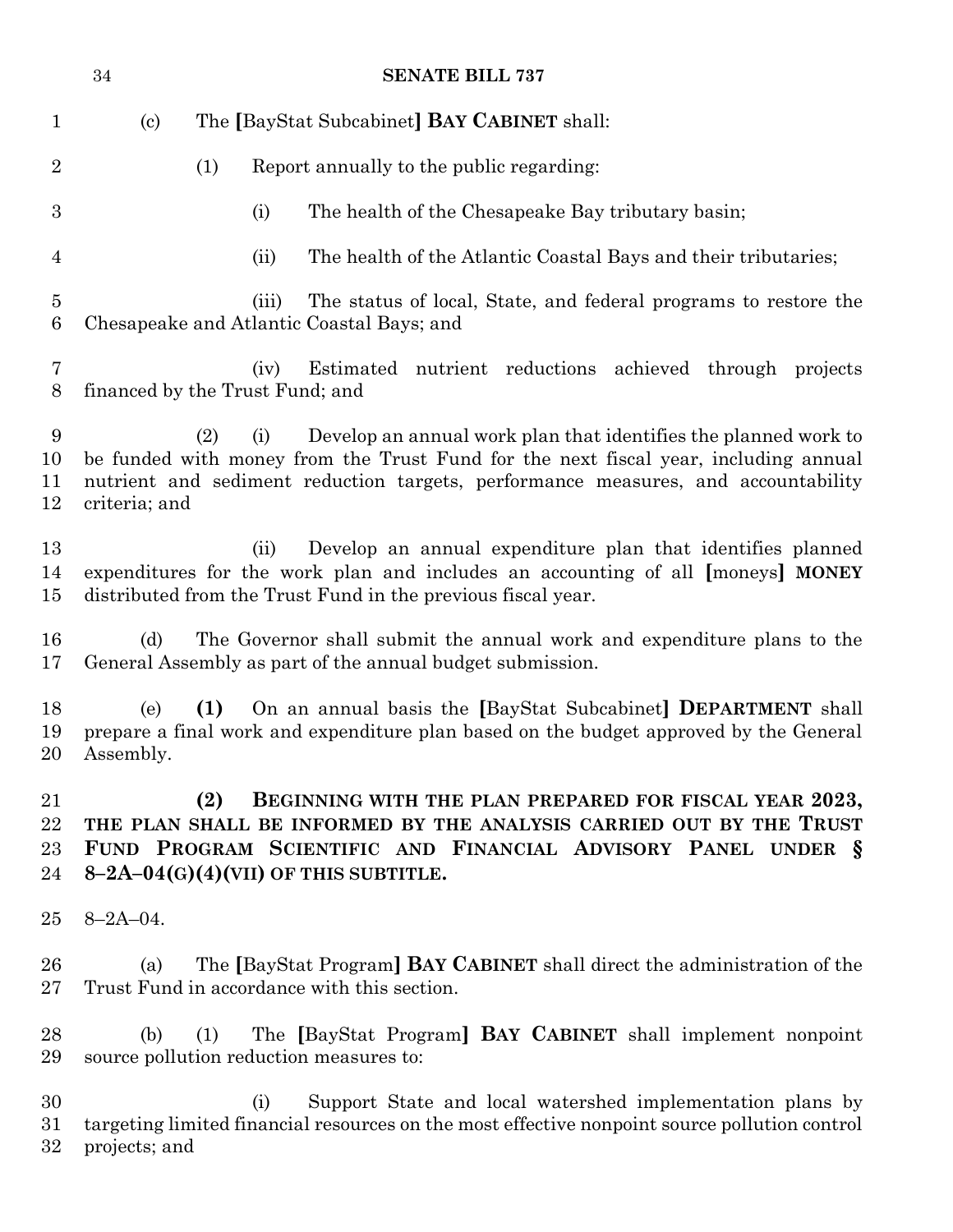(ii) Improve the health of the Atlantic Coastal Bays and their tributaries by targeting funds, geographically and by practice, to proven, scientifically based projects that provide the most cost–effective and measurable water quality benefits to the Atlantic Coastal Bays and their tributaries.

 (2) To the maximum extent practicable, the **[**BayStat Program**] BAY CABINET** shall **[**distribute**] ENSURE THAT A MAJORITY OF** the Trust Fund **[**moneys**] MONEY IS AWARDED** on a competitive basis.

 (c) (1) The **[**BayStat Program**] BAY CABINET** shall distribute funds from the Trust Fund to the **[**BayStat Subcabinet**]** agencies in accordance with the final work and expenditure plans.

 (2) The **[**BayStat Subcabinet**] BAY CABINET** agencies shall administer the funds in accordance with the final work and expenditure plans, including the distribution of funds:

| 14             | (i)                                     |    | Through grants to:                                                                                                                                        |
|----------------|-----------------------------------------|----|-----------------------------------------------------------------------------------------------------------------------------------------------------------|
| 15             |                                         | 1. | Counties;                                                                                                                                                 |
| 16             |                                         | 2. | Bicounty agencies;                                                                                                                                        |
| 17             |                                         | 3. | Municipalities;                                                                                                                                           |
| 18             |                                         | 4. | Forest conservancy district boards;                                                                                                                       |
| 19             |                                         | 5. | Soil conservation districts;                                                                                                                              |
| 20             |                                         | 6. | Academic institutions; and                                                                                                                                |
| 21<br>22       |                                         | 7. | Nonprofit organizations having a demonstrated ability to<br>implement nonpoint source pollution control projects;                                         |
| 23<br>24       | (ii)                                    |    | To the Chesapeake and Atlantic Coastal Bays Nonpoint Source<br>Fund established under § 9-1605.3 of the Environment Article;                              |
| 25<br>26<br>27 | (iii)<br>projects; [and]                |    | To the Maryland Agricultural Cost–Share Program established<br>under Title 8, Subtitle 7 of the Agriculture Article for nonpoint source pollution control |
| 28<br>29       | (iv)<br>$\S$ 5–307 of this article; AND |    | To the Mel Noland Woodland Incentives Fund established under                                                                                              |
| 30             | (V)                                     |    | SUBJECT TO PARAGRAPH (4) OF THIS SUBSECTION,                                                                                                              |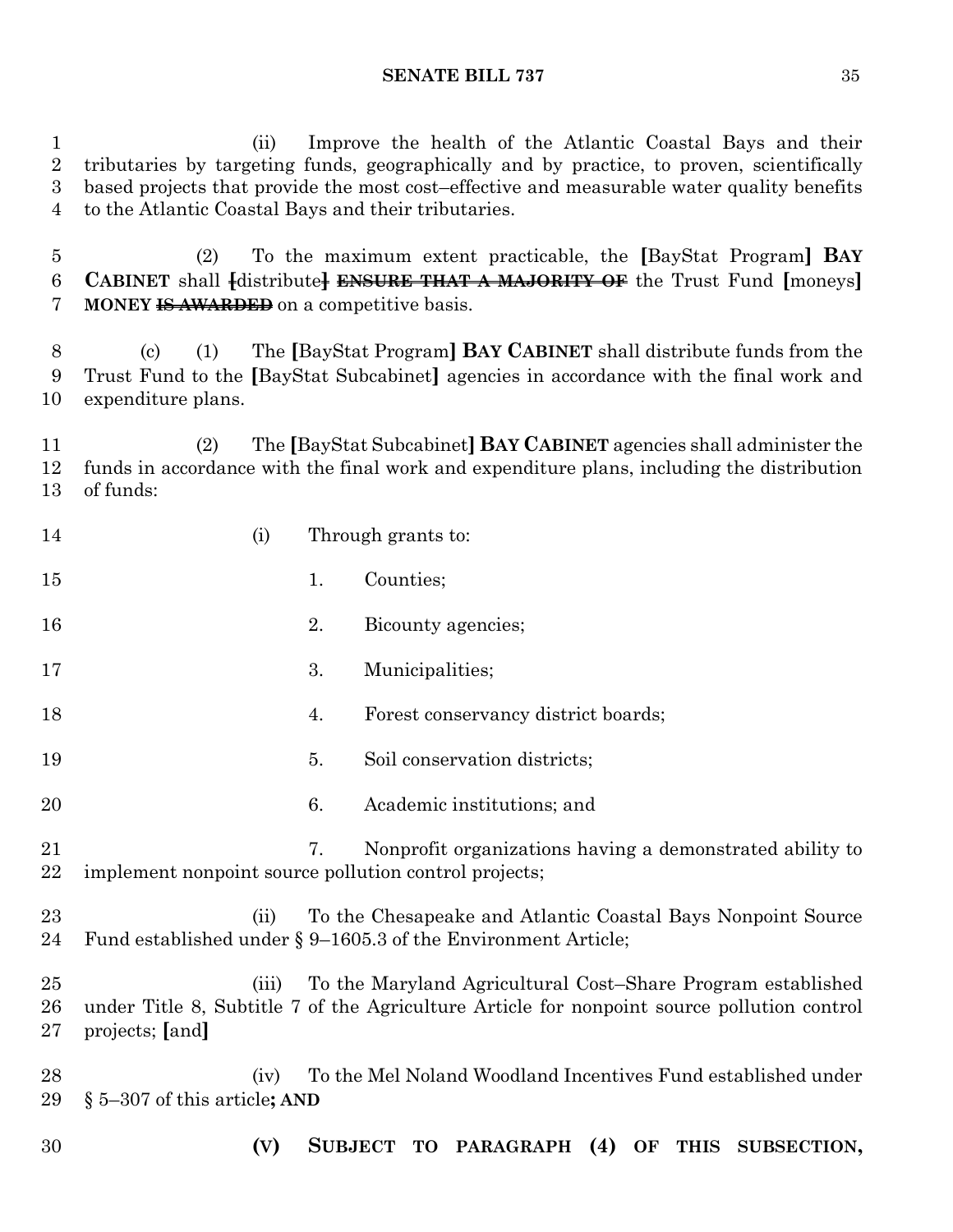**THROUGH THE PROCUREMENT OF NUTRIENT– OR SEDIMENT–RELATED ENVIRONMENTAL OUTCOMES UNDER A PAY–FOR–SUCCESS CONTRACT OR ANY OTHER PROCUREMENT METHOD AUTHORIZED UNDER DIVISION II OF THE STATE FINANCE AND PROCUREMENT ARTICLE**. (3) **[**(i)**]** The **[**BayStat Program**] BAY CABINET** shall **[**develop**]: (I) DEVELOP** solicitations, guidelines, and applications for Trust Fund grants **AND CONTRACTS** that shall include consideration of the extent to which a proposed project, both geographically and by practice, will deliver the greatest, most cost–effective, and measurable nonpoint source pollution reduction per Trust Fund dollar**[**.**]; AND** (ii) **[**The BayStat Program shall**] IN EVALUATING TRUST FUND APPLICATIONS,** encourage and consider **[**multi–year**]: 1. MULTI–YEAR**, multi–partner proposals, local match or cost–share agreements, or similar actions proposed by **[**a grant**] AN** applicant **[**in evaluating a Trust Fund grant application**]; 2. PROJECTS THAT, IN ADDITION TO PROVIDING COST–EFFECTIVE AND MEASURABLE NONPOINT SOURCE POLLUTION REDUCTIONS, PROVIDE CO–BENEFITS INCLUDING: A. THE RESTORATION OF AQUATIC RESOURCES, SUCH AS SEAGRASS BEDS OR OYSTER REEFS; B. CLIMATE RESILIENCE; C. CARBON SEQUESTRATION; D. CREATION OF WILDLIFE HABITAT; E. LOCAL EMPLOYMENT OPPORTUNITIES; F. THE IMPROVEMENT OR PROVISION OF RECREATIONAL OPPORTUNITIES; OR G. ENVIRONMENTAL JUSTICE BENEFITS; AND 3. SUBJECT TO PARAGRAPH (5) OF THIS SUBSECTION, MULTI–YEAR AGREEMENTS WHEREBY AN AGGREGATOR PROPOSES TO: A. COMBINE FUNDING FROM THE TRUST FUND WITH REVOLVING LOAN FUNDS AUTHORIZED UNDER §§ 9–1605 AND 9–1605.1 OF THE**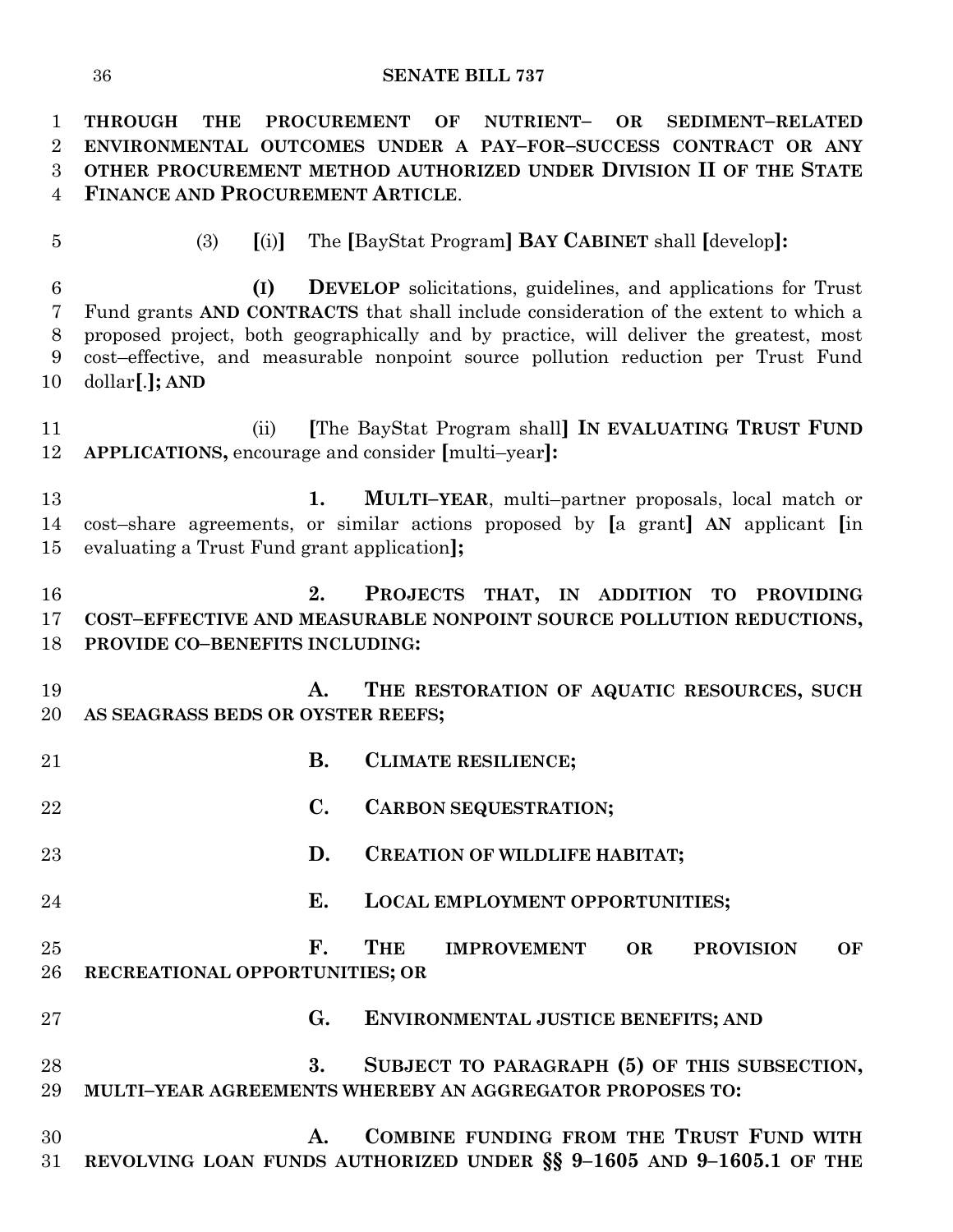| $\mathbf{1}$<br>$\overline{2}$ | ENVIRONMENT ARTICLE, FEDERAL EMERGENCY MANAGEMENT AGENCY HAZARD<br>MITIGATION SUPPORT, OR PRIVATE SOURCES OF FUNDING; AND |
|--------------------------------|---------------------------------------------------------------------------------------------------------------------------|
| 3                              | <b>B.</b><br><b>USE</b><br>THE COMBINED SOURCES<br><b>TO</b><br><b>AND</b><br><b>FUND</b>                                 |
|                                |                                                                                                                           |
| $\overline{4}$                 | ADMINISTER THE IMPLEMENTATION OF MULTIPLE PROJECTS OR PAY FOR                                                             |
| $\overline{5}$                 | ENVIRONMENTAL OUTCOMES FROM MULTIPLE COMPLETED PROJECTS.                                                                  |
| 6                              | FUNDS FROM THE TRUST FUND MAY NOT BE USED TO<br>(I)<br>(4)                                                                |
| 7                              | PROCURE ENVIRONMENTAL OUTCOMES ACHIEVED BEFORE JANUARY 1, 2020.                                                           |
| 8                              | PAYMENT UNDER A PAY-FOR-SUCCESS CONTRACT MAY BE<br>(II)                                                                   |
| 9                              | MADE ONLY AFTER AN EVALUATOR HAS CERTIFIED TO THE CONTRACTING AGENCY                                                      |
| 10                             | THAT THE ENVIRONMENTAL OUTCOMES HAVE BEEN MEASURED OR MODELED                                                             |
| 11                             | CONSISTENT WITH AN APPROVED QUANTIFICATION PLAN.                                                                          |
| 12                             | A BAY CABINET AGENCY MAY USE FUNDING FROM THE TRUST<br>(5)                                                                |
| 13                             | FUND FOR A MULTI-YEAR AGREEMENT SPECIFIED UNDER PARAGRAPH (3)(II)3 OF                                                     |
| 14                             | THIS SUBSECTION ONLY IF THE AGENCY DETERMINES THAT THE AGREEMENT WILL:                                                    |
| 15                             | PROVIDE COST-EFFECTIVE NUTRIENT AND SEDIMENT<br>(I)                                                                       |
| 16                             | REDUCTIONS IN A MANNER CONSISTENT WITH THE COST-EFFECTIVENESS OF OTHER                                                    |
| 17                             | PROJECTS SUPPORTED THROUGH THE TRUST FUND;                                                                                |
| 18                             | DELIVER BENEFITS CONSISTENT WITH THOSE REQUIRED<br>(II)                                                                   |
| 19                             | BY REVOLVING LOAN FUNDS AUTHORIZED UNDER §§ 9-1605 AND 9-1605.2 OF THE                                                    |
| 20                             | <b>ENVIRONMENT ARTICLE;</b>                                                                                               |
| 21                             | REQUIRE NOT MORE THAN 20% OF TOTAL RESOURCES IN<br>(III)                                                                  |
| 22                             | THE TRUST FUND; AND                                                                                                       |
| 23                             | DELIVER CO-BENEFITS AS DESCRIBED IN PARAGRAPH<br>(IV)                                                                     |
| 24                             | $(3)(II)2$ OF THIS SUBSECTION.                                                                                            |
| 25                             | (d)<br>Any grant OR CONTRACT agreement regarding funds from the Trust Fund                                                |
| 26                             | shall:                                                                                                                    |
| 27                             | Specify the use of the funds provided under the grant, accountability<br>(1)                                              |
| 28                             | measures, and performance requirements;                                                                                   |
| 29                             | Take into account the need for efficient, multi-year funding and<br>(2)                                                   |
| 30                             | administration; and                                                                                                       |
| 31                             | provisions for verification that practices<br>(3)<br>Include<br>being<br>are                                              |
| 32                             | implemented.                                                                                                              |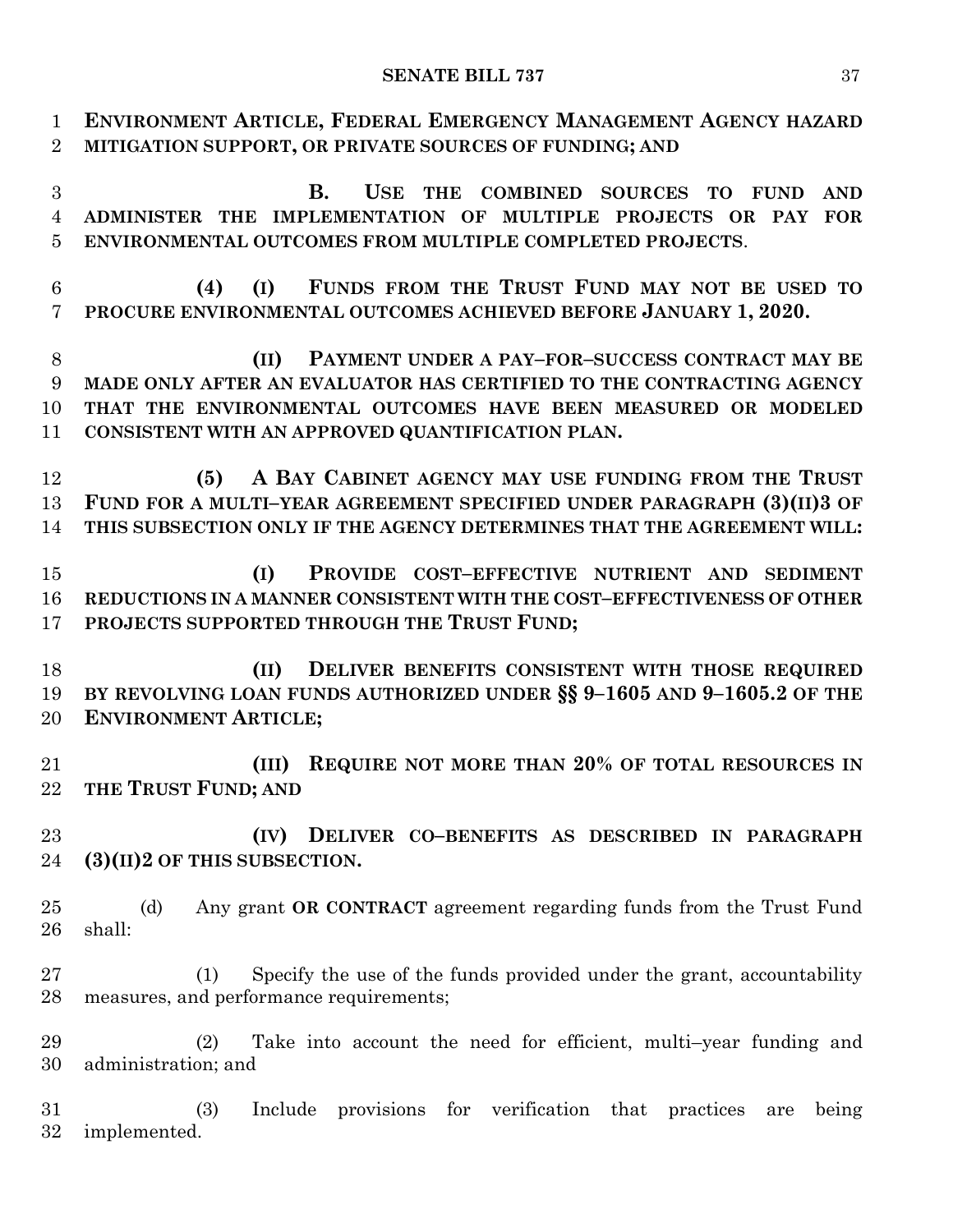| $\mathbf{1}$<br>$\overline{2}$<br>$\boldsymbol{3}$ | A recipient of funds from the Trust Fund in any fiscal year shall submit<br>(e)<br>(1)<br>an annual report to the [BayStat Program] BAY CABINET by November 1 of the next fiscal<br>year.                                                             |
|----------------------------------------------------|-------------------------------------------------------------------------------------------------------------------------------------------------------------------------------------------------------------------------------------------------------|
| $\overline{4}$<br>5                                | (2)<br>The report required under paragraph (1) of this subsection shall<br>include:                                                                                                                                                                   |
| 6                                                  | For agencies receiving [moneys] MONEY from the Trust Fund:<br>(i)                                                                                                                                                                                     |
| 7                                                  | A description of how the funds were allocated, including:<br>1.                                                                                                                                                                                       |
| 8                                                  | A.<br>The number and amounts of grants awards; and                                                                                                                                                                                                    |
| 9                                                  | <b>B.</b><br>Direct expenditures by the agency;                                                                                                                                                                                                       |
| 10                                                 | 2.<br>How funding was leveraged; and                                                                                                                                                                                                                  |
| 11<br>12                                           | 3.<br>Estimated or calculated nutrient reductions associated<br>with Trust Fund expenditures.                                                                                                                                                         |
| 13<br>14                                           | (ii)<br>For recipients of competitive grants OR PAY-FOR-SUCCESS<br>CONTRACTS from the Trust Fund, a description of funded projects, including:                                                                                                        |
| $15\,$                                             | Project location;<br>1.                                                                                                                                                                                                                               |
| 16                                                 | 2.<br>Description of practices implemented;                                                                                                                                                                                                           |
| 17                                                 | 3.<br>Timeframes for project completion;                                                                                                                                                                                                              |
| 18                                                 | Estimated or calculated nutrient reductions; and<br>4.                                                                                                                                                                                                |
| 19                                                 | Provisions for long-term maintenance of practices.<br>5.                                                                                                                                                                                              |
| 20<br>21<br>22                                     | Funds from the Trust Fund may not be used to enable an individual cited for<br>(f)<br>noncompliance with a nonpoint source pollution control law or regulation to achieve<br>compliance.                                                              |
| $23\,$<br>24                                       | [BayStat] TRUST FUND Program<br>(1)<br>There is a<br>Scientific<br>(g)<br>AND<br><b>FINANCIAL Advisory Panel.</b>                                                                                                                                     |
| $25\,$<br>$26\,$                                   | The Governor shall appoint the chair and members of the [BayStat]<br>(2)<br><b>TRUST FUND</b> Program Scientific AND FINANCIAL Advisory Panel.                                                                                                        |
| $27\,$<br>28<br>29                                 | The [BayStat] TRUST FUND Program Scientific AND FINANCIAL<br>(3)<br>Advisory Panel shall include scientists and other technical experts with demonstrated<br>expertise in the disciplines related to protection and restoration of the Chesapeake and |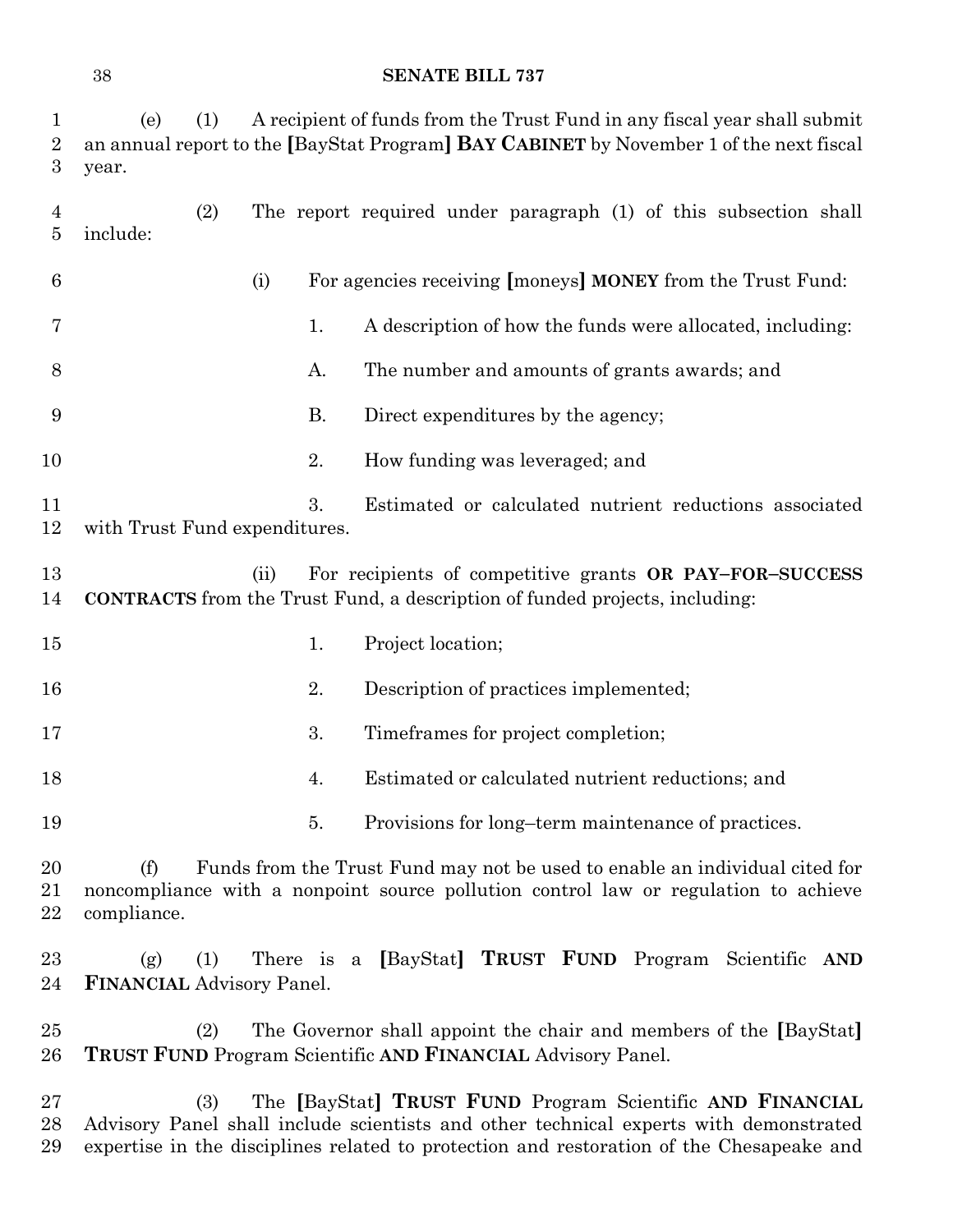Atlantic Coastal Bays. (4) The **[**BayStat**] TRUST FUND** Program Scientific **AND FINANCIAL** Advisory Panel shall: (i) On or before August 1, annually provide recommendations to the **[**BayStat Subcabinet**] BAY CABINET** on the use of funds of the Trust Fund for the following fiscal year; (ii) Monitor the distribution of funds from the Trust Fund; (iii) Review the categories of grants **AND CONTRACTS** made in the previous year to assess nutrient loading reduction estimates and cost efficiencies and the effectiveness of any innovative nonpoint source pollution reduction measure; (iv) Review the proposed annual work plan and advise the **[**BayStat Subcabinet**] BAY CABINET** of any recommended changes; (v) On request by the **[**BayStat Subcabinet**] BAY CABINET**, review individual **[**grant**] FUNDING** applications; **[**and**]** (vi) Annually review any Trust Fund **[**moneys**] MONEY** that **[**are**] IS** not distributed on a competitive basis to assess whether **[**those moneys**] THAT MONEY** may be distributed on a competitive basis**; AND (VII) ON OR BEFORE JANUARY 31, 2022: 1. ANALYZE AND COMPARE THE FUND DISTRIBUTIONS THROUGH THE COMPETITIVE PROGRAM AND BY EACH BAY CABINET AGENCY FOR FISCAL YEARS 2012 THROUGH 2022 AND THE STRATEGIES SUPPORTED BY THOSE DISTRIBUTIONS; 2. QUANTIFY THE RELATIVE EFFECTIVENESS OF EACH DISTRIBUTION AND STRATEGY PER DOLLAR OF STATE AND PUBLIC FUNDING; AND 3. REPORT TO THE BAY CABINET, THE GOVERNOR, AND, IN ACCORDANCE WITH § 2–1257 OF THE STATE GOVERNMENT ARTICLE, THE GENERAL ASSEMBLY ON THE RESULTS OF THE ANALYSES REQUIRED UNDER ITEMS 1 AND 2 OF THIS ITEM**. (h) The **[**BayStat Subcabinet**] BAY CABINET** agencies may **[**distribute**]: (1) DISTRIBUTE** to an administrative cost account the amount that is necessary to administer grant programs, not to exceed 1.5% of the allocations to the **[**BayStat Subcabinet**] BAY CABINET** agencies**; AND**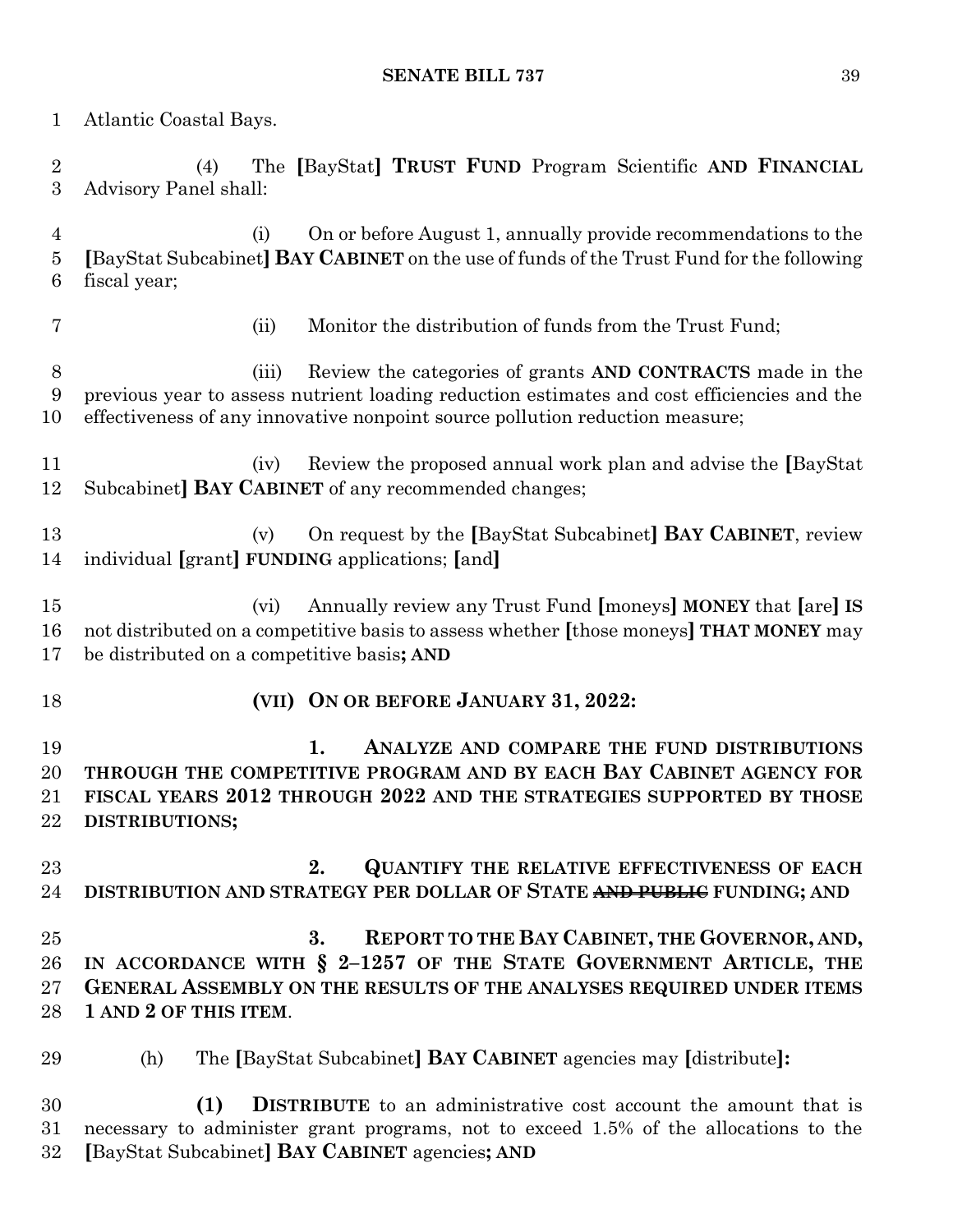**(2) MAINTAIN AN AMOUNT, NOT TO EXCEED 2% OF THE TOTAL IN COMPETITIVE GRANTS AND CONTRACTS ADMINISTERED BY THE BAY CABINET AGENCIES, FOR THE PURPOSE OF MEETING ADDITIONAL PROJECT NEEDS, INCLUDING:**

 **(I) THE ADAPTIVE MANAGEMENT, MAINTENANCE, OR CATASTROPHE–INDUCED REPAIR NEEDS OF PROJECTS FUNDED BY THE GRANTS OR CONTRACTS; AND**

 **(II) PAYING FOR QUANTIFIED AND VERIFIED WATER QUALITY–RELATED ENVIRONMENTAL OUTCOMES THAT EXCEED THE QUANTITY OF ENVIRONMENTAL OUTCOMES ANTICIPATED UNDER PARTICULAR GRANTS OR CONTRACTS**.

**Article – State Finance and Procurement**

10A–101.

(a) In this title the following words have the meanings indicated.

 (d) **(1)** "Public infrastructure asset" means a capital facility or structure, including systems and equipment related to the facility or structure intended for public use.

 **(2) "PUBLIC INFRASTRUCTURE ASSET" INCLUDES BLUE INFRASTRUCTURE AND GREEN INFRASTRUCTURE, AS DEFINED IN § 9–1601 OF THE ENVIRONMENT ARTICLE.**

13–101.

(a) In this subtitle the following words have the meanings indicated.

- (b) "Designated procurement unit" means:
- (1) the Department of Budget and Management;
- (2) the Department of General Services;
- (3) the Department of Information Technology; or
- (4) the Department of Transportation.

 (c) "eMaryland Marketplace" means the Internet–based procurement system managed by the Department of General Services.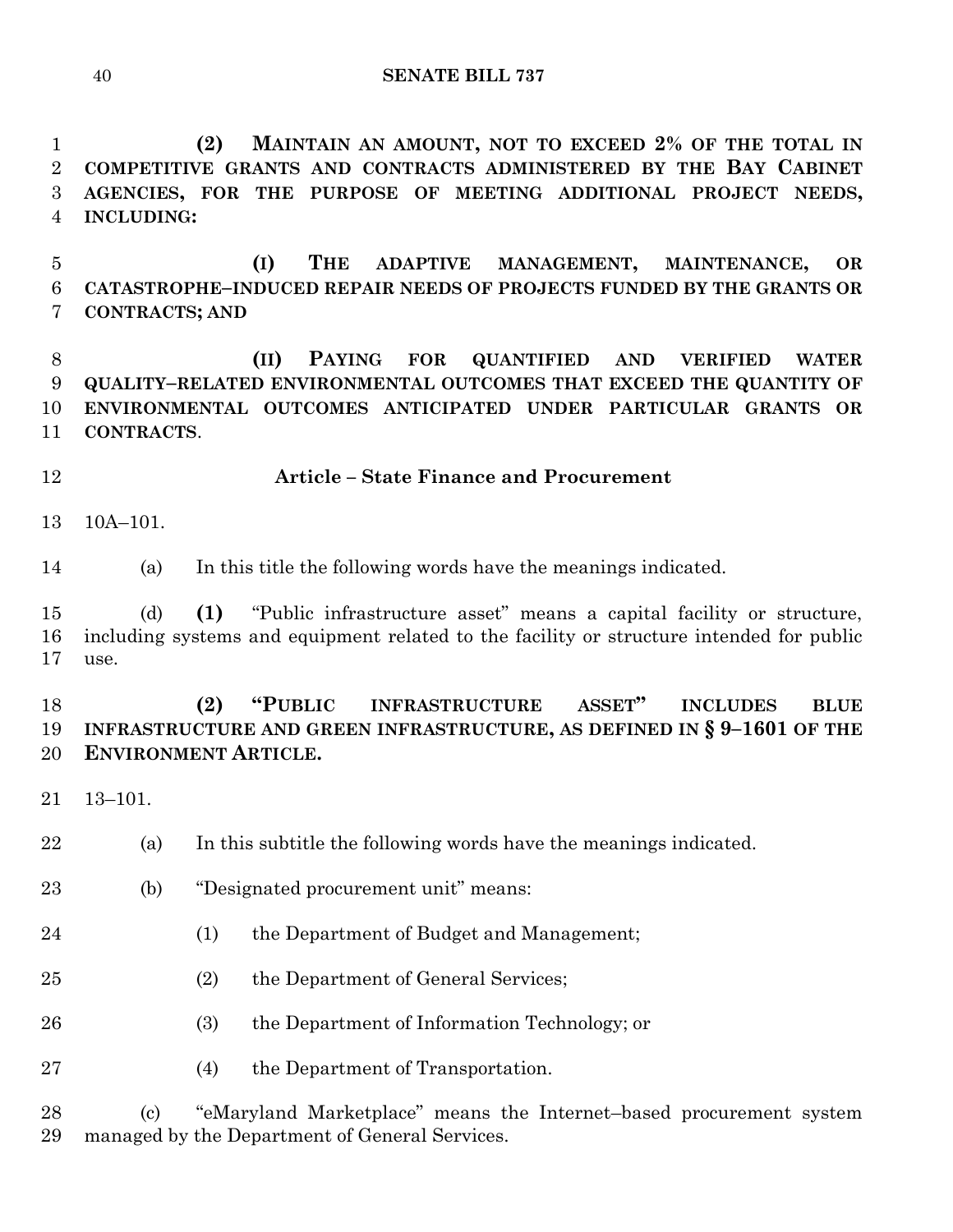(d) "Evaluated bid price" means the price of a bid after adjustment in accordance with objective measurable criteria.

 (e) "Master contracting" means a streamlined procurement method that provides for the qualification of bidders and offerors for the procurement of services, supplies, or commodities.

 (f) (1) "Objective measurable criteria" means standards that enable the State to compare the economy, effectiveness, or value of the subject of the bids.

 (2) "Objective measurable criteria" includes standards of reliability, operational costs, maintainability, useful life, and residual value.

 (g) **"PAY–FOR–SUCCESS CONTRACTING" MEANS A PERFORMANCE–BASED PROCUREMENT METHOD THROUGH WHICH A UNIT CONTRACTS WITH AN ORGANIZATION TO DELIVER SERVICES OR COMMODITIES IN EXCHANGE FOR PAYMENT BASED ON THE ACHIEVEMENT OF OUTCOMES.**

- **(H)** "Person" includes, unless the context requires otherwise:
- (1) the State;
- (2) a county, a municipal corporation, or any other political subdivision; and
- (3) any unit of the State government or a political subdivision.

 **[**(h)**] (I)** "Task order" means a procurement process in which only those vendors with master contracts may compete to provide the services, supplies, or commodities under the procurement.

13–102.

 (a) The following procurement methods are authorized at the procurement officer's discretion, where applicable:

(1) competitive sealed bids under § 13–103 of this subtitle;

 (2) competitive sealed proposals under § 13–104 or § 13–105 of this subtitle;

- 28 (3) noncompetitive negotiation under § 13–106 of this subtitle;
- 29 (4) sole source procurement under § 13–107 of this subtitle;
- (5) emergency or expedited procurement under § 13–108 of this subtitle;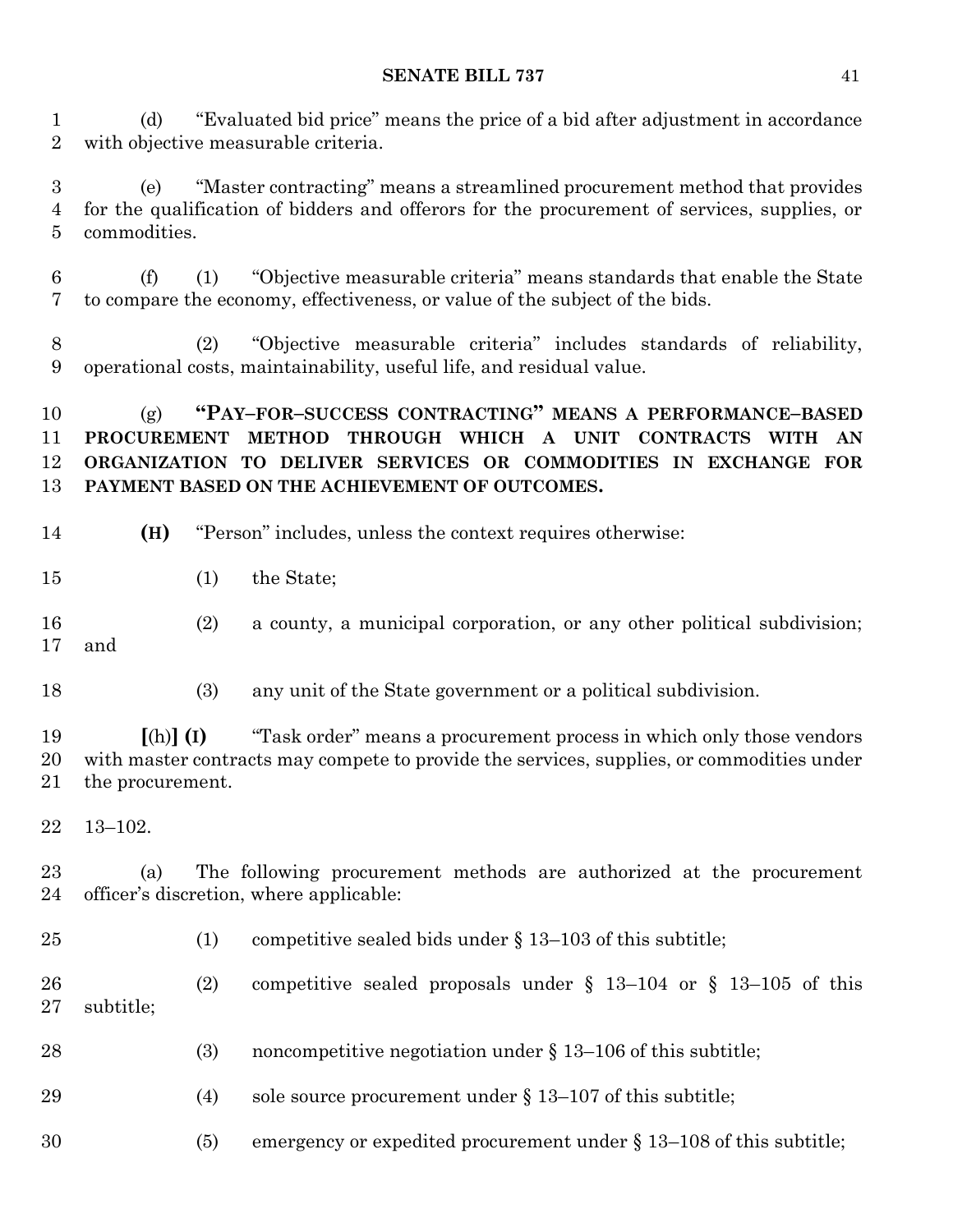| $\mathbf{1}$             | (6)                                    | small procurement under $\S 13-109$ of this subtitle;                                                                                                                                                                                                                                          |
|--------------------------|----------------------------------------|------------------------------------------------------------------------------------------------------------------------------------------------------------------------------------------------------------------------------------------------------------------------------------------------|
| $\sqrt{2}$<br>3          | (7)<br>13-110 of this subtitle;        | an intergovernmental cooperative purchasing agreement under $\S$                                                                                                                                                                                                                               |
| 4                        | (8)                                    | auction bids under $\S 13-111$ of this subtitle;                                                                                                                                                                                                                                               |
| $\overline{5}$<br>6      | (9)                                    | architectural, engineering, and land surveying services qualification<br>based selection under $\S 13-112$ of this subtitle; [or]                                                                                                                                                              |
| 7                        |                                        | master contracting under $\S 13-113$ of this subtitle; OR<br>(10)                                                                                                                                                                                                                              |
| 8<br>9                   | <b>SUBTITLE.</b>                       | PAY-FOR-SUCCESS CONTRACTING UNDER § 13-112.1 OF THIS<br>(11)                                                                                                                                                                                                                                   |
| 10<br>11<br>12           | (1)<br>(b)<br>13–104 of this subtitle. | In awarding a procurement contract for human, social, cultural, or<br>educational service, the preferred method is by competitive sealed proposals under $\S$                                                                                                                                  |
| 13<br>14                 |                                        | In awarding a procurement contract for a lease of real property, the<br>(2)<br>preferred method is by competitive sealed proposals under $\S 13-105$ of this subtitle.                                                                                                                         |
| 15<br>16<br>17<br>18     | (3)                                    | Procurement under an intergovernmental cooperative purchasing<br>agreement is appropriate in situations where the State is expected to achieve a better price<br>as the result of economies of scale or to otherwise benefit by purchasing in cooperation with<br>another governmental entity. |
| 19                       | $13 - 112.1.$                          |                                                                                                                                                                                                                                                                                                |
| 20<br>21                 | (A)<br><b>INDICATED.</b>               | (1)<br>IN THIS SECTION THE FOLLOWING WORDS HAVE THE MEANINGS                                                                                                                                                                                                                                   |
| 22                       |                                        | "AGGREGATOR" MEANS A PERSON THAT:<br>(2)                                                                                                                                                                                                                                                       |
| 23<br>24                 | <b>OUTCOMES; OR</b>                    | (I)<br><b>PROVIDES</b><br><b>CONTRACTS</b><br><b>FOR</b><br><b>OR</b><br><b>ENVIRONMENTAL</b>                                                                                                                                                                                                  |
| 25<br>26                 |                                        | PROVIDES OR RAISES CAPITAL TO FINANCE DELIVERY OF<br>(II)<br>ENVIRONMENTAL OUTCOMES.                                                                                                                                                                                                           |
| $27\,$<br>28<br>29<br>30 | <b>CARBON BENEFIT.</b>                 | "ENVIRONMENTAL OUTCOME" MEANS A COMMODITY THAT IS<br>(3)<br>MODELED OR DIRECTLY MEASURED AS A SINGLE, QUANTIFIABLE, AND CERTIFIED<br>UNIT OF IMPROVEMENT TO THE ENVIRONMENT, INCLUDING A NUTRIENT OR                                                                                           |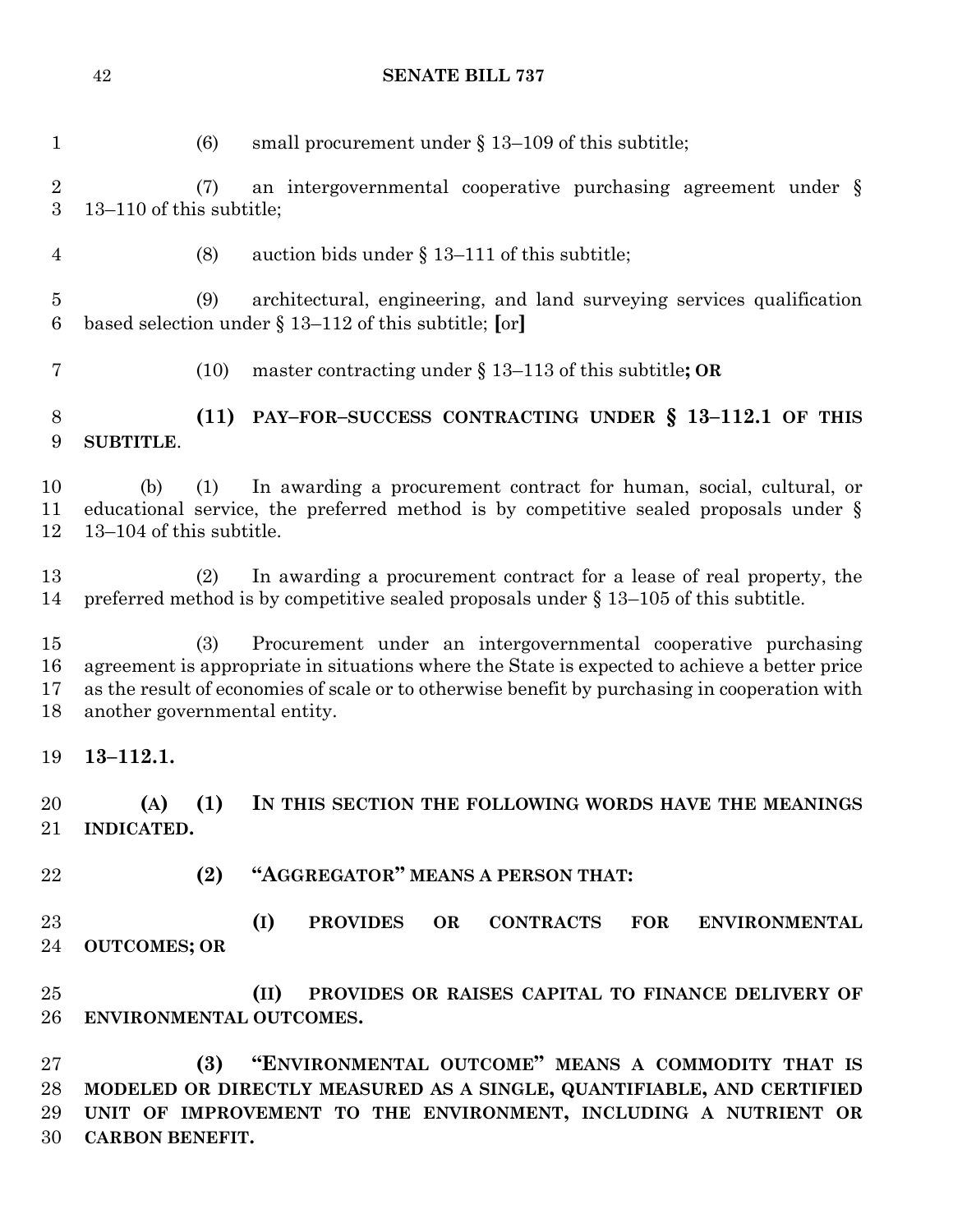**(4) "ENVIRONMENTAL OUTCOMES PROJECT" MEANS A PROJECT DESIGNED TO SECURE ENVIRONMENTAL OUTCOMES.**

 **(5) "EVALUATOR" MEANS A PERSON OTHER THAN AN AGGREGATOR THAT DETERMINES WHETHER ENVIRONMENTAL OUTCOMES HAVE BEEN ACHIEVED BASED ON DEFINED PERFORMANCE MEASURES.**

 **(6) "OUTCOME PAYMENT" MEANS THE MONEY PAID WHEN A PAY–FOR–SUCCESS CONTRACT PERFORMANCE MEASURE IS MET.**

 **(7) "QUANTIFICATION PLAN" MEANS A PLAN IN WHICH AN AGGREGATOR DESCRIBES:**

 **(I) THE METHOD THAT WILL BE USED TO MEASURE OR MODEL ENVIRONMENTAL OUTCOMES AND CO–BENEFITS UNDER A PAY–FOR–SUCCESS CONTRACT;**

 **(II) THE COMPLIANCE MONITORING THAT WILL OCCUR TO ENSURE THAT THE ACTIONS PROPOSED IN THE PAY–FOR–SUCCESS CONTRACT ARE TAKEN AND MAINTAINED OVER THE LIFE OF THE PROJECT;**

 **(III) VERIFICATION STEPS THAT WILL BE CARRIED OUT BY THE STATE TO CONFIRM MODEL RESULTS OR ACCURATE MEASUREMENT OF ENVIRONMENTAL OUTCOMES; AND** 

 **(IV) THE TIMELINE FOR PROPOSED PAYMENTS UNDER THE PAY–FOR–SUCCESS CONTRACT.**

**(B) THE GENERAL ASSEMBLY FINDS AND DECLARES THAT:**

 **(1) PAY–FOR–SUCCESS CONTRACTING SHIFTS THE RISK OF PERFORMANCE TO THE CONTRACTOR BECAUSE GOVERNMENT PAYMENT IS ONLY MADE UPON ACHIEVEMENT OF OUTCOMES;**

 **(2) SOCIAL AND ENVIRONMENTAL IMPACT INVESTMENT IS GROWING DRAMATICALLY, AND INVESTORS ARE SEEKING WAYS TO FINANCE AND EXECUTE PAY–FOR–SUCCESS CONTRACTS IN THE STATE TO EXPAND THE SUCCESS OF CHESAPEAKE BAY RESTORATION EFFORTS AND ACHIEVE OTHER PUBLIC OUTCOMES; AND**

 **(3) IT IS IN THE BEST INTEREST OF THE STATE TO INCLUDE PAY–FOR–SUCCESS CONTRACTING AS A PROCUREMENT OPTION, PARTICULARLY FOR UNITS RESPONSIBLE FOR LAND CONSERVATION AND ENVIRONMENTAL PROTECTION, ENHANCEMENT, AND RESTORATION.**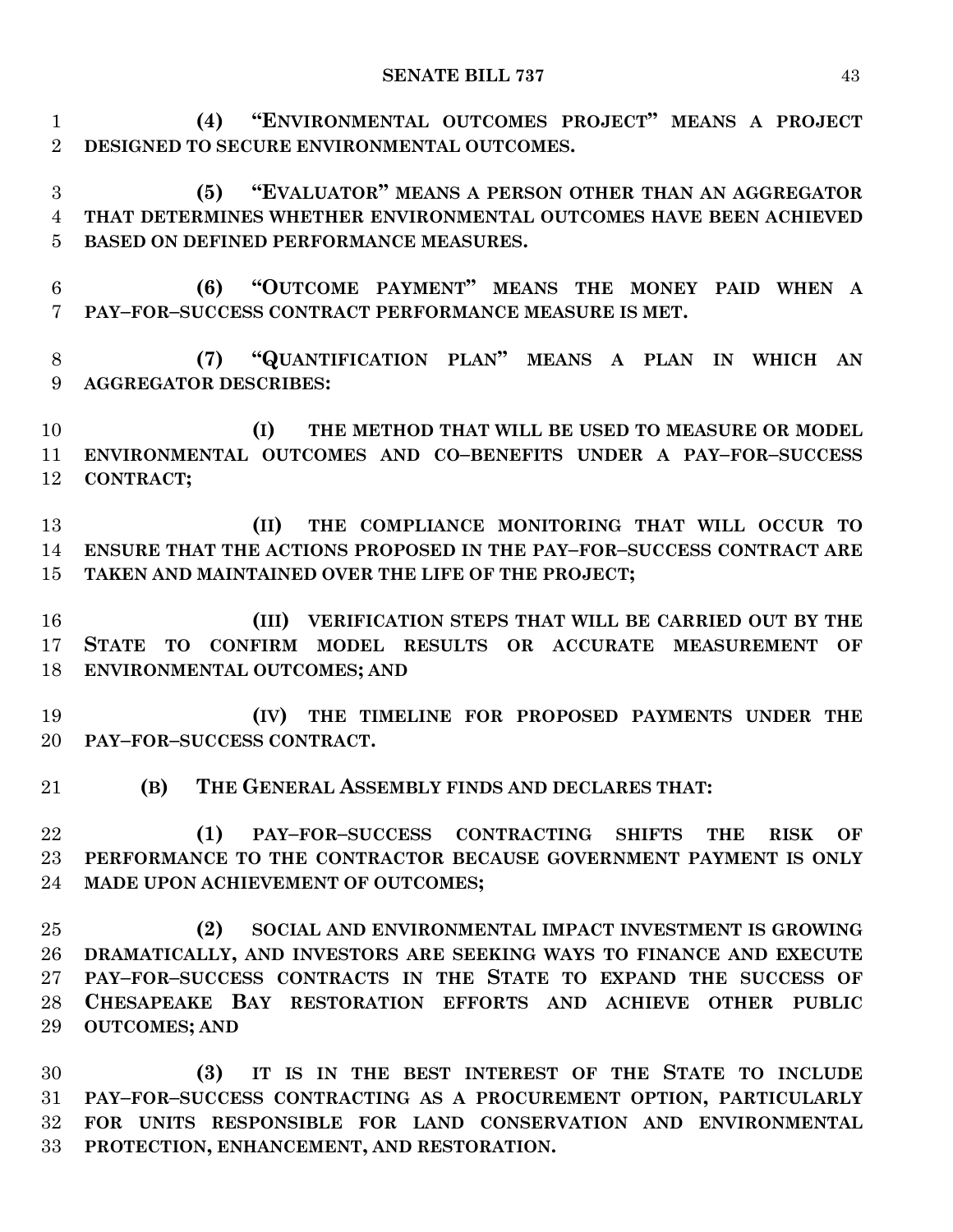**(C) A UNIT MAY ENTER INTO A PAY–FOR–SUCCESS CONTRACT ONLY IF THE PROCUREMENT OFFICER OF THE UNIT DETERMINES THAT: (1) THE CONTRACT WILL PRODUCE ESTIMATED FINANCIAL SAVINGS OR OTHER QUANTIFIABLE PUBLIC BENEFITS FOR THE STATE; AND (2) A SUBSTANTIAL PORTION OF THE OUTCOME PAYMENT DUE UNDER THE CONTRACT WILL BE PAID ONLY AFTER SPECIFIC OUTCOMES HAVE BEEN DOCUMENTED. (D) (1) THIS SUBSECTION APPLIES ONLY TO PROCUREMENTS BY: (I) THE DEPARTMENT OF AGRICULTURE; (II) THE DEPARTMENT OF THE ENVIRONMENT; (III) THE DEPARTMENT OF NATURAL RESOURCES; (IV) THE DEPARTMENT OF TRANSPORTATION; AND (V) THE MARYLAND ENVIRONMENTAL SERVICE; AND (VI) THE DEPARTMENT OF GENERAL SERVICES. (2) THIS SUBSECTION DOES NOT APPLY TO THE PURCHASE OF NITROGEN LOAD REDUCTIONS WITH FUNDS FROM THE CLEAN WATER COMMERCE ACCOUNT OF THE BAY RESTORATION FUND ESTABLISHED UNDER § 9–1605.2 OF THE ENVIRONMENT ARTICLE. (2) (3) (I) A UNIT SPECIFIED IN PARAGRAPH (1) OF THIS SUBSECTION MAY ENTER INTO A PAY–FOR–SUCCESS CONTRACT WITH AN AGGREGATOR TO PROCURE: 1. DELIVERY OF AN ENVIRONMENTAL OUTCOMES PROJECT; OR 2. ALREADY CERTIFIED ENVIRONMENTAL OUTCOMES. (II) OTHER STATE AND LOCAL ENTITIES MAY PARTICIPATE IN A PAY–FOR–SUCCESS CONTRACT UNDER THIS SUBSECTION IN ACCORDANCE WITH AN INTERGOVERNMENTAL COOPERATIVE PURCHASING AGREEMENT UNDER § 13–110 OF THIS SUBTITLE.**

**SENATE BILL 737**

**(3) (4) A PAY–FOR–SUCCESS CONTRACT EXECUTED UNDER THIS**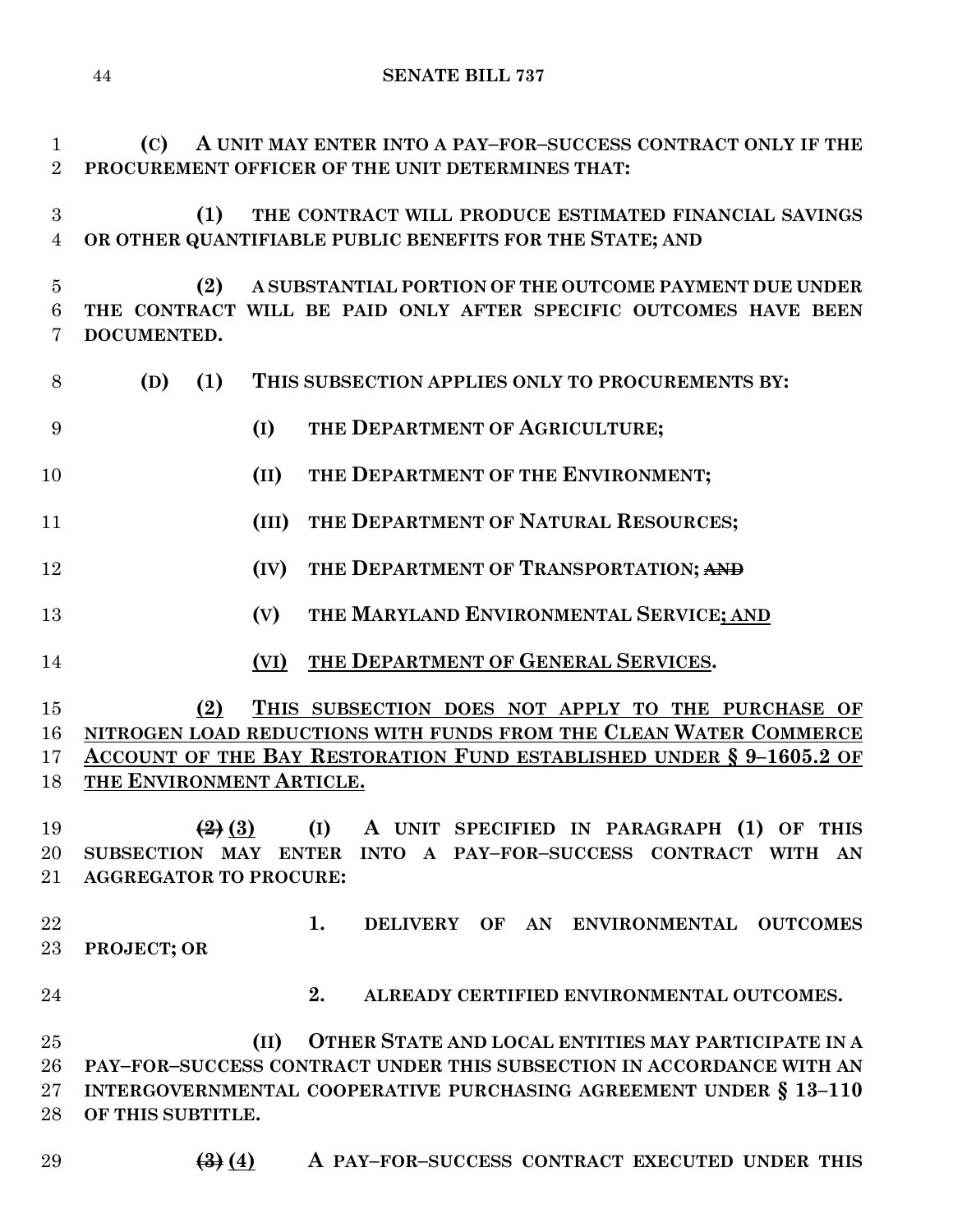**SUBSECTION SHALL INCLUDE: (I) A QUANTIFICATION PLAN APPROVED BY THE UNIT; (II) A STATEMENT OF THE ENVIRONMENTAL OUTCOMES TO BE PROCURED UNDER THE CONTRACT AND A DESCRIPTION OF HOW DEFINED PERFORMANCE MEASURES WILL DEMONSTRATE PROGRESS IN ACHIEVING THESE OUTCOMES; (III) REQUIREMENTS REGARDING THE CONTENT AND FREQUENCY OF PROGRESS REPORTS REGARDING THE ACHIEVEMENT OF ENVIRONMENTAL OUTCOMES; (IV) A METHODOLOGY FOR CALCULATING THE AMOUNT AND TIMING OF OUTCOME PAYMENTS TO AN AGGREGATOR WHEN THE EVALUATOR DETERMINES THAT THE AGGREGATOR HAS ACHIEVED A DEFINED PERFORMANCE MEASURE; (V) A STATEMENT THAT THE BASIS OF PAYMENT IS THE DETERMINATION OF ACHIEVEMENT OF ENVIRONMENTAL OUTCOMES BY THE EVALUATOR AND THAT PAYMENTS FOR THOSE OUTCOMES DO NOT REQUIRE ITEMIZED BILLING OR COST DOCUMENTATION BY THE AGGREGATOR; AND (VI) TERMS ADDRESSING: 1. COMPLIANCE WITH STATE LAW; 2. NONDISCRIMINATION IN EMPLOYMENT; 3. CONTRACTOR INDEMNIFICATION; 4. TERMINATION FOR DEFAULT; AND 5. THE UNIT'S RIGHT TO INSPECT THE ENVIRONMENTAL OUTCOMES PROJECT. (4) (5) A PAY–FOR–SUCCESS CONTRACT EXECUTED UNDER THIS SUBSECTION MAY INCLUDE PROVISIONS REGARDING: (I) LONG–TERM MAINTENANCE AND MONITORING OF ENVIRONMENTAL SERVICES, INCLUDING THE ESTABLISHMENT OF A STEWARDSHIP FUND; (II) A REQUIREMENT THAT THE UNIT HOLD CONTRACT FUNDS**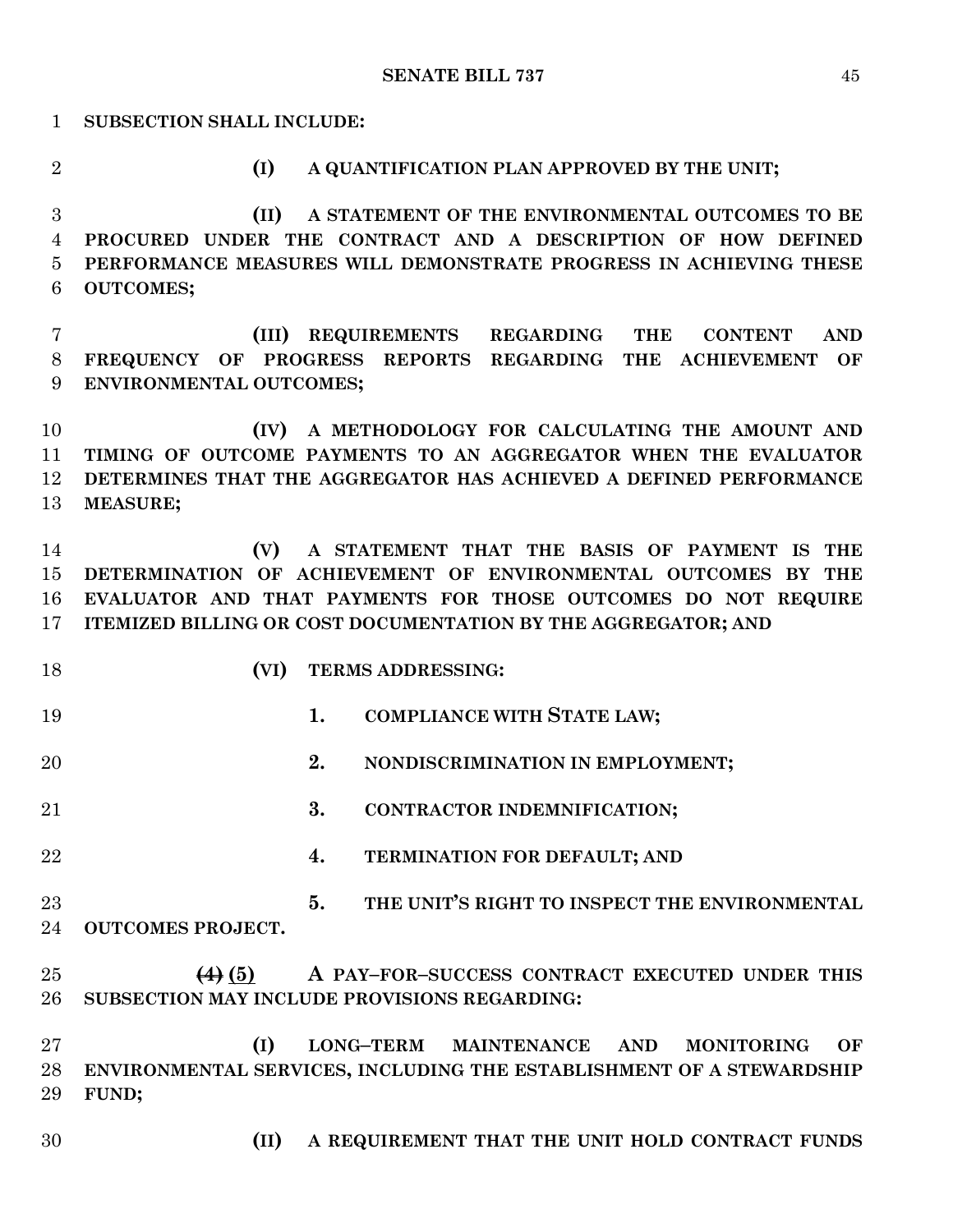| $\mathbf{1}$                          | IN A RESERVE ACCOUNT FOR OUTCOME PAYMENTS;                                                                                                                                                                                                                                                                                                            |  |  |
|---------------------------------------|-------------------------------------------------------------------------------------------------------------------------------------------------------------------------------------------------------------------------------------------------------------------------------------------------------------------------------------------------------|--|--|
| $\overline{2}$<br>3<br>$\overline{4}$ | AGRICULTURE SERVICES,<br>(III)<br>$\bf FOR$<br><b>FOR</b><br><b>PAYMENT</b><br>ACHIEVEMENT OF BASELINE WATER QUALITY REQUIREMENTS FOR NITROGEN,<br>PHOSPHORUS, OR SEDIMENT; OR                                                                                                                                                                        |  |  |
| $\overline{5}$<br>6<br>7              | TERMINATIONS PRIOR TO THE FIRST PAYMENT UNDER THE<br>(IV)<br>CONTRACT FOR THE PURPOSE OF SELLING ENVIRONMENTAL OUTCOMES WITHOUT<br>PENALTY TO ANOTHER ENTITY OR FOR ANY OTHER REASON.                                                                                                                                                                 |  |  |
| 8<br>9                                | SECTION 2. AND BE IT FURTHER ENACTED, That the Laws of Maryland read<br>as follows:                                                                                                                                                                                                                                                                   |  |  |
| 10                                    | <b>Article - Environment</b>                                                                                                                                                                                                                                                                                                                          |  |  |
| 11<br>12                              | <b>SUBTITLE 14. GREEN AND BLUE INFRASTRUCTURE POLICY ADVISORY</b><br>COMMISSION.                                                                                                                                                                                                                                                                      |  |  |
| 13                                    | $5 - 1401.$                                                                                                                                                                                                                                                                                                                                           |  |  |
| 14<br>15                              | (A)<br>IN THIS SUBTITLE THE FOLLOWING WORDS HAVE THE MEANINGS<br><b>INDICATED.</b>                                                                                                                                                                                                                                                                    |  |  |
| 16<br>17                              | (B) "BLUE INFRASTRUCTURE" HAS THE MEANING STATED IN § 9-1601 OF<br>THIS ARTICLE.                                                                                                                                                                                                                                                                      |  |  |
| 18<br>19                              | (C) "COMMISSION" MEANS THE GREEN AND BLUE INFRASTRUCTURE<br>POLICY ADVISORY COMMISSION.                                                                                                                                                                                                                                                               |  |  |
| 20<br>21                              | (D) "GREEN INFRASTRUCTURE" HAS THE MEANING STATED IN § 9-1601 OF<br>THIS ARTICLE.                                                                                                                                                                                                                                                                     |  |  |
| 22                                    | $5 - 1402.$                                                                                                                                                                                                                                                                                                                                           |  |  |
| 23<br>24                              | THERE IS A GREEN AND BLUE INFRASTRUCTURE POLICY ADVISORY<br>(A)<br><b>COMMISSION.</b>                                                                                                                                                                                                                                                                 |  |  |
| 25<br>26<br>$27\,$<br>28<br>29        | THE PURPOSE OF THE COMMISSION IS TO ADVISE THE SECRETARY, THE<br>(B)<br>BAY CABINET, AND LOCAL GOVERNMENT OFFICIALS ON WAYS TO FACILITATE AND<br>ACCELERATE THE SCALE AND PACE OF IMPLEMENTATION OF GREEN AND BLUE<br>INFRASTRUCTURE PROJECTS IN THE STATE, INCLUDING PROJECTS DESIGNED TO:<br>(1)<br>REDUCE NUTRIENT AND SEDIMENT LOADS ENTERING THE |  |  |
| 30                                    | <b>CHESAPEAKE BAY;</b>                                                                                                                                                                                                                                                                                                                                |  |  |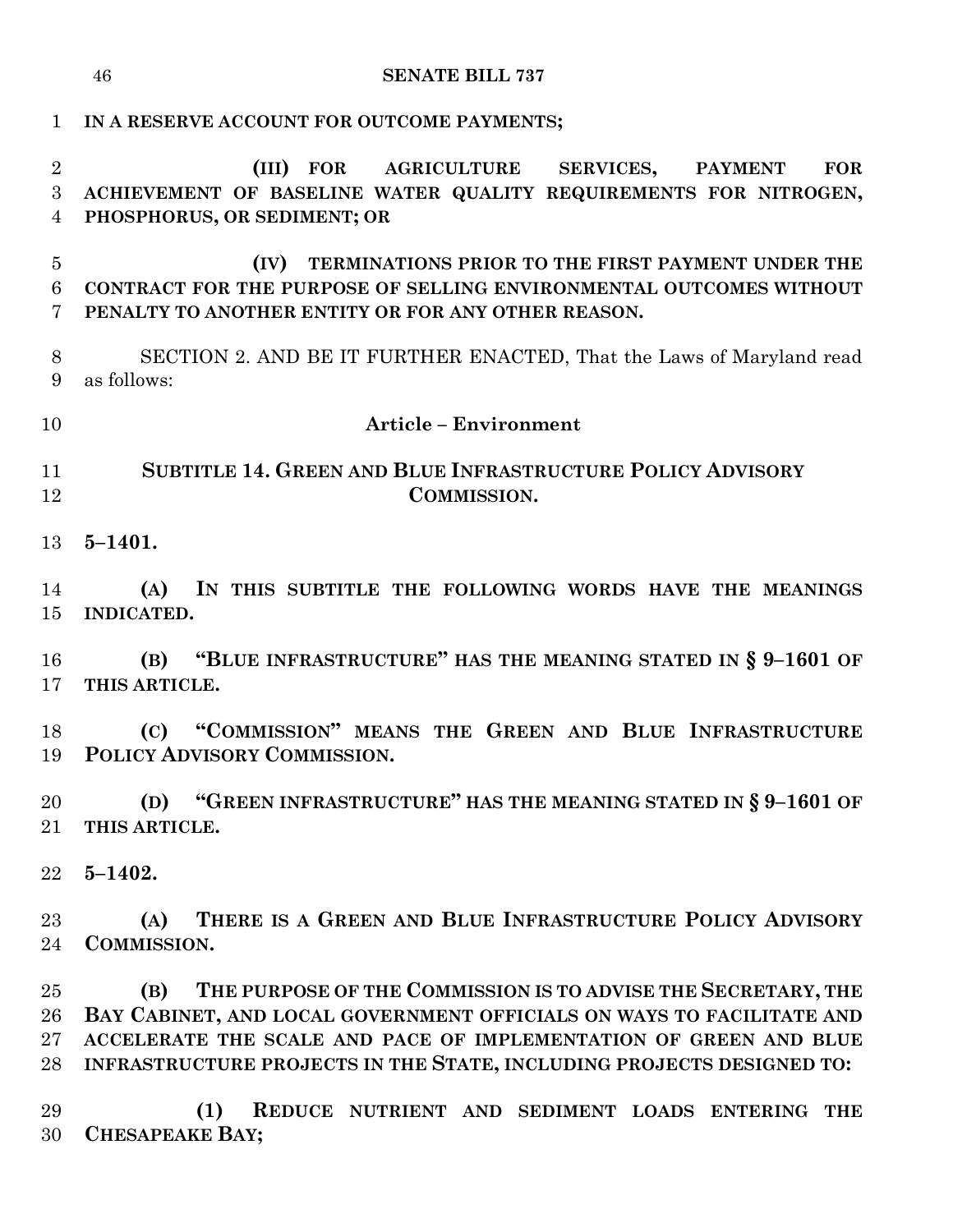| $\mathbf{1}$                     | (2)                                                                                                                                                                                                                          | SEQUESTER NUTRIENTS ALREADY IN THE CHESAPEAKE BAY;                                                                                 |  |
|----------------------------------|------------------------------------------------------------------------------------------------------------------------------------------------------------------------------------------------------------------------------|------------------------------------------------------------------------------------------------------------------------------------|--|
| $\overline{2}$                   | (3)                                                                                                                                                                                                                          | <b>IMPROVE CLIMATE RESILIENCY;</b>                                                                                                 |  |
| 3                                | (4)                                                                                                                                                                                                                          | <b>SEQUESTER CARBON;</b>                                                                                                           |  |
| $\overline{4}$<br>$\overline{5}$ | (5)<br>HABITATS;                                                                                                                                                                                                             | PROTECT AND RESTORE IMPORTANT TERRESTRIAL OR AQUATIC                                                                               |  |
| 6                                | (6)                                                                                                                                                                                                                          | <b>RESTORE STREAMS OR WETLANDS;</b>                                                                                                |  |
| 7                                | (7)                                                                                                                                                                                                                          | <b>BUILD LIVING SHORELINES;</b>                                                                                                    |  |
| 8                                | (8)                                                                                                                                                                                                                          | AUGMENT OR RESTORE SHELLFISH POPULATIONS; OR                                                                                       |  |
| 9                                | (9)                                                                                                                                                                                                                          | <b>RESTORE FOREST OR AGRICULTURAL LANDS.</b>                                                                                       |  |
| 10<br>11<br>12                   | <b>THE</b><br>(C)<br>THE BAY CABINET:                                                                                                                                                                                        | COMMISSION CONSISTS OF THE<br><b>FOLLOWING</b><br>MEMBERS,<br>APPOINTED BY THE SECRETARY IN CONSULTATION WITH THE OTHER MEMBERS OF |  |
| 13<br>14<br>15<br>16             | FOUR REPRESENTATIVES OF LOCAL GOVERNMENT WHO ARE<br>(1)<br>RESPONSIBLE FOR IMPLEMENTING ECOLOGICAL RESTORATION PROJECTS, OF<br>WHOM TWO SHALL REPRESENT COUNTY GOVERNMENTS AND TWO SHALL<br>REPRESENT MUNICIPAL GOVERNMENTS; |                                                                                                                                    |  |
| 17<br>18                         | (2)                                                                                                                                                                                                                          | TWO REPRESENTATIVES OF PRIVATE ECOLOGICAL RESTORATION<br>COMPANIES THAT REGULARLY WORK IN THE STATE;                               |  |
| 19<br>20                         |                                                                                                                                                                                                                              | (3) TWO REPRESENTATIVES OF COMPANIES THAT INVEST PRIVATE<br>CAPITAL IN ECOLOGICAL RESTORATION PROJECTS;                            |  |
| 21<br>$22\,$                     | (4)                                                                                                                                                                                                                          | TWO REPRESENTATIVES OF NONPROFIT ORGANIZATIONS THAT<br>ARE ENGAGED IN IMPLEMENTING GREEN OR BLUE INFRASTRUCTURE PROJECTS;          |  |
| 23<br>24                         | (5)                                                                                                                                                                                                                          | ONE REPRESENTATIVE OF THE UNIVERSITY OF MARYLAND<br><b>ENVIRONMENTAL FINANCE CENTER;</b>                                           |  |
| 25<br>26                         | (6)                                                                                                                                                                                                                          | TWO MEMBERS OF THE PUBLIC WHO HAVE A DOCUMENTED AND<br>CONTINUING INTEREST IN ECOLOGICAL RESTORATION; AND                          |  |
| $27\,$<br>$28\,$                 | (7)                                                                                                                                                                                                                          | TWO REPRESENTATIVES OF STATE AGENCIES WHO<br><b>ARE</b><br>RESPONSIBLE FOR IMPLEMENTING GREEN OR BLUE INFRASTRUCTURE PROJECTS.     |  |
| 29                               | (D)                                                                                                                                                                                                                          | THE SECRETARY SHALL ENSURE THAT, TO THE EXTENT PRACTICABLE,                                                                        |  |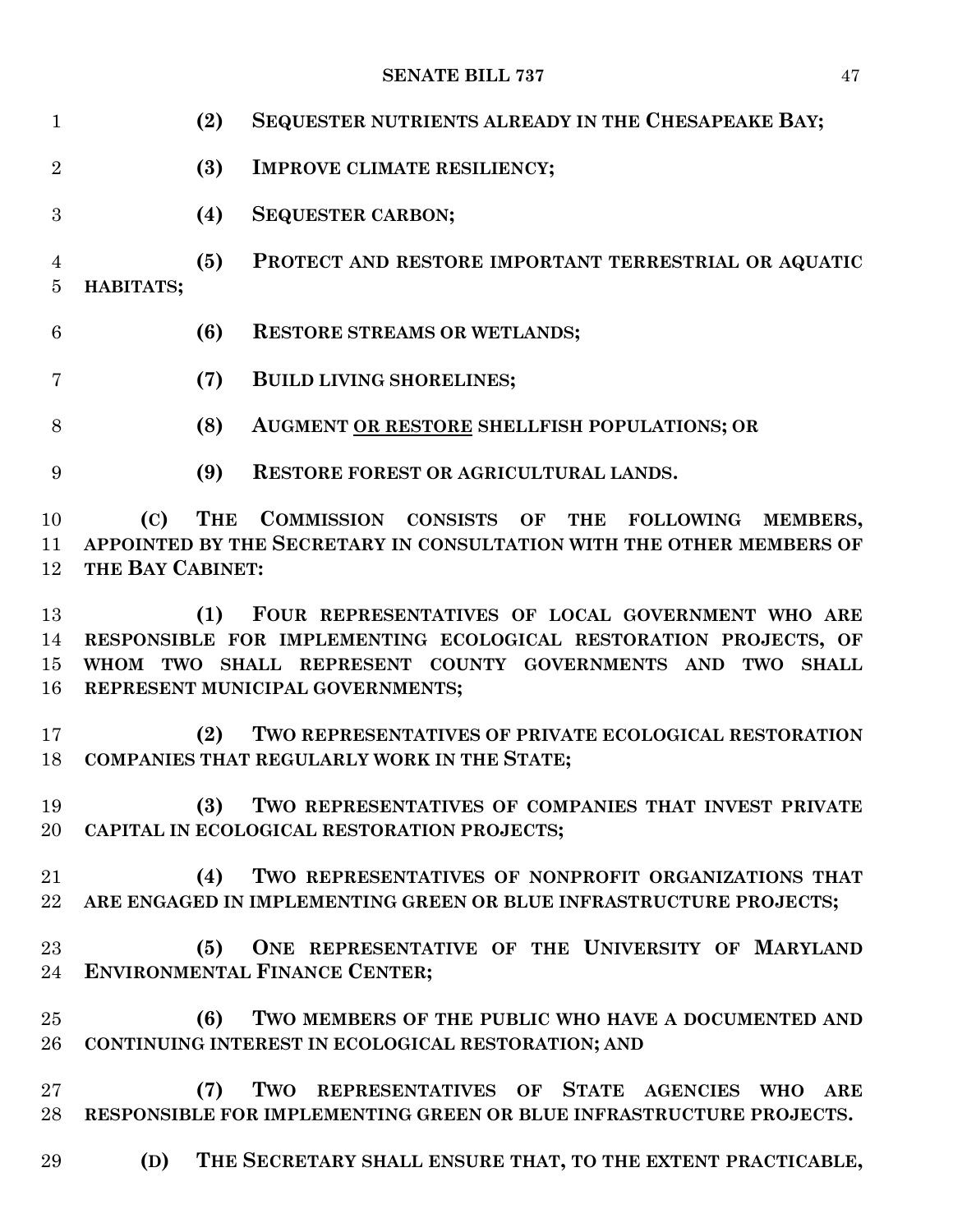**THE MEMBERSHIP OF THE COMMISSION REFLECTS THE GEOGRAPHIC, RACIAL, GENDER, AND CULTURAL DIVERSITY OF THE STATE.**

 **(E) FROM AMONG THE COMMISSION MEMBERS, THE SECRETARY SHALL DESIGNATE:**

 **(1) ONE OF THE STATE AGENCY REPRESENTATIVES TO SERVE AS COCHAIR; AND** 

 **(2) ONE OF THE LOCAL GOVERNMENT REPRESENTATIVES TO SERVE AS COCHAIR.**

**(F) A MEMBER OF THE COMMISSION:**

 **(1) MAY NOT RECEIVE COMPENSATION AS A MEMBER OF THE COMMISSION; BUT**

 **(2) IS ENTITLED TO REIMBURSEMENT FOR EXPENSES UNDER THE STANDARD STATE TRAVEL REGULATIONS, AS PROVIDED IN THE STATE BUDGET.**

**5–1403.**

 **(A) (1) THE COMMISSION SHALL MEET AT LEAST ONCE THREE TIMES PER YEAR.**

 **(2) MEETINGS MAY BE HELD VIRTUALLY OR AT A LOCATION DESIGNATED BY THE SECRETARY.**

 **(B) THE COMMISSION SHALL STUDY AND MAKE RECOMMENDATIONS REGARDING:**

 **(1) WAYS TO PRIORITIZE GREEN AND BLUE INFRASTRUCTURE PROJECTS THROUGH STATE PERMITTING PROCESSES;**

 **(2) CHANGES TO LOCAL DEVELOPMENT POLICIES AND REGULATIONS THAT WOULD FACILITATE THE TIMELY REVIEW AND APPROVAL OF GREEN AND BLUE INFRASTRUCTURE PROJECTS;**

 **(3) WAYS TO PHASE IN LIFE CYCLE COSTING REQUIREMENTS FOR LONG–TERM MONITORING AND REPAIR OF STATE AND LOCAL GOVERNMENT–FUNDED GREEN AND BLUE INFRASTRUCTURE PROJECTS;**

 **(4) STRATEGIES AND POLICIES TO PRIORITIZE GREEN AND BLUE INFRASTRUCTURE PROJECTS THAT BOTH CONTRIBUTE TOWARD THE ACHIEVEMENT**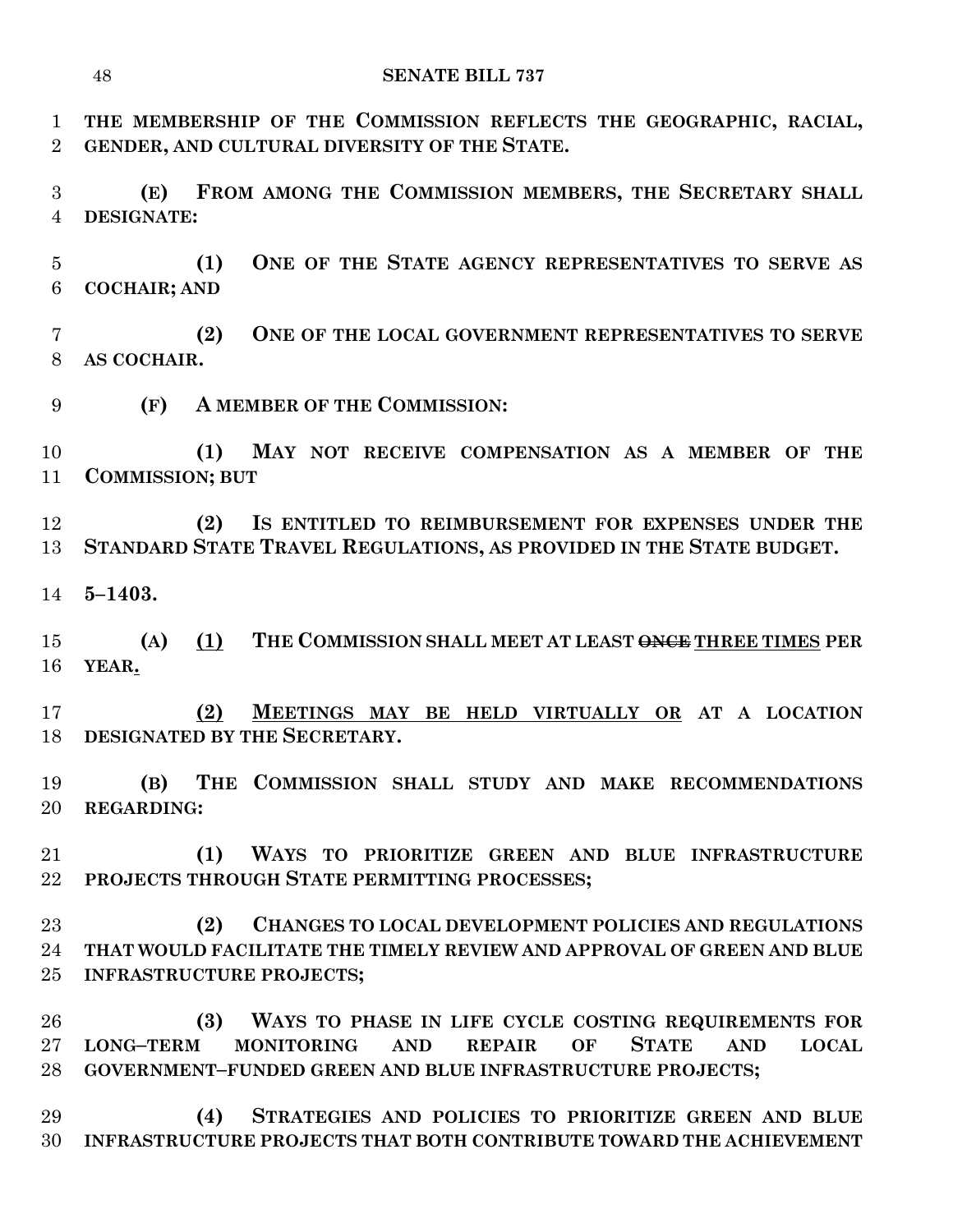**OF CHESAPEAKE BAY RESTORATION GOALS AND CREATE LOCAL ECONOMIC, SOCIAL, AND ENVIRONMENTAL BENEFITS FOR DISADVANTAGED COMMUNITIES;**

 **(5) POLICIES TO ALLOW THE STATE AND LOCAL GOVERNMENTS TO ATTRACT SOURCES OF PRIVATE CAPITAL INVESTMENT AND MAXIMIZE PUBLIC SECTOR FUNDING FOR GREEN AND BLUE INFRASTRUCTURE PROJECTS;**

 **(6) CIRCUMSTANCES IN WHICH VOLUNTEER–BASED GREEN AND BLUE INFRASTRUCTURE PROJECTS SHOULD BE PRIORITIZED BECAUSE OF COST–SAVING BENEFITS;**

 **(7) BEST PRACTICES FOR STREAMLINING THE PROCUREMENT AND FINANCING PROCESS FOR ENVIRONMENTAL CREDIT BUYERS AT THE LOCAL LEVEL; AND**

 **(8) OTHER POLICIES TO ACHIEVE THE INCREASED SCOPE AND SCALE OF ECOLOGICAL RESTORATION.**

 **(C) ON OR BEFORE JANUARY 1 EACH YEAR, THE COMMISSION SHALL REPORT TO THE SECRETARY, THE GOVERNOR, AND, IN ACCORDANCE WITH § 2–1257 OF THE STATE GOVERNMENT ARTICLE, THE GENERAL ASSEMBLY ON ITS FINDINGS AND RECOMMENDATIONS.**

SECTION 3. AND BE IT FURTHER ENACTED, That:

 (a) There is a Task Force on State and Local Government Accounting for Natural Capital.

(b) The Task Force consists of the following members:

(1) the Secretary of Environment, or the Secretary's designee;

 (2) the Director of the University of Maryland Environmental Finance Center, or the Director's designee;

- (3) the Secretary of Agriculture, or the Secretary's designee;
- (4) the Secretary of Natural Resources, or the Secretary's designee;
- (5) the Secretary of Budget and Management, or the Secretary's designee;
- (6) the State Treasurer, or the State Treasurer's designee;

 (7) the Executive Director of the Chesapeake Bay Commission, or the Executive Director's designee; and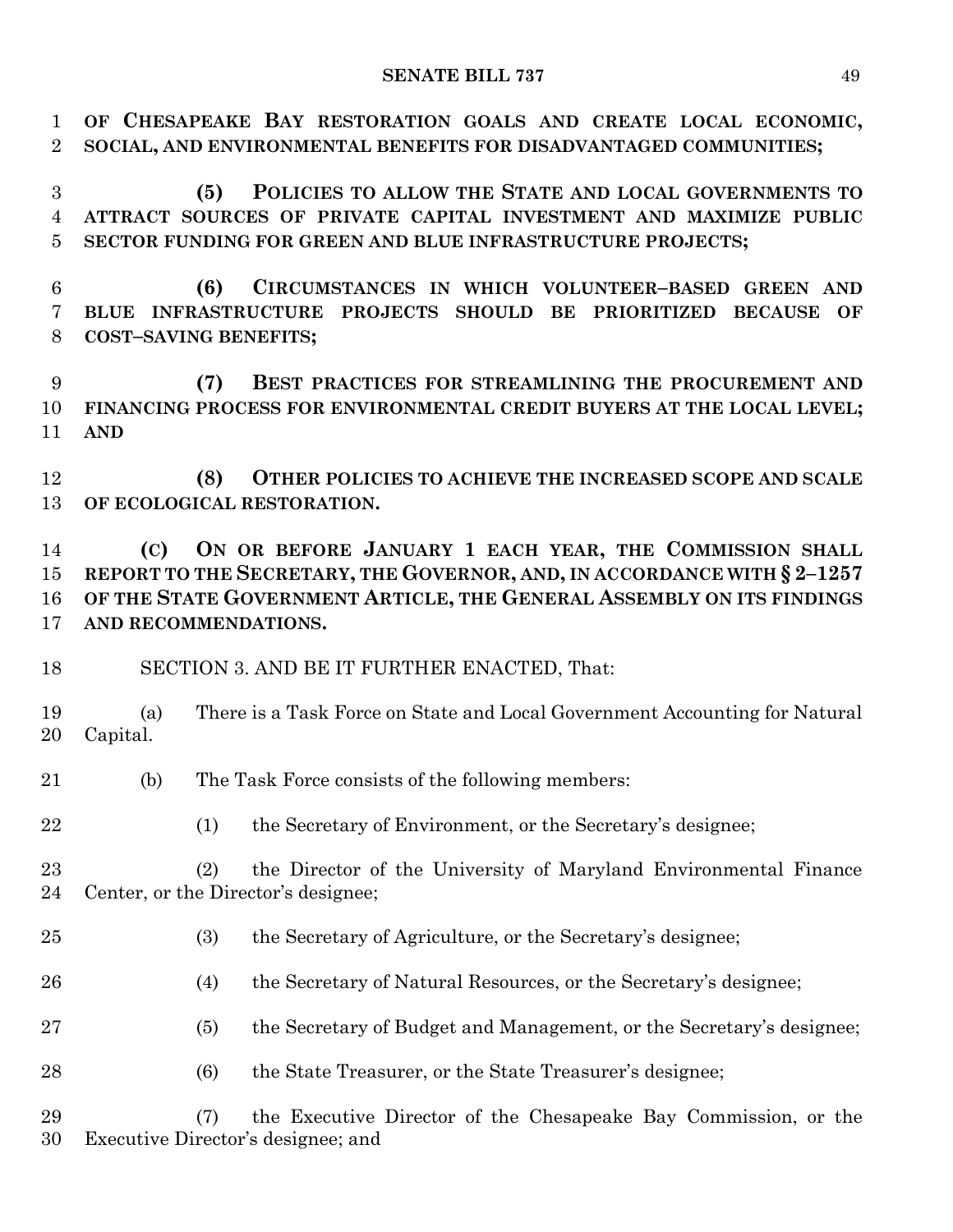(8) two county government representatives with expertise and experience

 in accounting and budgeting, selected by the Maryland Association of Counties; (9) two municipal government representatives with expertise and experience in accounting and budgeting, selected by the Maryland Municipal League; and (10) the following members, appointed by the Secretary: (i) one representative of the Maryland Society of Accounting and Tax Professionals Association of Certified Public Accountants; and (ii) two representatives of local water utilities who serve as chief financial officers or their functional equivalents. (c) The Secretary of the Environment, or the Secretary's designee, and the Director of the University of Maryland Environmental Finance Center, or the Director's designee, shall serve as cochairs of the Task Force. (d) The Department of the Environment and the University of Maryland Environmental Finance Center shall provide staff for the Task Force. (e) A member of the Task Force: (1) may not receive compensation as a member of the Task Force; but (2) is entitled to reimbursement for expenses under the Standard State Travel Regulations, as provided in the State budget. (f) (1) The purpose of the Task Force is to assist State and local governments to take full advantage of Government Accounting Standards Board accounting standards in order to unlock the financing needed to scale up the installation and maintenance of green and blue infrastructure and other conservation and restoration projects capable of contributing to a net reduction in the use of public funding while improving community health and resilience. (2) The Task Force shall: (i) document the extent to which Government Accounting Standards Board standards have been adopted in the State, identify barriers to the adoption of the standards, and make recommendations regarding the increased adoption of the standards; (ii) compile an inventory of the institutions that support natural

 capital and make recommendations regarding the engagement of land trusts, land banks, and community land trusts to act as green infrastructure institutions and the creation of equity and resilience in disadvantaged communities;